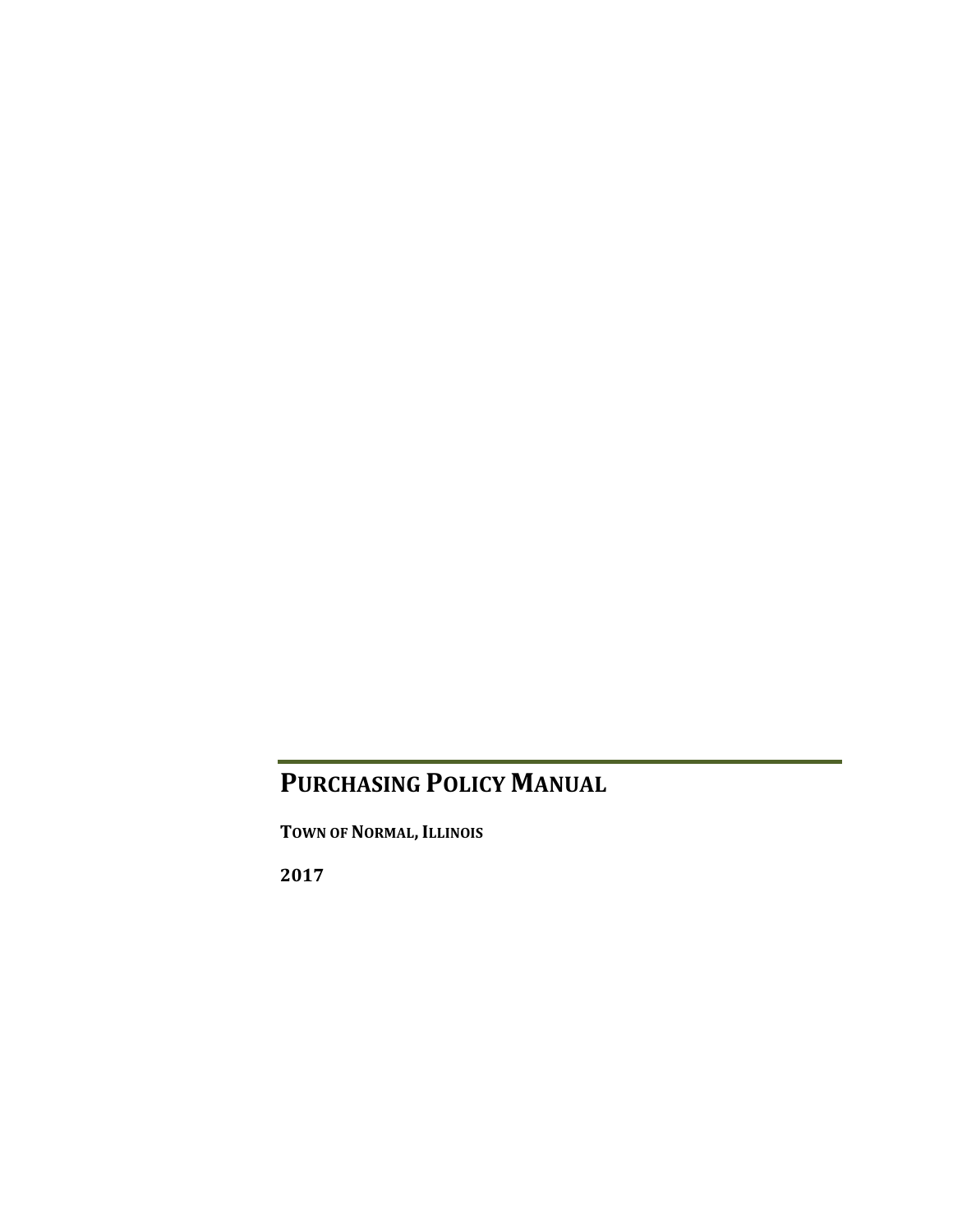## **TABLE OF CONTENTS**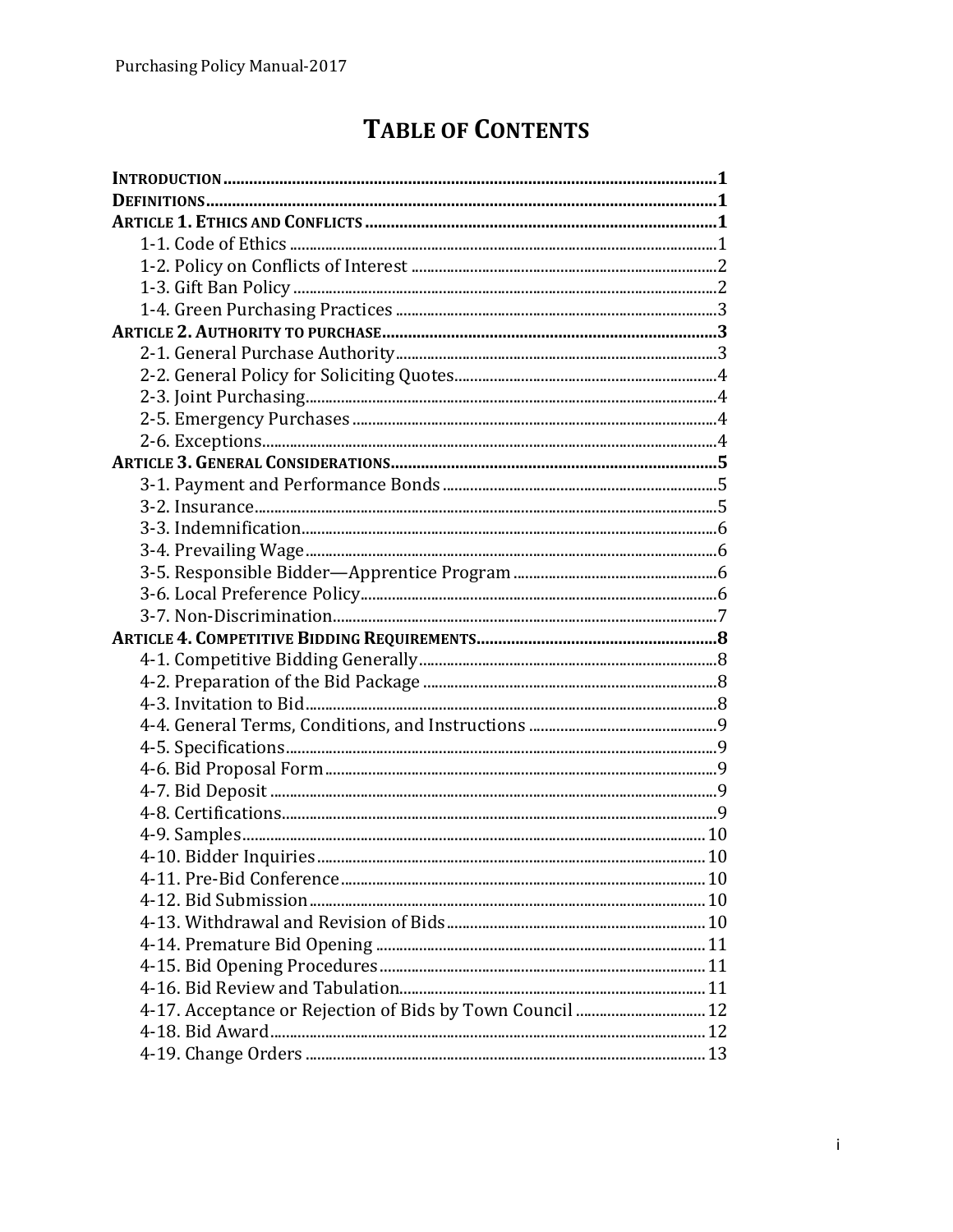### **SAMPLE FORMS**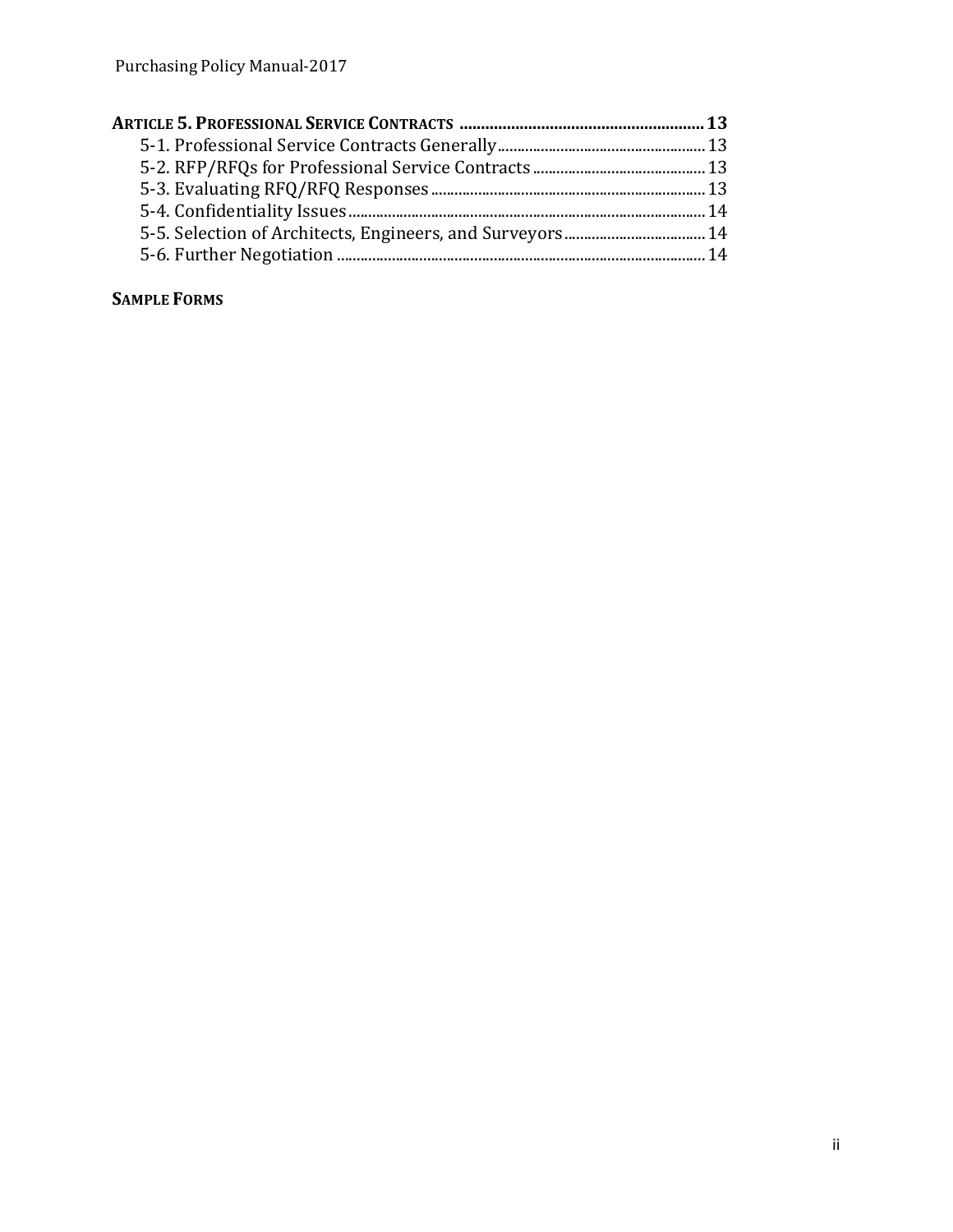### **Introduction**

The purpose of the Town of Normal Purchasing Policy Manual is to specify the appropriate documentation and level of approval that is required to purchase goods and services for use in the Town's operations in compliance with a sound internal control system and applicable laws and Town policy.

This purchasing manual governs all procurements for the Town of Normal, except as otherwise provided by State law or the Town of Normal Municipal Code. These procedures cover who is authorized to approve various procurements, the pricing determination requirements, the competitive bidding process, requests for proposals, and general requirements that apply to all purchases.

The Town of Normal is a home-rule municipality with authority to legislate in matters concerning its local government and affairs. The procedures set forth in this manual are established under the Town's home-rule authority.

### **Definitions.**

"Approved joint-purchasing agreement" means the State Joint Purchasing Program, the United States Conference of Mayors joint purchasing program (U.S. Communities Marketplace), or other joint-purchasing agreement approved by the City Manager.

"Procurement Officer" is the Finance Director or is any other person designated by the City Manager.

"Vendor" means any person executing a contract with the Town to supply products, services, or both.

### **1. Ethics, Conflicts, and Green-Purchasing Policies**

### **1-1. Code of Ethics.**

(a) All Town personnel engaged in purchasing and related activities have a duty to conduct business dealings in a manner above reproach in every respect. Transactions relating to expenditure of public funds require the highest degree of public trust to protect the interests of the Town and its residents. Accordingly, Town employees shall strive to:

(1) Ensure that public money is spent efficiently and effectively and in accordance with all applicable laws and Town policy.

(2) Maintain proper confidentiality at all times.

(3) Purchase without favor or prejudice.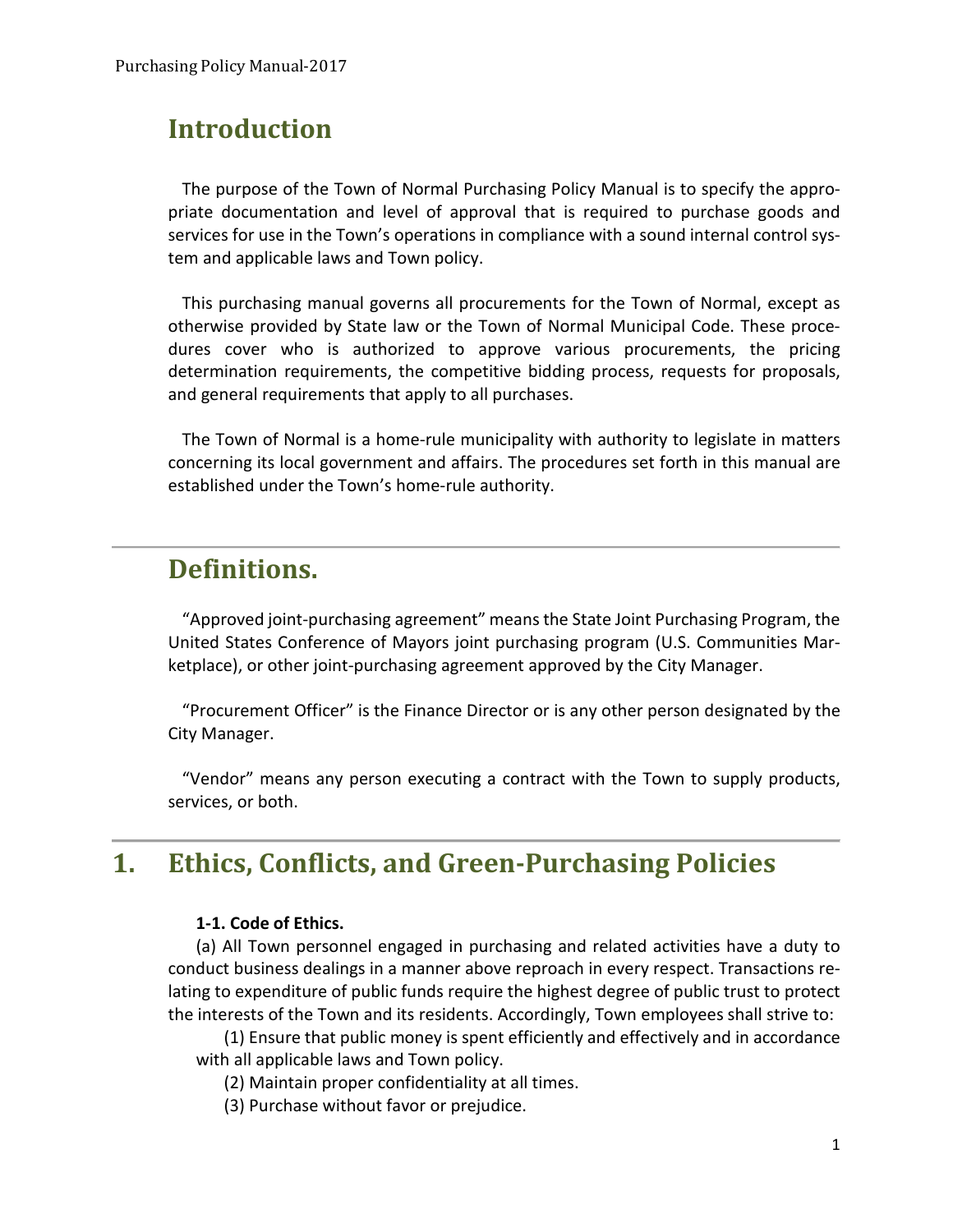(4) Ensure that all potential suppliers are provided with adequate and identical information upon which to base their offer or quotations and that and subsequent information is made available to all bidders.

(5) Establish and maintain procedures to ensure that fair and equal consideration is given to each offer or quotation received and that selection is based upon the lowest responsible bid or other appropriate criteria.

(b) The City Manager is responsible for determining if a violation of this Code of Ethics has occurred and if any disciplinary action is necessary in accordance with the Town's Personnel Code.

### **1-2. Policy on Conflicts of Interest.**

(a) No employee may participate in the purchasing process if the employee knows any of the following:

(1) The employee is contemporaneously employed by a bidder or vendor that is involved in the procurement transaction.

(2) The employee or any immediate family member holds a critical position with a bidder or vendor that is involved in the procurement transaction. A "critical position" means (i) an owner with an interest of more than 10%, (ii) an officer, director, trustee, partner, or similar position, or (iii) an employee who is substantially involved in the procurement transaction.

(3) The employee or any immediate family member has a financial interest arising from the procurement transaction.

(4) The employee or any immediate family member is negotiating or has an arrangement concerning prospective employment with a bidder or vendor that is involved in the procurement transaction.

(b) An employee's immediate family means a spouse, domestic partner, child, parent, sibling, and any other relative living in the same household as the employee.

(c) The City Manager is responsible for determining if a violation of this Conflict of Interest Policy has occurred and if any disciplinary action is necessary in accordance with the Town's Personnel Code.

### **1-3. Gift Ban.**

(a) Notwithstanding the prohibitions contained in the State Officials and Employees Ethics Act (5 ILCS 430/), no Town officer or employee may accept or solicit any gift from a prohibited source if that gift exceeds \$25 in value unless the gift qualifies as a listed exception set forth in 5 ILCS 430/10-15.

(b) An officer or employee does not violate this provision if he or she promptly takes reasonable action to return a prohibited gift to its source or gives the gift or an amount equal to its value to an appropriate charity that is a 501(c)(3) organization under the Internal Revenue Code.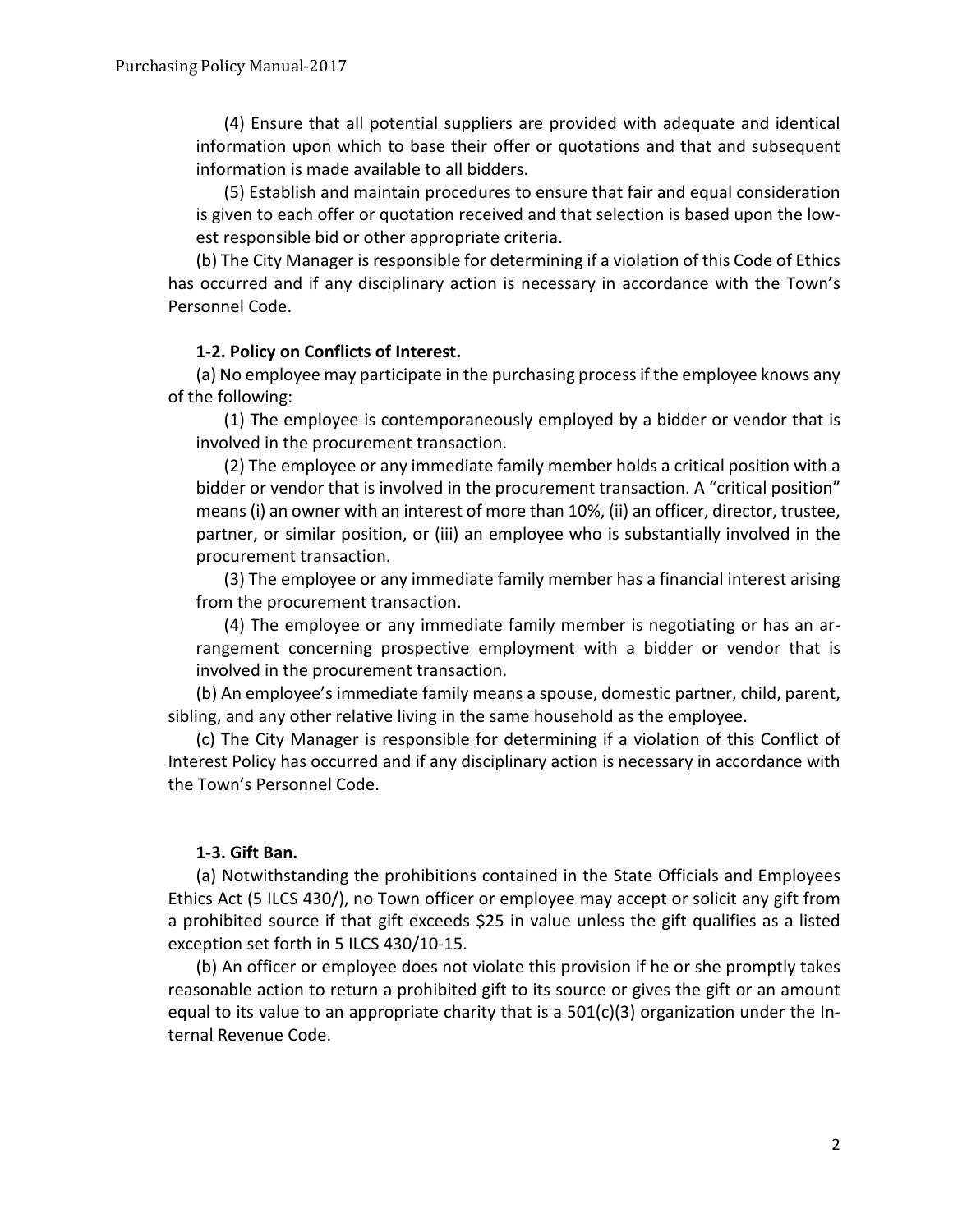### **1-4. Green Purchasing Practices.**

(a) The Town is committed to Green Purchasing practices in obtaining goods and services. The Town shall consider environmentally-preferable products when appropriate.

(b) Nothing in this policy requires the procurement of products that do not adequately perform their intended use, requires procurement that excludes adequate competition, or requires the procurement of products that are unavailable at a reasonable price or at a reasonable time.

(c) An "environmentally-preferable product" means a product that meets any of the following criteria:

(1) is durable, repairable, reusable, or recyclable;

(2) has a minimum of packaging, toxic content, or chemical-hazard potential;

(3) is resource or energy efficient in any or all phases of its manufacture, use, or disposal; or

(4) its use or disposal minimizes or eliminates the Town's potential environmental liability.

### **2. Authority to Purchase.**

**2-1. General Purchase Authority.** No employee may purchase products or services on behalf of the Town without first seeking approval as required by this policy. All purchases require advanced approval of the appropriate Department Head or City Manager in accordance with the following guidelines:

| <b>Dollar Limit</b>      | <b>Required Approval</b>                                          |
|--------------------------|-------------------------------------------------------------------|
| Up to \$3,000            | Department Head (or other employee<br>authorized by City Manager) |
| \$3,000.01 - \$24,999.99 | Department Head and City Manager                                  |
| $$25,000$ and above      | <b>Town Council</b>                                               |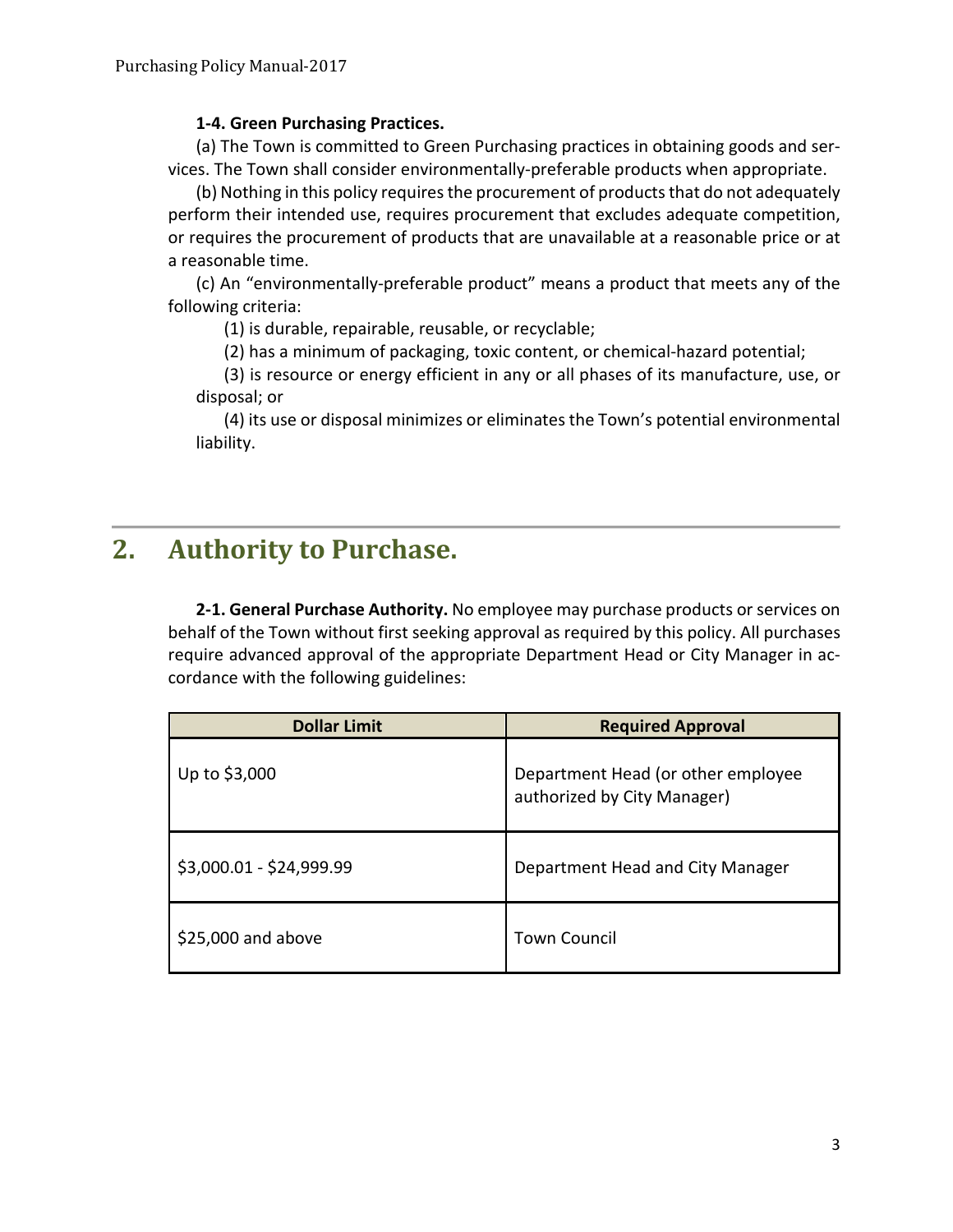**2-2. General Policy for Soliciting Quotes.** Employees are responsible for obtaining quotes for purchases in the instances outlined below:

| <b>Dollar Limit</b>      | <b>Quote/Bid Required</b>                                                                                                                                          |
|--------------------------|--------------------------------------------------------------------------------------------------------------------------------------------------------------------|
| Up to \$3,000            | No quotes are required, employees are<br>encouraged to seek one or more<br>quotes when possible or otherwise en-<br>sure that competitive prices are<br>obtained.  |
| \$3,000.01 - \$24,999.99 | A requisition for a purchase must in-<br>clude either (i) a minimum of 3 quotes<br>or (ii) sufficient justification to warrant<br>purchase from a specific vendor. |
| \$25,000 and above       | Must be competitively bid except as<br>otherwise set forth in this Manual.                                                                                         |

### **2-3. Joint Purchasing.**

(a) The purchase of items available through an approved joint-purchasing agreement may be made without obtaining quotes or bids or prior Council approval.

(b) The purchase of the item must be included in the currently approved annual budget. The Department Head must assure that the item is funded in the currently approved budget and must so inform the Finance Department in the requisition for the item.

### **2-5. Emergency Purchases.**

(a) A Department Head is authorized to make an emergency purchase of less than \$25,000 if the failure to do so could result in an immediate and apparent loss to the Town. The Department Head must notify the City Manager of the emergency purchase at the first opportunity.

(b) All emergency purchases of \$25,000 or more that would otherwise require competitive bidding must be authorized by the City Manager. The City Manager must render a report of the emergency purchase under this subsection to the Town Council at or before its next regular meeting.

### **2-6. Exemptions.**

(a) In some cases, it is difficult or impractical to require competitive bidding for a product or service. These purchases include:

• Sole-source Purchases—only one known supplier is available for that item.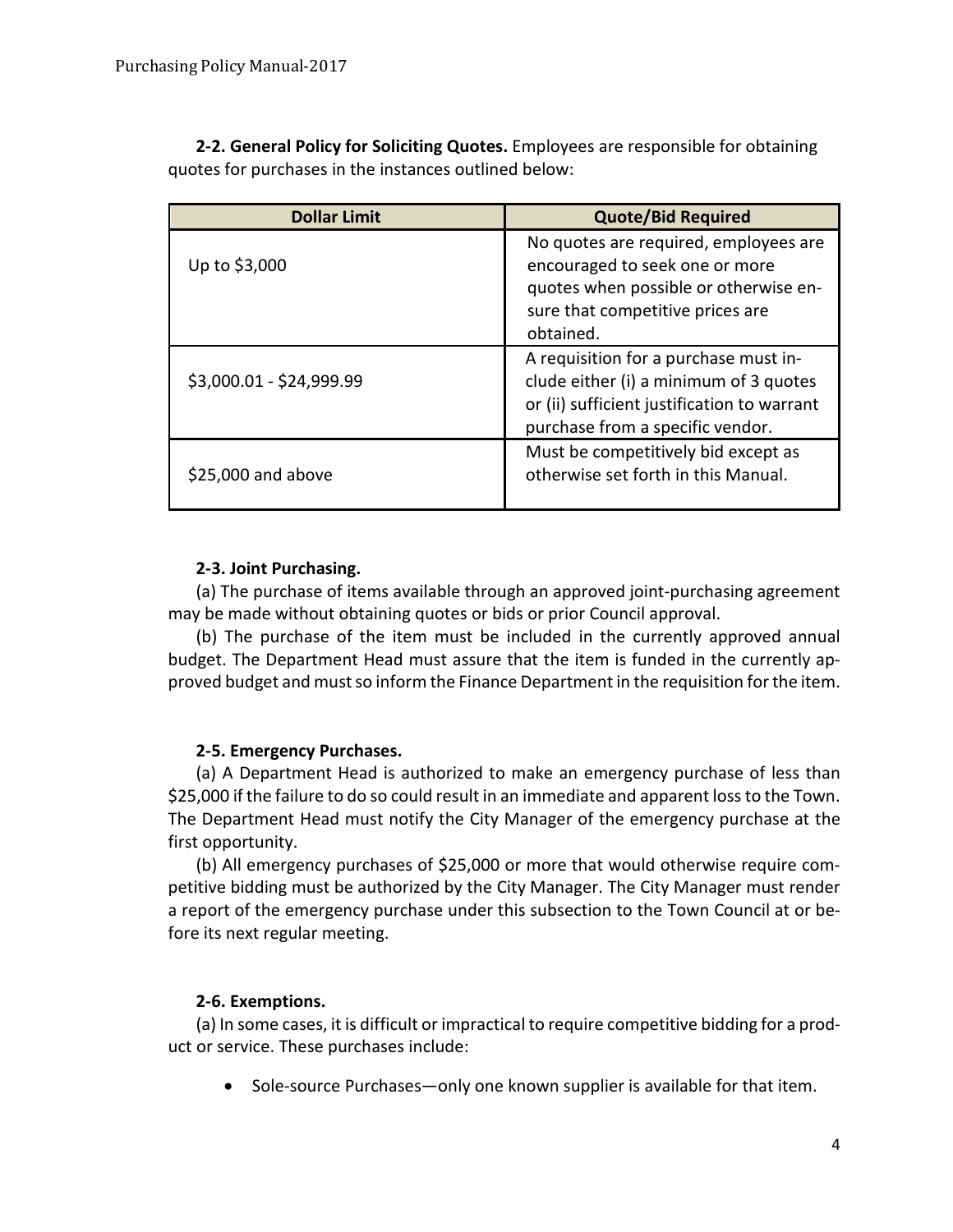- Redundant Purchases—the purchase of a second item that is the same or substantially the same as an item that had been recently competively bid.
- Replacement Purchases—the purchase of furniture, carpeting, or other fixtures to match existing fixtures.

(b) If a Department Head believes that a purchase qualifies under this Section, then he or she must provide the City Manager with the justification for an exemption from the competitive-bidding requirement. The City Manager may grant an exemption from the competitive-bidding requirement if he or she determines that the purchase qualifies under this Section.

### **3. General Considerations**

### **3-1. Payment and Performance Bonds.**

(a) The successful bidder on any public-work contract in excess of \$50,000 is required to submit a payment bond and a performance bond in an amount equal to 100% of the total bid. The Town may require these bonds for any other contract.

(b) The company acting as surety for any bond under this section must be licensed to do business in the State of Illinois. The bonds must be in a form acceptable to the Corporation Counsel.

(c) The vendor must provide the appropriate bond within 10 calendar days after the award of the bid. The failure to post a satisfactory bond is grounds to forfeit the bid bond.

### **3-2.Insurance.**

 (a) For contracts issued through bidding and other appropriate contracts, the vendor must maintain appropriate insurance coverage. The insurance coverage must include comprehensive general liability, auto lia-bility, professional liability (required only for professional service contracts), workers' compensation (including a waiver of subrogation), and umbrella coverage. The liability limits and other requirements must be specified in the bid document's General Terms, Conditions, and Instructions.

(b) The insurance policies must name the Town, its officers, agents, employees, representatives, and assigns as additional insured.

(c) The vendor must furnish to the Town satisfactory proof of coverage by a reliable company before commencing work. This proof shall consist of certificates executed by the insurance company and filed with the Town together with executed copies of an "Ad-ditional Insured Endorsement" form. The certificates must contain a clause to the effect that, for the duration of the contract, the insurance policy may be canceled, expired, or changes so as to the amount of coverage only after written notification at least 30 days in advance has been given to the Town. The certificates must list the Town of Normal, and its officers, agents, and employees as additional insureds on all required insurance poli-cies except for professional liability.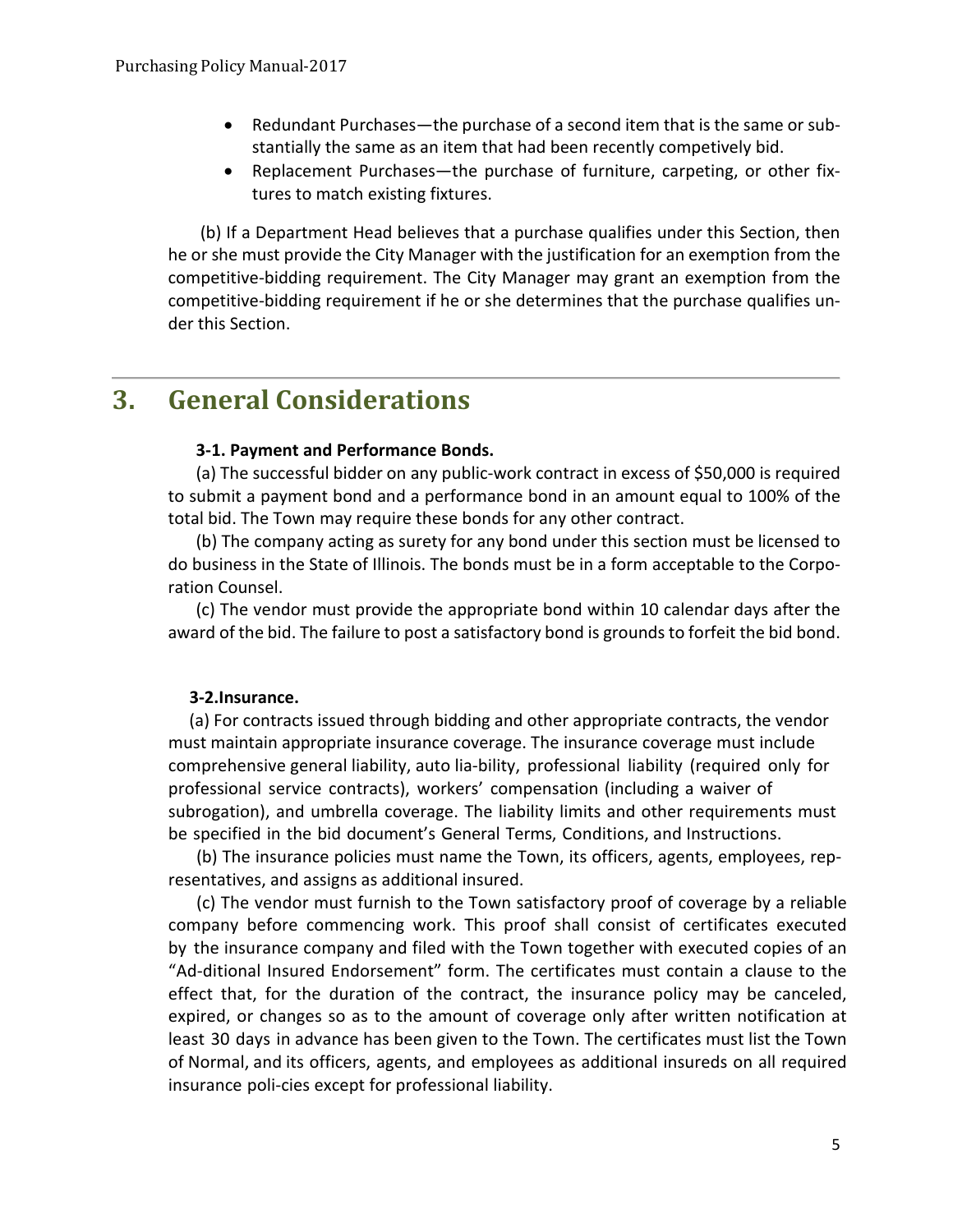### **3-3. Indemnification.**

(a) To the fullest extent permitted by law, the vendor must agree to indemnify and defend the Town, its officers, agents, and employees against all suits and other claims arising in whole or in part from the vendor's the performance under the contract, including the performance of any employee or subcontractor. There may be an exception for a suit or claim caused solely by the actions of the Town or its officers, agents, or employees.

(b) The vendor must appear, defend, and pay all the charges of attorneys and all costs and other expenses arising from the suit or claim and must satisfy and discharge any judgment rendered against the Town, its officers, agents and employees.

(c) Requirements to provide bonds or insurance do not limit the vendor's requirement of indemnification.

**3-4. Prevailing Wage.** The vendor on all public works contracts must comply with the Prevailing Wage Act (820 ILCS 130/) and with the Prevailing Wage ordinance of the Town.

### **3-5. Responsible Bidder – Apprentice Program.**

(a) For any public works contract exceeding \$100,000, a "responsible bidder" is a bidder who, in addition to meeting all other requirements, has an apprenticeship and training program with craft specific programs approved and registered with the United States Department of Labor's Bureau of Apprenticeship and Training.

(b) The requirement under this section does not apply to any contract that the City Manager determines to be an emergency purchase.

### **3-6. Local Preference Policy.**

(a) The Town recognizes that local businesses share income with the community in a variety of ways, including the payment of taxes, job creation, donations to local charities, membership in local organizations such as the Chamber of Commerce, sponsorship of local events and organizations, etc. The Town of Normal believes that such significant local contributions should be recognized when purchasing goods and services. Therefore, the Town seeks to provide that recognition by establishing a policy to give local businesses some preference when purchasing goods and services.

(b) A bidding preference shall be granted to bidders in a competitive bidding situation on the following scale:

- 5% (up to a maximum of \$2,500) on bids of up to \$50,000
- $\blacksquare$  4% (up to a maximum of \$10,000) on bids of up to \$250,000
- $\blacksquare$  3% (up to a maximum of \$30,000) on bids of up to \$1,000,000
- \$50,000 on bids of over \$1,000,000.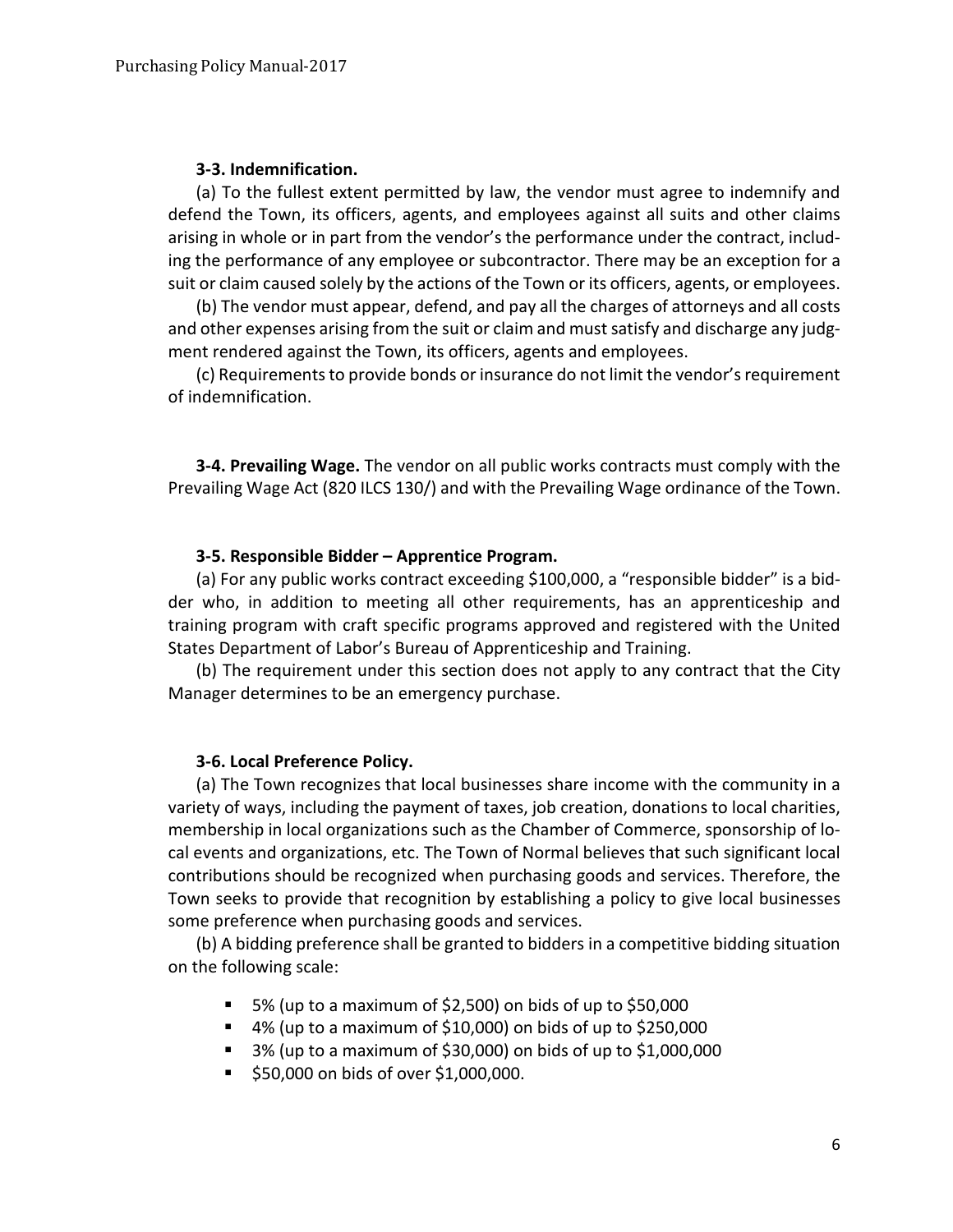(c) The preferential discount will be applied to the low bid of all "Local Bidders" when determining the lowest responsible bid. This policy applies to the purchase of all goods and services that are purchased through a competitive-bidding process with a total cost of \$25,000 or greater.

(d) The Town acknowledges that any preference of local businesses may not result in burdensome or unreasonable costs to the taxpayers of the community nor should it restrict the Town from rejecting inferior products or services. This policy does not apply in situations where external funding sources do not permit local-preference-purchasing allowances or in situations where the goods or services being purchased are available through an approved joint-purchasing program. The Town reserves the right to waive or amend this policy when it deems appropriate.

(e) A local bidders shall indicate on the bid submission that the business qualifies as a "Local Bidder" under this policy. The Town of Normal is not responsible for investigating whether or not a business qualifies as a local bidder if the indication is not included on the submitted bid. The City Manager has the sole and final authority to resolve any disputes that may arise over this policy.

(f) A "Local Bidder" means any business that meets all of the following criteria:

- The business has established and maintained a physical presence within the County of McLean , via the ownership or lease of a building or a portion of a building, for a period of not less than 12 consecutive months; and
- The business employs a minimum of 2 full time employees at the McLean County location and that those employees spend the majority of their work day and work week at the McLean County location; and
- The business is legally authorized to conduct business within the State of Illinois and the County of McLean.

### **3-7. Non-Discrimination.**

(a) It is the policy of the Town of Normal that all potential bidders have an equal opportunity to submit bids and to compete on an equal basis for Town business.

(b) As a party to a public contract, each vendor and subcontractor must:

- Refrain from unlawful employment discrimination;
- Certify that it is an "equal opportunity employer" under the federal Civil Rights Act; and
- Comply with the federal Civil Rights Act, the Illinois Human Rights Act, and the Town's Human Relations Ordinance.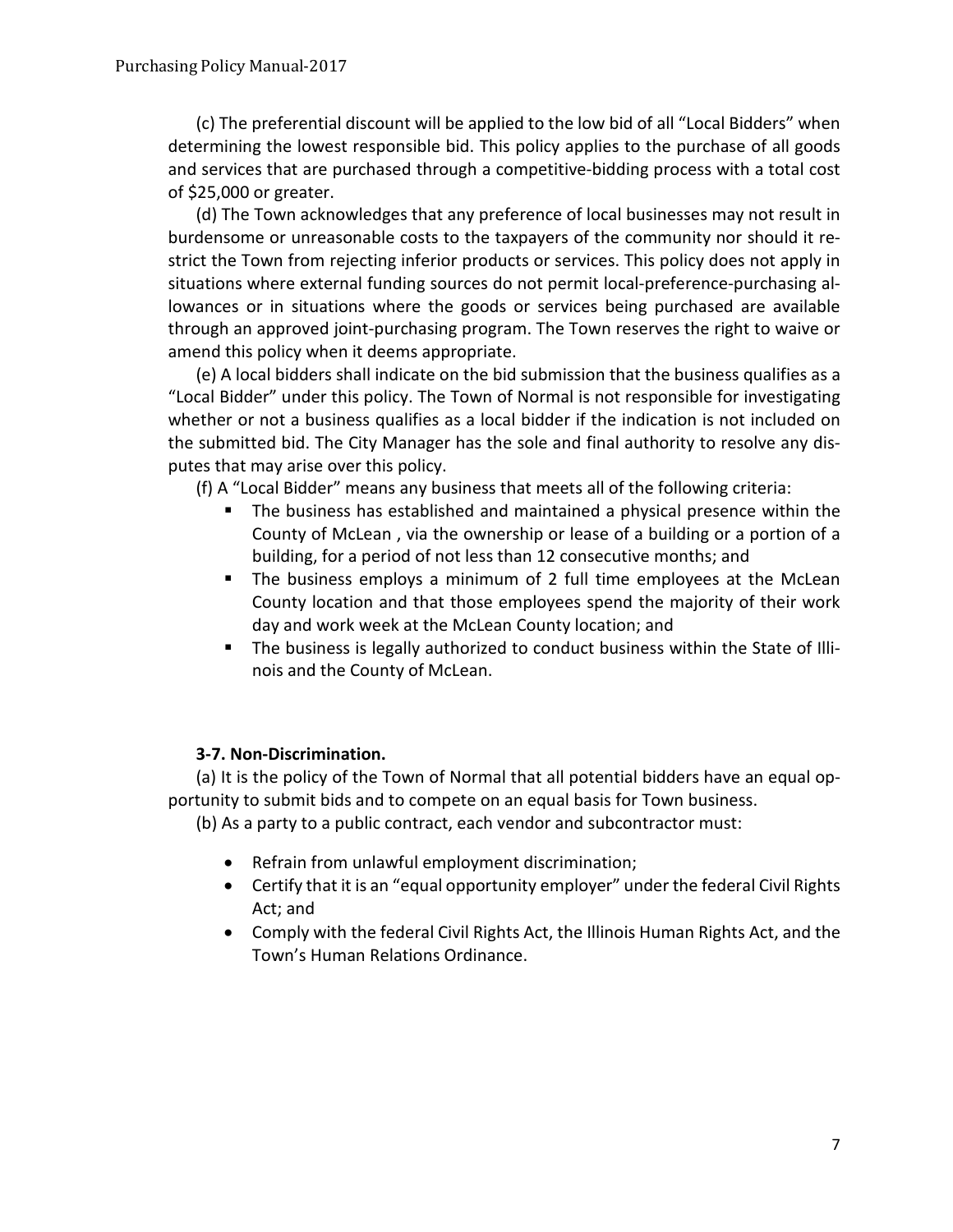### **4. Competitive Bidding Requirements**

**4-1. Competitive Bidding Generally.** Unless otherwise provided, all purchases of goods or services of \$25,000 or more are subject to the competitive-bidding process and must be let by free and open competitive bidding, after advertisement, to the lowest responsible bidder or any other bidder whom the Town Council deems to be in the interest Town. Purchases of less than \$25,000 may be, but are not required to be, competitively bid.

### **4-2. Preparation of the Bid Package.**

(a) It is the responsibility of each respective department to ensure the proper preparation of the Bid Package.

(b) The Bid Package must contain, at least, the following information:

- Cover Sheet
- **Table of Contents**
- Bid Call
- **Instructions to Bidders**
- General Conditions
- **Special Conditions**
- Bid Proposal Form
- All required certification forms
- Contract Page

(c) The Department Head must review and approve the Bid Package and forward the bid document to the Town Clerk for publication. The Bid Package should not be forwarded to any prospective bidder before publication to ensure that all prospective bidders have equal time to complete the bid document.

(d) The Town Clerk is responsible for forwarding the legal notice to the newspaper for publication, to be published at least 10 days before the bid opening. The Department Head preparing the Bid Package shall also send a copy of the Invitation to Bid to potential bidders.

**4-3. Invitation to Bid.** The Invitation to Bid must include a general description of the articles or services to be purchased, state the location and times that the Bid Packages may be obtained and state the date, time, and place of the bod opening.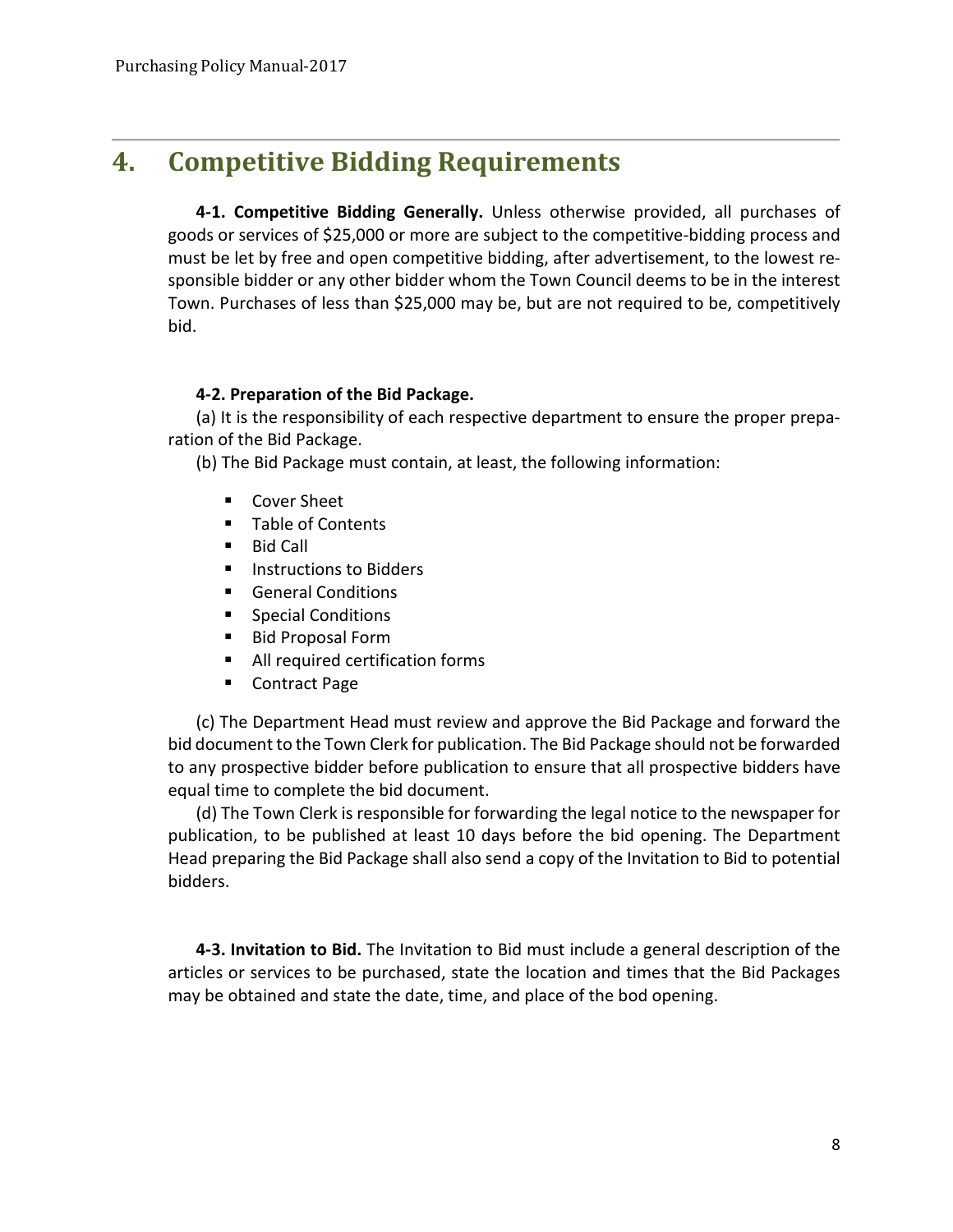**4-4. General Terms, Conditions, and Instructions.** All bid packages must contain instructions properly notifying the bidder of Town policies and procedures related to bidding.

**4-5. Specifications.** The specifications must state the standards acceptable to the Town. The specifications may not be developed in a manner intended so specifically exclude a potential bidder on a technicality or developed in such a manner that only one bidder is possible. The specifications must be broad enough to invite competition but not so expansive as to invite a potentially low bid on an item that is not desired or in the best interest of the Town.

### **4-6. Bid Proposal Form.**

(a) All bids must be submitted on a Bid Proposal Form supplied by the Town. All prices must be entered in ink. The Bid Proposal Form must be signed by an appropriate officer or employee of the vendor.

(b) If several items are being bid at one time and a vendor cannot bid on all items, then the vendor must mark all items on which they are not bidding with the words "No Bid."

(c) Any correction on the Bid Proposal Form must be initialed in ink by the person signing the original bid proposal. In case of a difference between unit price and extension, the lowest price is deemed to be correct.

### **4-7. Bid Deposit.**

(a) A bid deposit to guarantee that the successful bidder will sign a contract) is required for (i) all construction bids of \$25,000 or more or (ii) any other bid for which the Town deems it appropriate to require a bid deposit.

(b) The amount of the bid deposit is 5% of the bid amount or any greater amount as the Town deems appropriate. The bid deposit must be in the form of a bid bond, cashier's check, certified check, or other approved security.

(c) After the award of the contract, the Town will promptly return the bid deposit of each unsuccessful bidder in accordance with Section 4-18.

(d) The Procurement Officer may waive the requirement for the bid deposit for all bidders if he or she deems it to be in the best interest of the Town.

**4-8. Certifications.** Each vendor is required to submit the Town's Contractor Certification Form. The Certification Form should be included in the Bid Package, with the completed Certification Form to be submitted with the bid response. If, for any reason, the Certification Form is not included in the Bid Package, then the successful bidder must complete and return the Certification Form to the Town prior to the commencement of any work under the contract.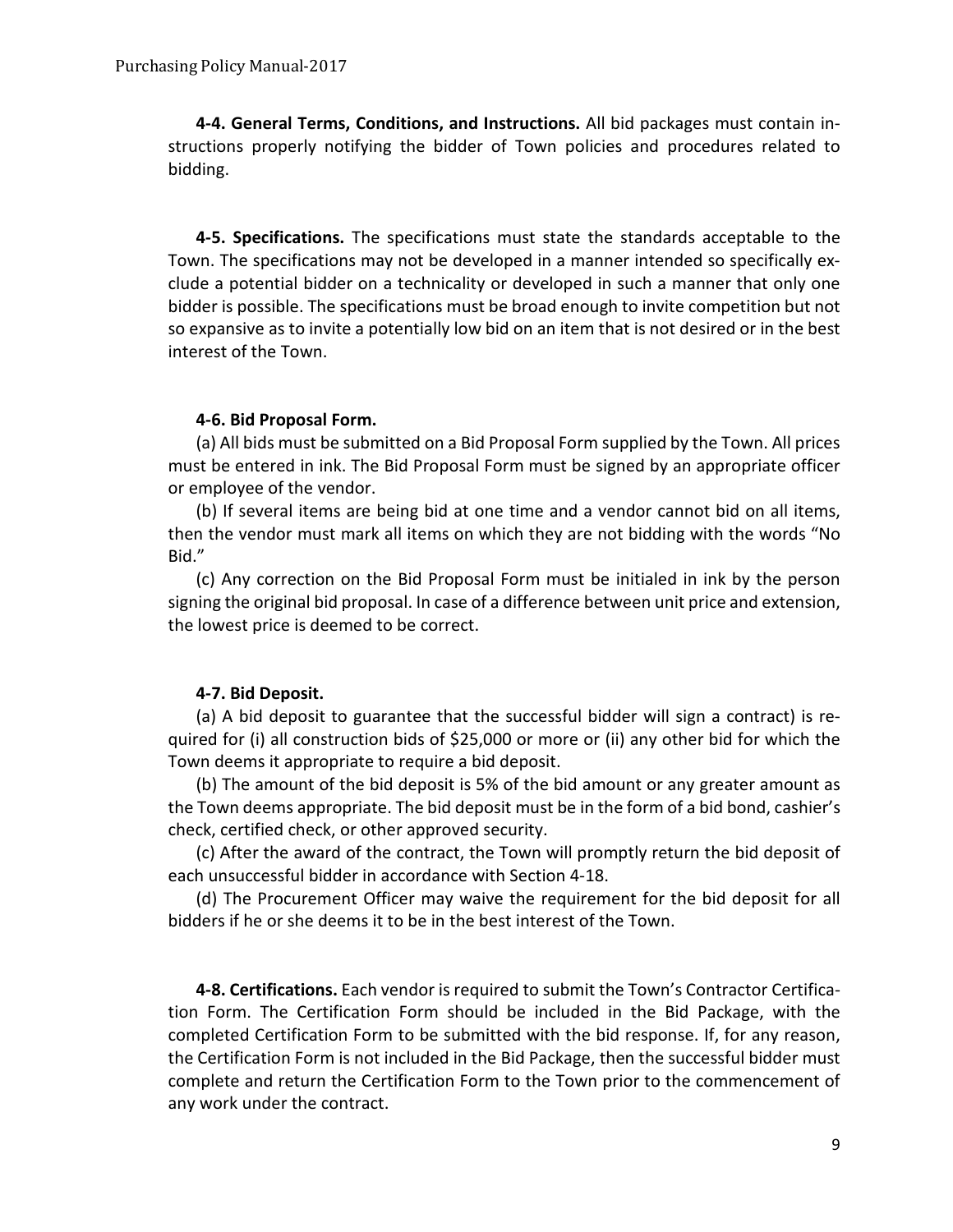**4-9. Samples.** If samples are to be submitted with a bid, those samples will be held until a bid award is made. If a vendor wishes to submit a sample for trial use, then the product must be presented at no cost or obligation to the Town.

**4-10. Bidder Inquiries.** Only the City Manager, affected Department Head, or Procurement Officer may respond to bidder inquiries. Inquiries, other than those made at a prebid conference, must be submitted in writing. Answers to all written inquiries will be provided in writing to all bidders by addendum.

**4-11. Pre-Bid Conference.** Departments are encouraged to schedule a pre-bid conference, sufficiently in advance of a bid opening, to explain the Town's policies, procedures, and specifications and hear questions from prospective bidders.

### **4-12. Bid Submission.**

(a) All bid responses must be submitted in a sealed envelope and marked as indicated in the bid instructions. Bid responses may not be accepted by telephone, facsimile, email, or similar means.

(b) The bids must be received before the time and date stated in the bid instructions. The Town shall reject any response received after that date and time, regardless of any reason for the delayed receipt. Upon receipt, the Town clerk shall date-stamp the sealed envelope containing the bid response.

(c) The bid responses shall be kept in the vault or other secure location and may not leave the Town Clerk's control until after the bids are opened and publicly read aloud.

### **4-13. Withdrawal and Revision of Bids.**

(a) A bidder may withdraw or revise a bid prior to the time that bids must be received.

(b) A bidder may withdraw a bid by submitting a written request to the Town Clerk.

(c) Revisions may be made by submitting a new Bid Form with the notation "Revised Bid" and the date of submission to the Town Clerk prior to the time that bids must be received. This change must be submitted in a separate envelope marked the same as the original bid with the words "Revised Bid" and the date the revision is submitted. At the bid opening, the Town Clerk shall announce that a revision has been submitted and the date the revision was submitted. Upon opening of the bid, the Town Clerk shall open the envelope with the revision, read the revised price, and add the revised form to the original bid packet.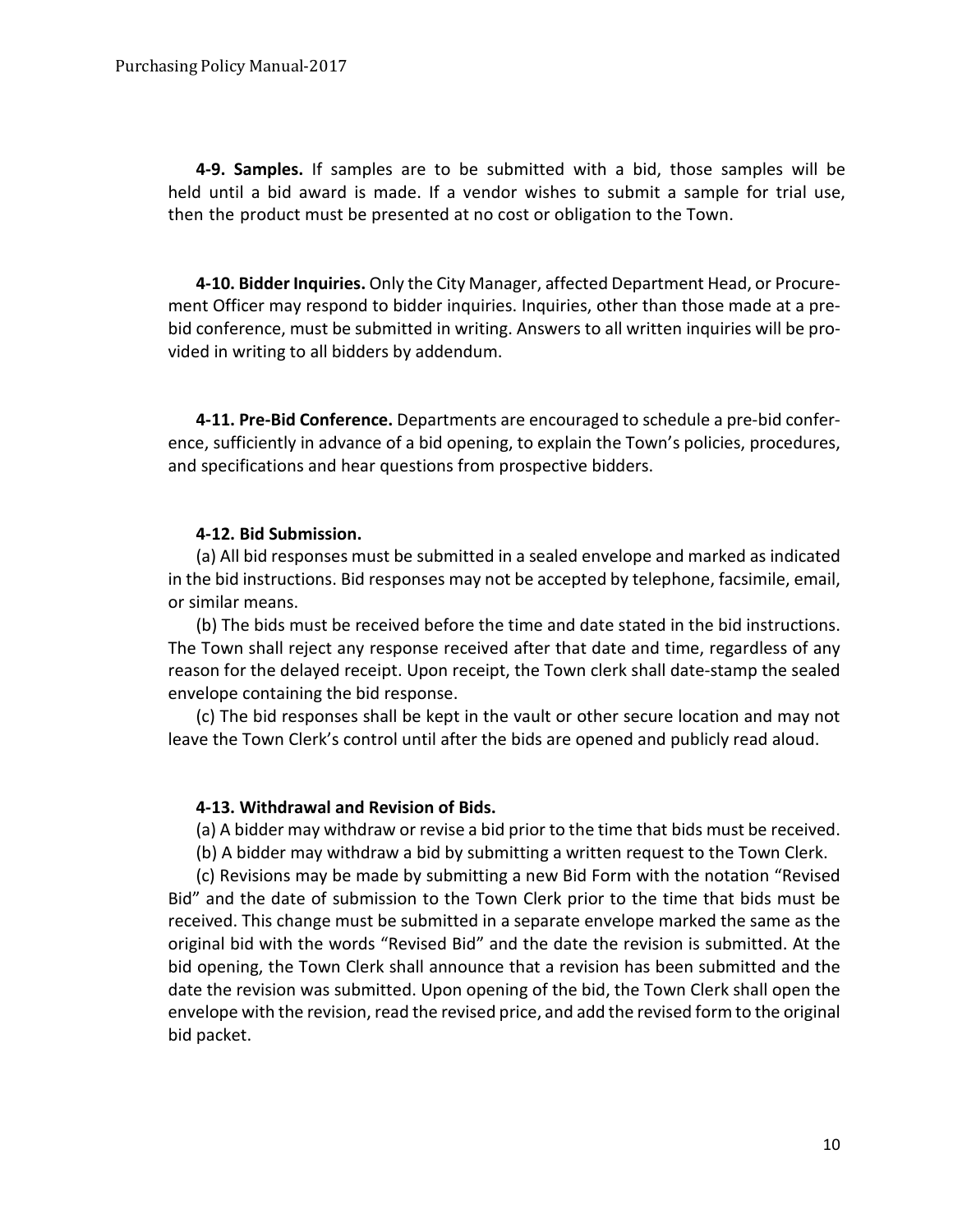### **4-14. Premature Bid Opening.**

(a) If any person opens a sealed bid before the determined date and time for the opening, then the person must immediately submit a written report to the Procurement Officer stating the time of the premature opening and the circumstances behind it. The written report must also state as a fact that the information contained in the bid documents has not been disclosed to the public, any potential bidder, or any Town employee. The bid and the written report must be forwarded to the Procurement Officer.

(b) The Procurement Officer must notify the affected bidder of the prematurely opened bid by the most expeditious means possible. The bidder may have the bid returned for placement in another sealed envelope or permit the Procurement Officer to reseal the envelope. If resealing the bid, the Procurement Officer shall note on the envelope the name of the person as agent of the bidder who has authorized the resealing of the envelope and attach the written report to the envelope, which shall be retained in the bid file for public inspection.

### **4-15. Bid Opening Procedures.**

(a) Bid proposals must be publicly opened and read aloud in a designated place on the date and time specified in the Bid Call. The Town Clerk or his or her representative presides at all bid openings. The Department Head of the department issuing the bid or the Procurement Officer, or their designee, shall attend to witness the bid openings. Each person attending the bid opening must sign a sign-in sheet.

(b) Upon opening, all bid packages become a matter of public record and are available for copying and inspection in accordance with the Freedom of Information Act or other law.

(c) If bid deposits are required, they shall be forwarded to the Finance Director immediately following the bid opening.

### **4-16. Bid Review and Tabulation.**

(a) After opening, the Clerk shall provide all bids to the Department Head of the department issuing the bids. The Department Head must tabulate the bids to include (i) the bidder's name, (ii) bidder's address, (iii) confirmation of any required bid deposit, (iv) unit prices and total bid price. The Department Head must return the original bids and the tabulation to the Town Clerk to be placed on file and made available for public copy and inspection.

(b) The Department Head shall forward a copy of the of the tabulation to the Procurement Officer and to the City Manager along with the Department Head's recommendation for the bid award to the lowest responsible bidder. The determination of the lowest responsible bidder should be based on the following:

(1) The bidder's ability, capacity, and skill to perform the contract.

(2) Whether the bidder can perform the contract promptly, or within the time specified, without delay or interference.

(3) The bidder's character, integrity, reputation, judgment, and experience.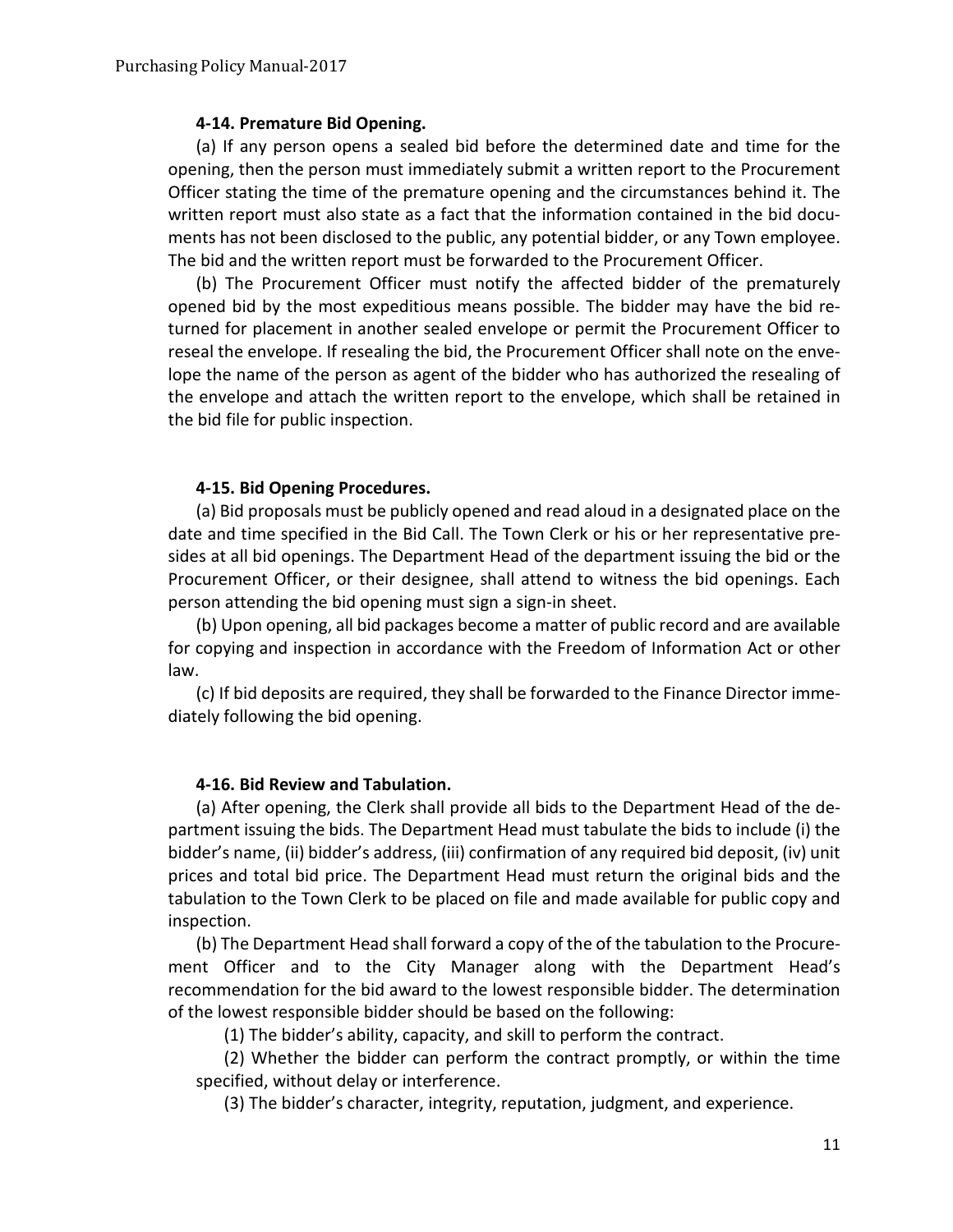(4) The quality of the bidder's performance on previous contracts.

(5) The previous and existing compliance by the bidder with laws and ordinances related to the contract.

(6) The equipment, personnel, facilities and available to the bidder to perform the contract.

(7) The bidder's ability to provide future maintenance and service.

(9) Bidder's ability to cooperatively work with the Town and its staff.

(10) The amount and conditions, if any, of the bid.

(c) If the Department Head recommends that a bid be awarded to any bidder other than the lowest responsible bidder, then the Department Head must submit a written justification for the recommendation.

(d) The recommendation of Town Staff shall be forwarded to the Town Council for consideration.

### **4-17. Acceptance or Rejection of Bids by Town Council.**

(a) The ultimate authority to accept, reject, or waive bidding technicalities rests with the Town Council.

(b) The Town Council has the right to reject any and all bids.

(c) The Town Council has the right to waive technicalities in bidding.

(d) If Town Staff believes that bids should be rejected or that a technicality should be waived, then the City Manager shall recommend the rejection or waiver and set forth the reasons for that recommendation.

### **4-18. Bid Award.**

(a) Within 14 days after the award of the contract by the Town Council, the Department Head will mail letters to all bidders notifying them of the bid results and will contact the successful bidder to provide a contract. After the signed contract is returned, it shall be signed by the Town official designated to execute the contract in the resolution or ordinance awarding the contract. If no individual is so designated, the contract shall be signed by the Mayor. The executed contract must be forwarded to the Town Clerk.

(b) In addition to the contract, the Department Head shall issue a purchase order to the successful bidder. If the bid is for several items or materials to be purchased over a period of time, then the Department Head shall notify the successful bidder by letter and issue purchase orders as the items are obtained or requested.

(c) The purchase is not consummated until the contract is executed and the vendor has received the purchase order.

(d) Signed contracts, certificates of insurance, and performance and payment bonds must be obtained from the vendor before work begins.

(e) The Town Clerk is responsible for handling bid bonds. The bid bond of the accepted bidder may be returned only after the contract is executed and the certificates of insurance and required performance and payment bonds have been delivered to the Town.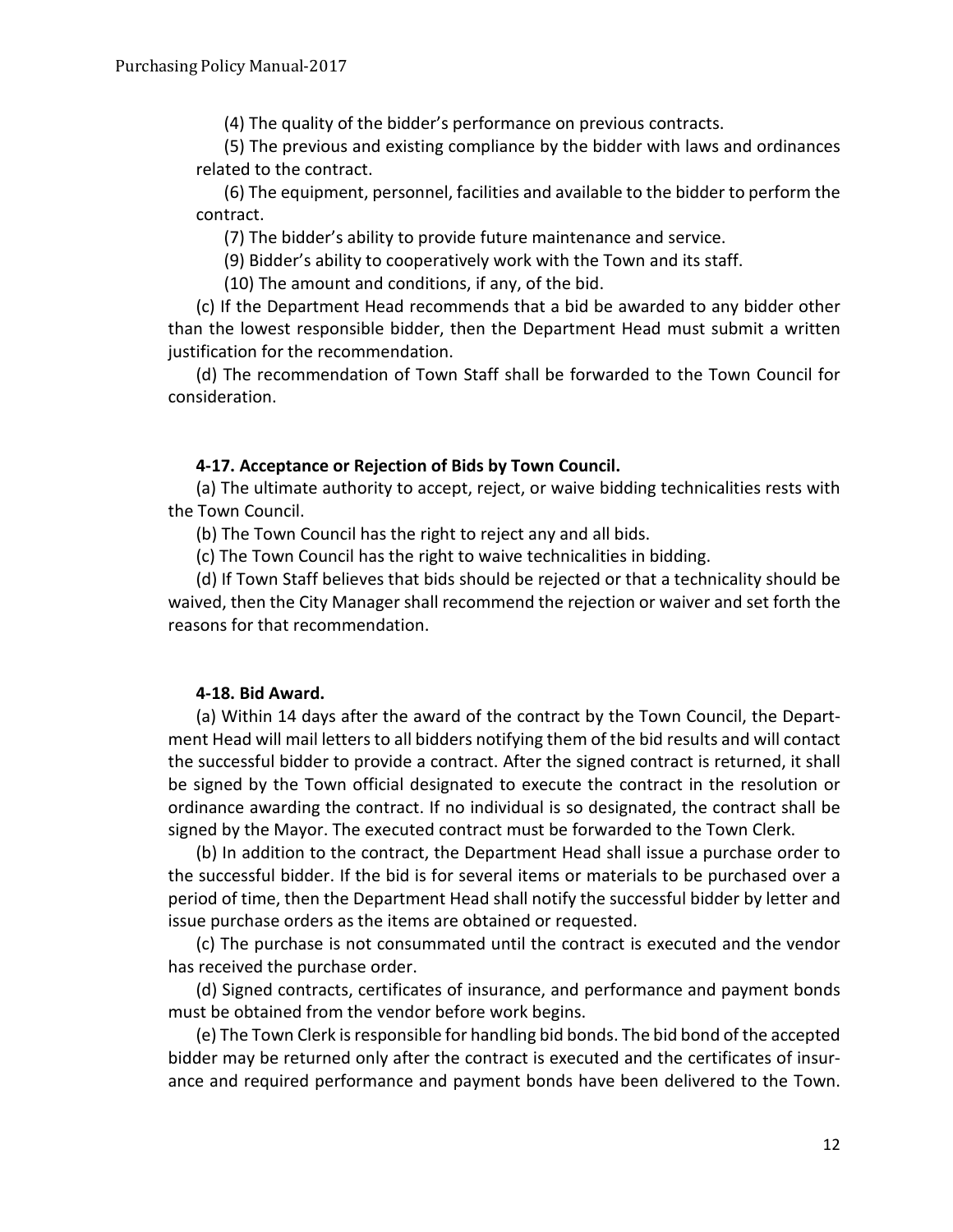The remaining bid deposits will be returned within 14 days after the Town Council has awarded the contract.

### **4-19. Change Orders.**

(a) A change order is a change in a contract term, other than as specifically provided for in the contract, that authorizes or necessitates any increase or decrease of the cost of the contract or in the time of completion.

(b) A valid request for a change order must meet the following criteria:

(1) the change was not reasonably foreseeable at the time that the contract was signed;

(2) the change must be germane to the original contract; and

(3) the change is authorized by law and in the best interest of the Town.

(c) Any change order that, when added to all other changes to the contract, either (i) increases the cost of the contract by \$10,000 or more or (ii) increases the time of completion by 30 days or more must be approved by the City Manager. The City Manager shall inform the Council of each change order so approved. Department Heads may approve all other change orders.

(d) Any change order to a public works contract that, when added to all other changes in the contract, increases the original price of the contract or any subcontract by 50% or more requires portion of the contract covered by the change order to be resubmitted to bidding in the same manner as the original contract. This provision is required under the Public Works Contract Change Order Act (50 ILCS 525/) and takes precedence over any other provision of this Section.

### **5. Professional Service Contracts**

### **5-1. Professional Service Contracts Generally.**

(a) "Professional Services" means services where, due to their nature or complexity, the skill or specialized knowledge, experience, expertise, and ability of the vendor is a significant factor in determining their ability to meet the Town's needs.

(b) Due to the individualized nature of the services, Professional Services are ill suited to competitive bidding, and alternative procurement processes are necessary.

### **5-2. RFP/RFQs for Professional Service Contracts.**

(a) Requests for proposals or for qualifications ("RFP/RFQ") for Professional Services may be solicited by the Department Head or City Manager.

(b) The RFP/RFQ should contain all of the following:

(1) A work statement or performance specification.

(2) Timeframes in which the work is to be completed.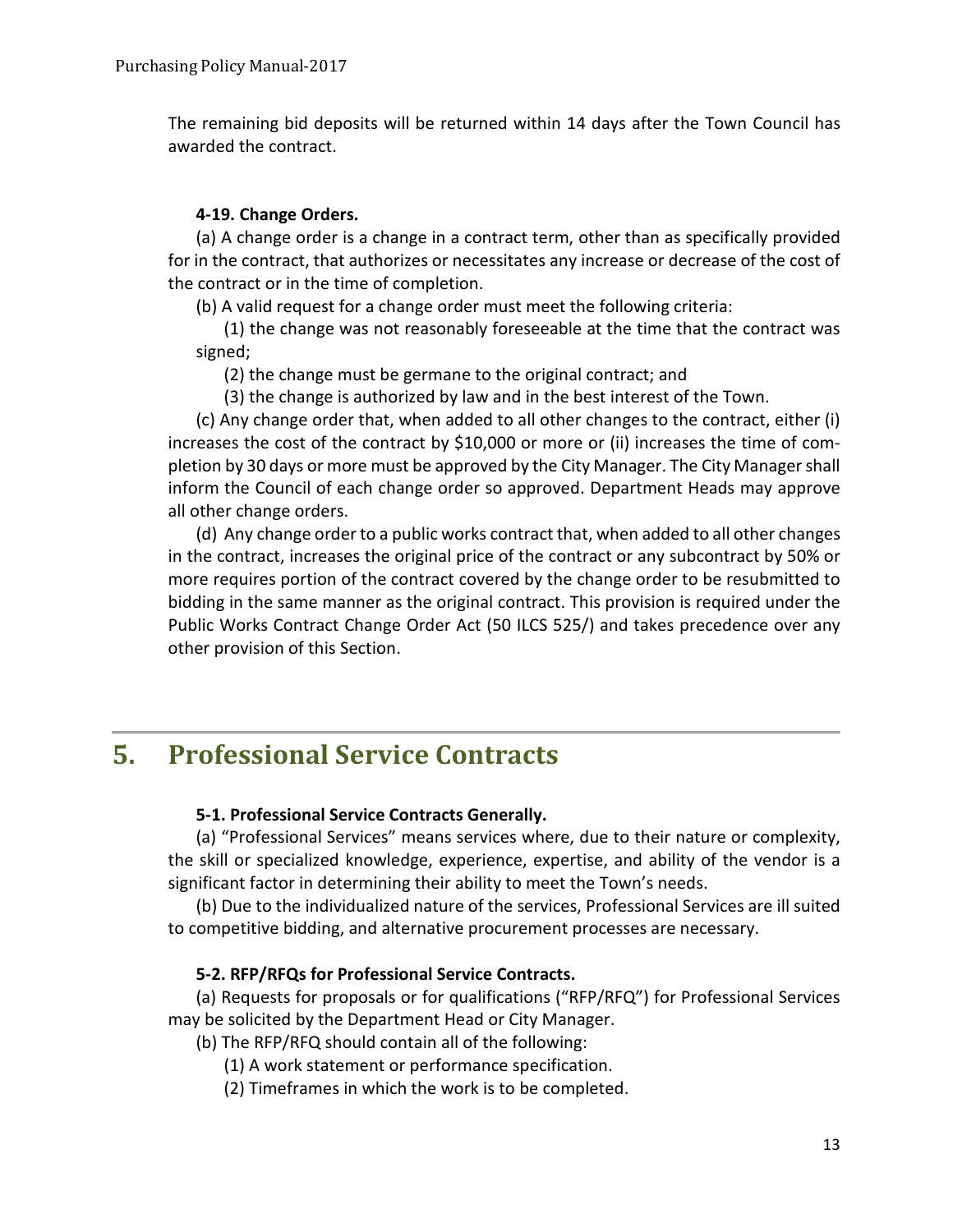(3) Specific criteria to be used in evaluating the proposal/qualifications.

(c) The RFP/RFQ should require that the response include all of the following:

(1) An understanding of the problem or program, the work to be performed, and the approach to be used to achieve the objectives, including the detailing of tasks.

(2) Facility and capability data, including related experiences and resumes of key personnel.

(3) If not specified in the RFP/RFQ, the timeframe of milestone accomplishment. (4) Pricing.

**5.3. Evaluating RFP/RFQ responses.** The following criteria should be used when evaluating a RFP/RFQ response:

- (1) General quality of response:
	- (a) Responsiveness to terms, conditions, and timeframes;
	- (b) Completeness and thoroughness; and
	- (c) Understanding of the problem and the work to be performed and of the approach to be used.
- (2) Organization and personnel:
	- (a) Evidence of good organizational and management practices;
	- (b) Qualifications of personnel; and
	- (c) Experience and past performance.
- (3) Price.

### **5.4. Confidentiality issues.**

(a) In order to avoid the disclosure of confidential information to competing professionals or firms, the opening of a RFP/RFQ response is not open to the public.

(b) Any person submitting a RFP/RFQ response is responsible for identifying in their submittal which information constitutes "trade secrets or commercial or financial information" that may be exempt from disclosure under Section  $7(1)(g)$  of the Freedom of Information Act. In responding to a FOIA request, the Town will not redact any information under that exemption that is not so identified. In responding to the request the Town retains the discretion to determine whether the identified information qualifies for the exemption. The RFP/RFQ should contain a notification of the responsibility to identify exempt information.

**5.5. Selection of Architects, Engineers, and Surveyors.** The Local Government Professional Services Selection Act requires the Town to follow specific procedures when hiring an architect, engineer, or land surveyor. Those statutory procedures must be followed unless (i) the Town has a satisfactory relationship for services with one or more firms, (ii) an emergency situation exists, or (iii) the cost of the services is expected to be less than \$25,000. If none of these conditions apply, then the Town must solicit proposals and adhere to the statutory requirements for those professions.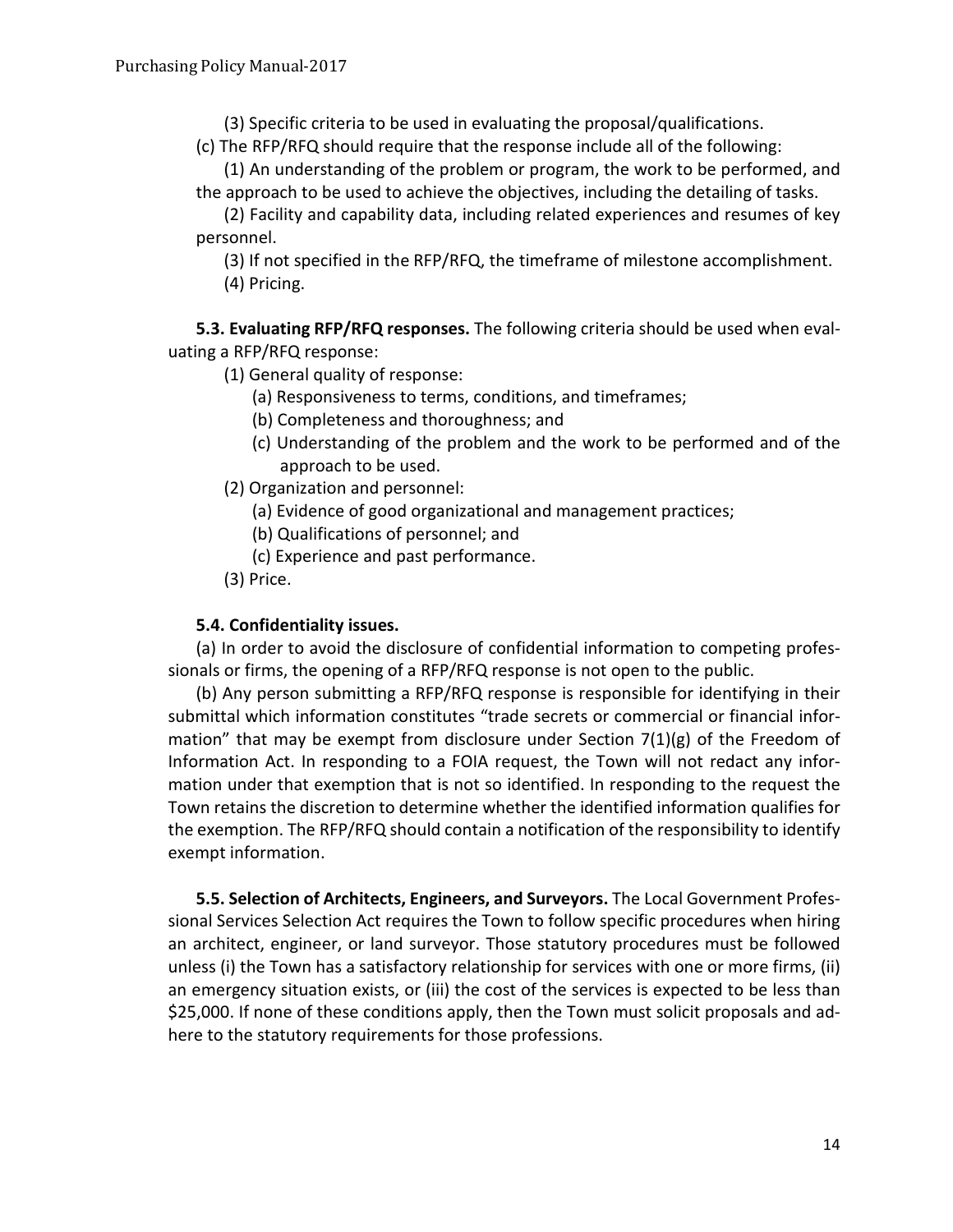**5.6. Further negotiation.** A RFP/RFQ is not a bid and does not constitute a contractual requirement. RFP/RFQ's may be negotiated after opening. Any contract resulting from negotiations should be provided or reviewed by the Corporation Counsel.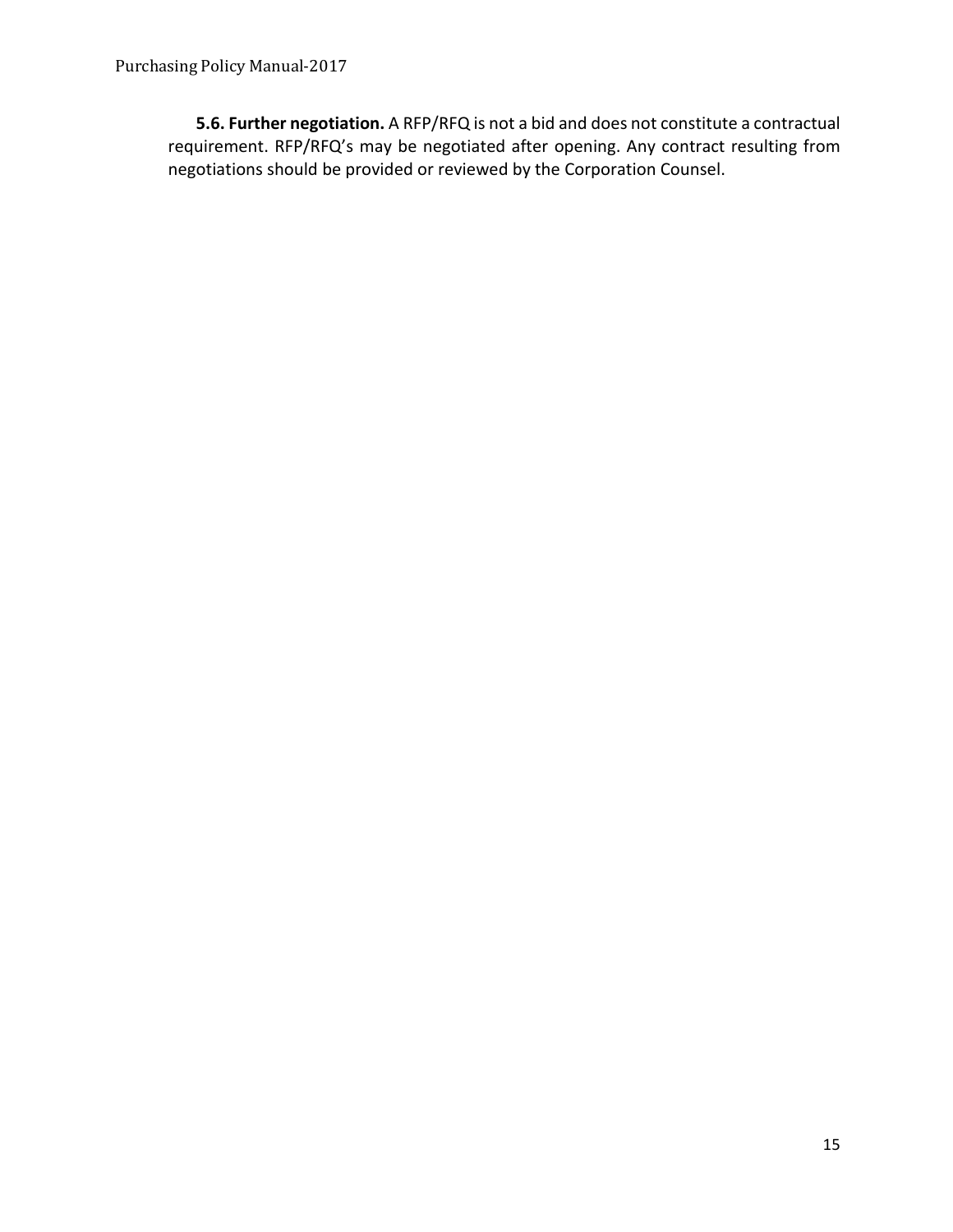### **SAMPLE FORMS**

BID CALL GENERAL INSTRUCTIONS TO BIDDERS GENERAL CONDITIONS BID FORM COMBINED PAYMENT/PERFORMANCE BOND DISCLOSURE AFFIDAVIT VENDOR COMPLIANCE CERTIFICATION CHANGE ORDER REQUEST LOCAL PREFERENCE CERTIFICATION PREVAILING WAGE CERTIFICATION RESPONSIBLE BIDDER CERTIFICATION CONTRACT EXECUTION

- The Sample Forms are for guidance only. Certain documents may be modified or omitted for any particular transaction.
- The Sample Forms may be modified, from time to time, without Council approval.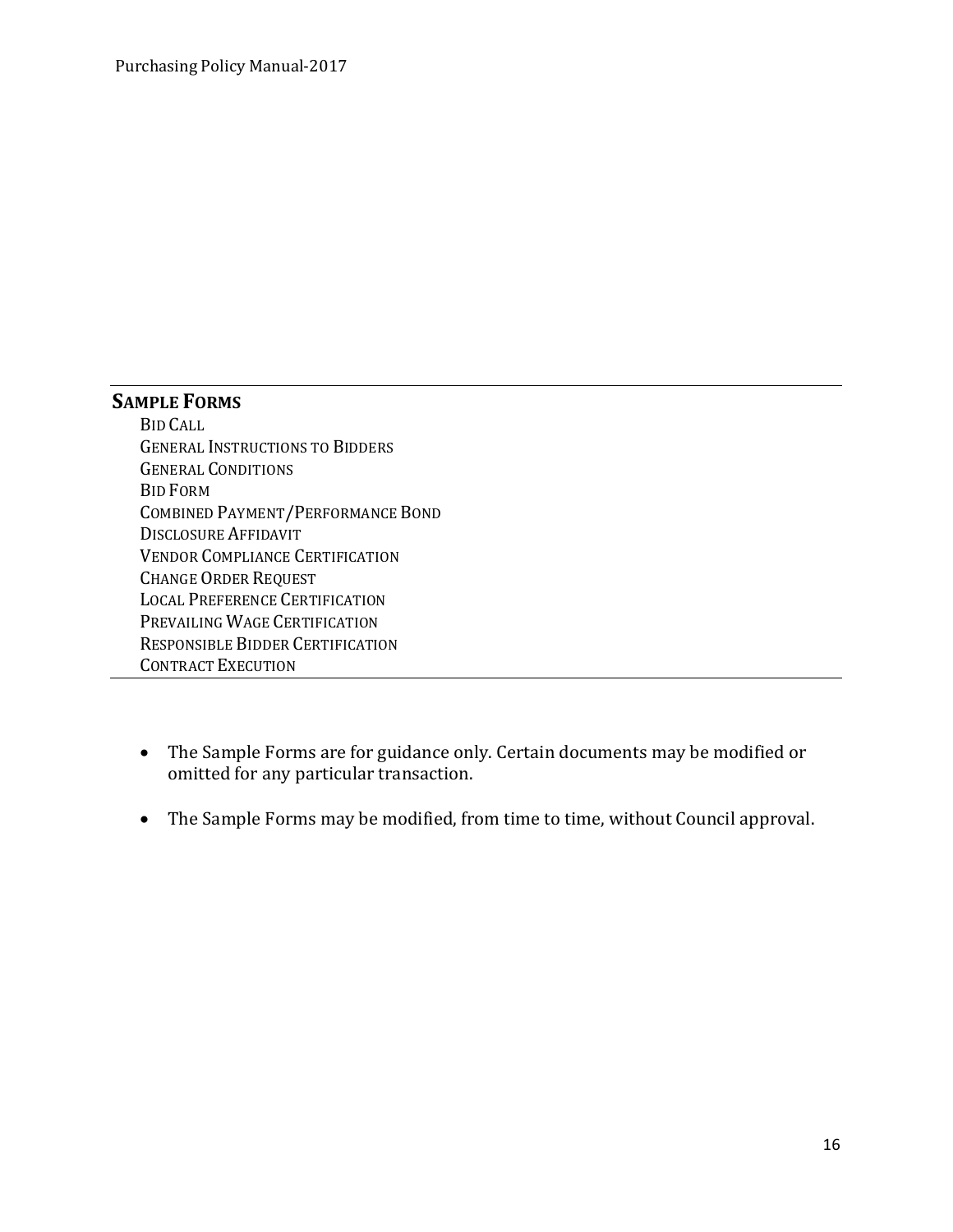

### **BID Call**

Sealed Bids for the following project are sought: Click here to enter text.

General Project Description: Click here to enter text.

Bids must be submitted to the Town Clerk in a sealed envelope clearly marked "Click here to enter text." at the following location before the following date and time:

### **Office of Town Clerk 11 Uptown Circle Normal, IL 61761**

**BID DUE DATE:** Click here to enter a date. **BID DUE TIME:**Click here to enter text.

Bids will be publicly opened and read aloud at the Bid Due Time in Office of the Town Clerk, 11 Uptown Circle, Normal, IL 61761

This is a prevailing-wage project.

Bid documents are available online at the Town of Normal website (www.normal.org) or from or in the office of the Town Clerk

| <b>Requesting Department:</b> | Project Manager:          |
|-------------------------------|---------------------------|
| Click here to enter text.     | Click here to enter text. |
|                               |                           |
|                               |                           |
|                               |                           |

The Town reserves the right to reject any or all bids received. The bid award will be made by the Town Council, and the decision of the Council will be final.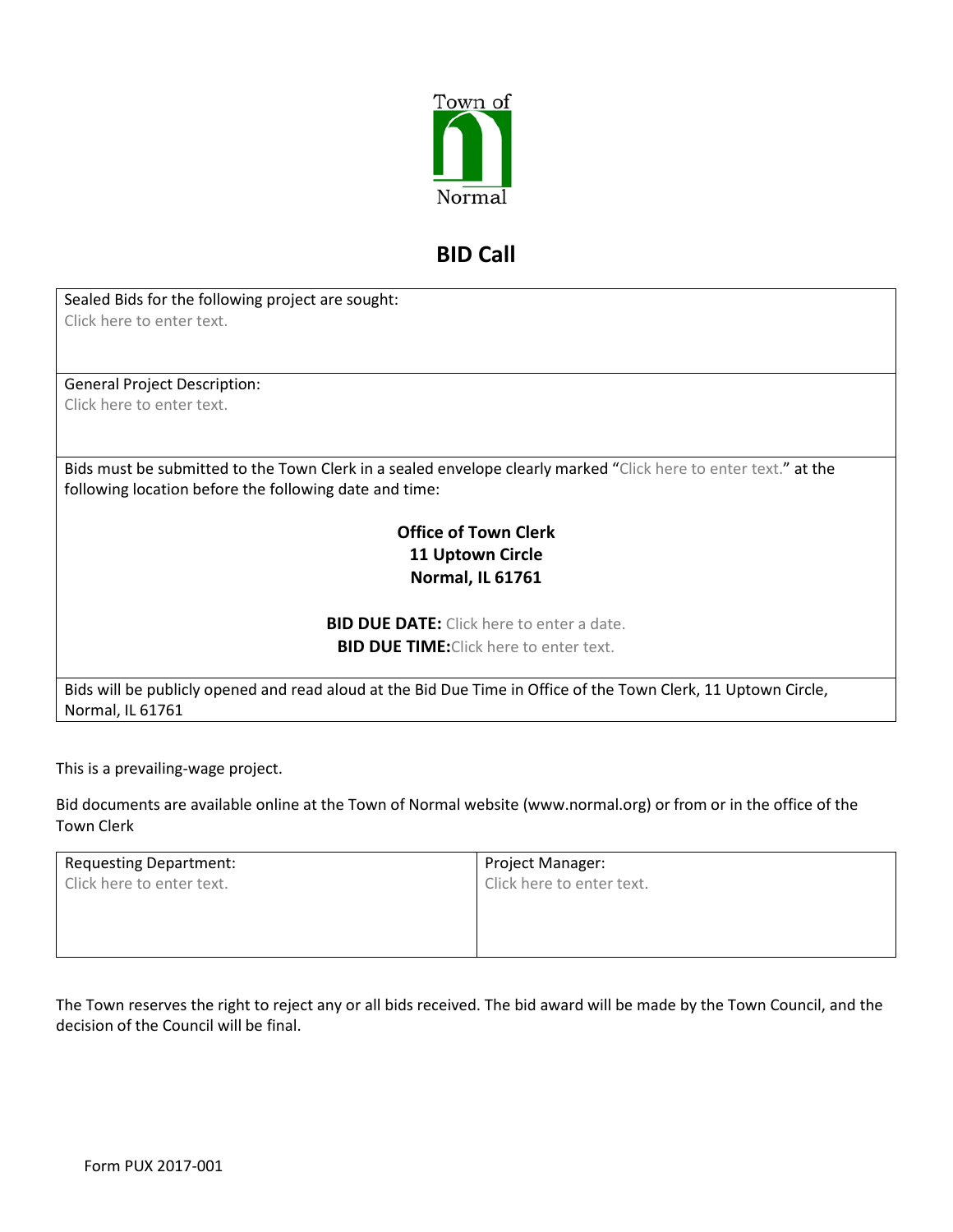### **General Instructions to Bidders Town of Normal**

**(Public Works, Construction, and other Services) [Project Title]**

### **1. Definitions.**

"Bid Deadline" means the date and time established for the opening of the bids as stated in the Invitation to Bid or as modified by addendum.

### "Bid Documents" means...

"Day" means, unless otherwise specified, a calendar day.

"Town" means the Town of Normal.

"Town Council" means the Board of Trustees of the Town of Normal

**2. Bid Documents.** The Bid Documents are made available only for the purpose of bidding on the Work; the receipt of the Bid Documents does not grant a license for any other purpose.

### **3. Examination by Bidder.**

(a) Each Bidder must examine the Bid Documents, become familiar with the Project Site, become familiar with local conditions under which the Work shall be performed, conduct appropriate investigations, and correlate personal observations with requirements of the Bid Documents before submitting a Bid.

(b) The failure of the Bidder to perform these examinations or investigations prior to submitting a Bid does not relive the Bidder of responsibility for investigations, interpretations, and proper use of available information in the preparation of the Bid. The failure to do so does not, in any way, relieve the Bidder from any obligation with respect to its bid.

### **4. Questions and interpretation during bidding.**

(a) If a Bidder finds a discrepancy or omission in the Bid Documents, or is in doubt as to the meaning of any requirement or term, the Bidder must notify the Town at least five business days prior to the Bid Deadline. The failure of the Bidder to request clarification prior to submitting the bid waives the Bidder's right to claim any ambiguity or discrepancy in the documents.

(b) All inquiries will be addressed either through a pre-bid conference or through an addendum. Town officials or employees are prohibited from discussing this bid except at the prebid conference. No discussions or answers other than through the pre-bid conference or through an addendum are binding on the Town.

**5. Pre-Bid Meeting.** A pre-bid meeting is scheduled to be held at the time, place, and date listed in the Specifications. All Bidders are invited to attend. The Project Manager or his or her representatives will attend.

### **6. Addenda.**

(a) The Town will make all addenda available at the same location where the Bid Documents may be obtained. The Town will notify known bidders of record when addenda are available. Bidders are responsible for obtaining addenda after notification.

(b) No addenda will be issued later than 48 hours before the time for opening bids on the Bid Date, except addenda with minor clarifications, withdrawing request for Bids, or postponing the Bid Date.

(c) Bidders who submit a bid on this project are presumed to have received all addenda and to have included any cost thereof in their bids, regardless of whether they acknowledge the addenda.

### **7. Bid Preparation.**

(a) All bids and accompanying data must be submitted in conformity with, be based upon, and be subject to all the requirements of the Bid Documents.

(b) The following must be submitted as part of the bid:

- (1) The Bid Form
- (2) General Conditions
- (3) The Specifications
- (4) Disclosure Affidavit
- (5) Contractor Certification

(6) Certification of Apprenticeship Program (if required for Project)

- (7) Any addenda
- (8) Bid Deposit (if required for Project)
- (9) Any other document required by the Bid Documents.

(c) All blank spaces in the Bid Documents must be filled in by using a computer, typewriter, or indelible ink. If amounts are given in both words and figures, the words will govern. If there is a discrepancy between the total amount and unit price, the unit price will govern. The signer must initial any changes.

(d) The Specifications may, in some cases, be unique to one manufacturer's product. In this situation, equal consideration will be given to all bidders whose proposed product, in the opinion of the Town, will equal or exceed performance of the specified product. If a proposed product differs from the one specified in the Specifications, then the Bidder must include the brand name, model or catalogue number, and complete specification of the proposed product.

(e) The Bidder must sign the Bid Form. If the Bidder is a corporation, the Bid Form must bear the name of the corporation and be signed by an officer authorized to bind the corporation. If the Bidder is a partnership or limited liability corporation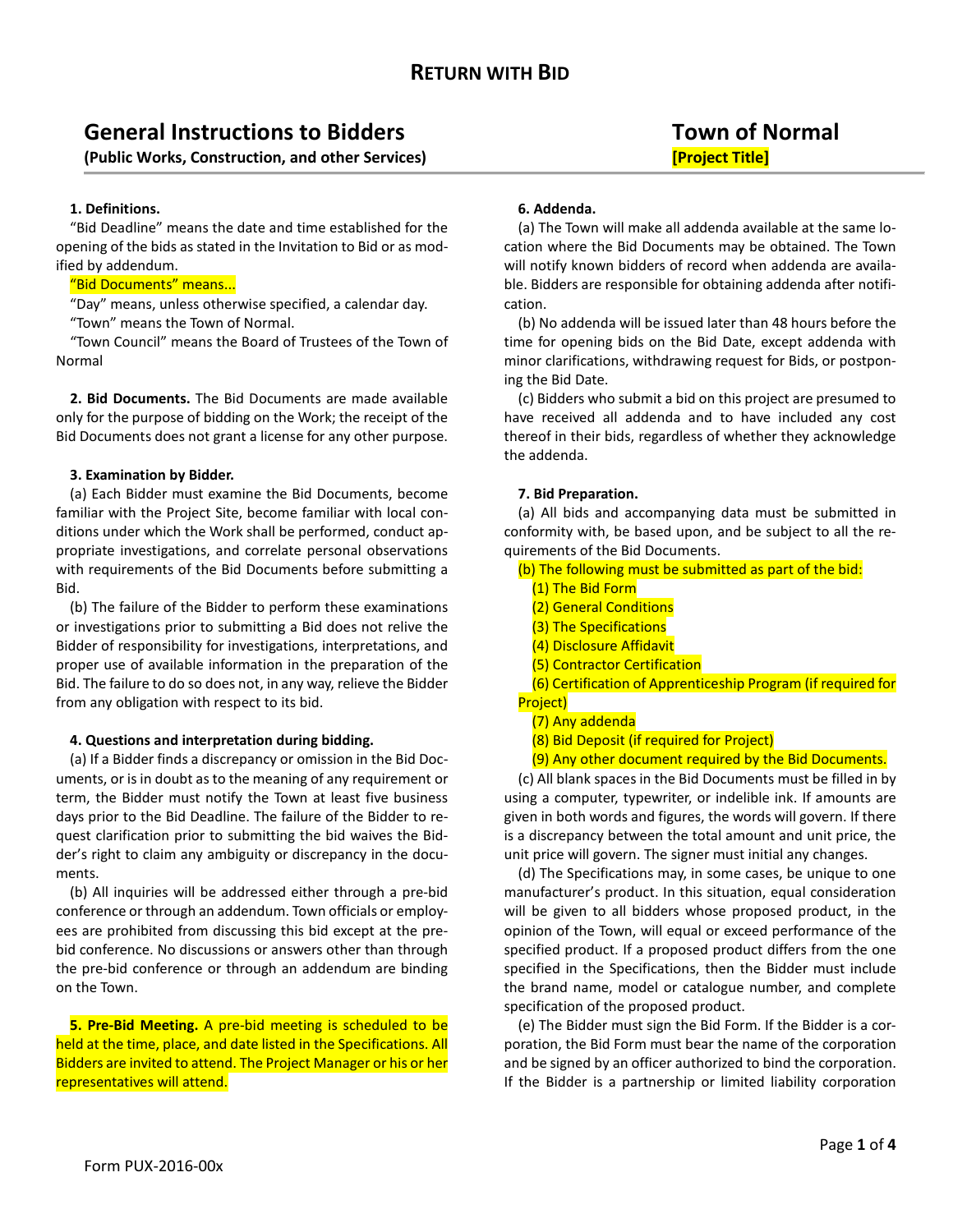(LLC), the Bid Form must bear the name of the partnership or LLC and be signed by a partner or member.

(f) The Bidder is responsible for all costs incurred by the Bidder associated with the preparation of its Bid and compliance with post-Bid procedures.

### **8. Bid Submission.**

(a) All required documents must be enclosed in an opaque envelope sealed and clearly labeled with:

(1) Name, Address and Phone Number of the Bidder.

(2) Bid Title as stated in the Bid Call.

(3) Bid Opening Date and Time as stated in the Bid Call.

(b) If forwarded by mail, the sealed envelope containing the bid must be enclosed in another envelope addressed to the Town of Normal, c/o Town Clerk, 11 Uptown Circle, Normal, IL 61761. The exterior envelope must also contain the Bid Title and Bid opening date and time.

(c) Verbal, facsimile, or electronic Bids are invalid and will not be considered.

**9. Late Bids.** Regardless of cause, late Bids will not be accepted and will automatically be disqualified from further consideration. It is solely the Bidder's risk to ensure delivery at the designated office by the Bid Deadline. Late Bids will not be opened and may be returned to the awarded Bidder at its request and expense.

#### **10. Bid Security.**

(a) Unless otherwise stated in the Invitation to Bid, each bidder must submit a Security Deposit with its Bid. The amount of the Security Deposit must be no less than 5% of the Bid amount.

(b) The Security Deposit must be in the form of a bid bond, cashier's check, or certified check.

(c) If the Security Deposit is in the form of a bid bond, then all of the following requirements apply:

(1) The bid bond must be a valid and enforceable bond, signed by a surety that complies with other requirements set out by law.

(2) The bid bond must name the Town of Normal as obligee and be signed by the Bidder as principal and signed and sealed by the surety.

(3) The bid bond must be conditioned such that, if the Town accepts the Bidder's Bid and, within the time period as established in the Bid Documents, the Bidder fails to enter into a contract on forms provided by the Town or fails to provide sufficient bonds or insurance, then the surety will be obligated to pay to the Town the amount of the bid bond.

(d) If the Security Deposit is in the form of a cashiers' check or certified check, then all of the following conditions apply:

(1) The Bidder must make the check payable to the Town of Normal.

(2) The check is submitted on the condition that, if the Town accepts the Bidder's Bid and, within the time period as established in the Bid Documents, the Bidder fails to enter into a contract on forms provided by the Town or fails to provide sufficient bonds or insurance, then the Town will cash the check and retain the proceeds.

(e) The Security Deposit will be returned to unsuccessful Bidders within 14 days after the contract is awarded.

### **11. Modifications or Withdrawal of Bid Before Bid Deadline.**

(a) A Bidder may withdraw or revise a Bid prior to the Bid Deadline.

(b) A Bidder may withdraw a bid by submitting a written notice of the withdrawal to the Town Clerk. The notice may not reveal the amount of the original Bid and must be signed by the Bidder.

(c) Revisions may be made by submitting a new Bid in the same manner as the original Bid with the notation "Revised Bid" prior to the Bid Deadline. This change must be submitted in a separate envelope marked the same as the original bid with the words "Revised Bid" and the date the revision is submitted.

(d) A Bidder may not withdraw or revise a bid by verbal, facsimile, or electronic means.

**12. Bid Opening.** Promptly at the Bid Deadline, Bids are opened by the Town Clerk and publicly read in the Town Clerk's office at the City Hall, Normal, Illinois.

**13. Bid Disqualification.** The Town may disqualify a Bid if the Bidder:

(1) fails to provide the required Bid Security Deposit in the proper form or amount; or

(2) improperly or illegibly completes information required by the Bid Documents; or

(3) fails to properly complete and submit documents required by the Bid Documents; or

(4) fails to sign the Bid or improperly signs the Bid; or

(5) submits a Bid that contains unauthorized additions, conditions, or alternate bids, or that contains irregularities that render the Bid incomplete, indefinite, or ambiguous; or

(6) improperly submits its Bid.

#### **14. Modification or Withdrawal of Bid After Bid Deadline.**

(a) No Bid may be modified or withdrawn for a period of 120 days after the Bid Deadline. During this period, the Bid constitutes an irrevocable offer subject to acceptancy by the Town, and the Bidder may not withdraw or attempt to change its Bid.

(b) If a contract is not awarded within 120 days after the Bid Deadline, then the Bidder may file a written request to the Town Clerk to withdraw its Bid and its Bid Security Deposit. Until the Bid is withdrawn as provided in this Section, the Town may accept the Bid.

### **15. Evaluation and Consideration of Bids.**

(a) The Town Staff will tabulate, record, and evaluate the Bids. The Town Staff will forward the tabulation, evaluation,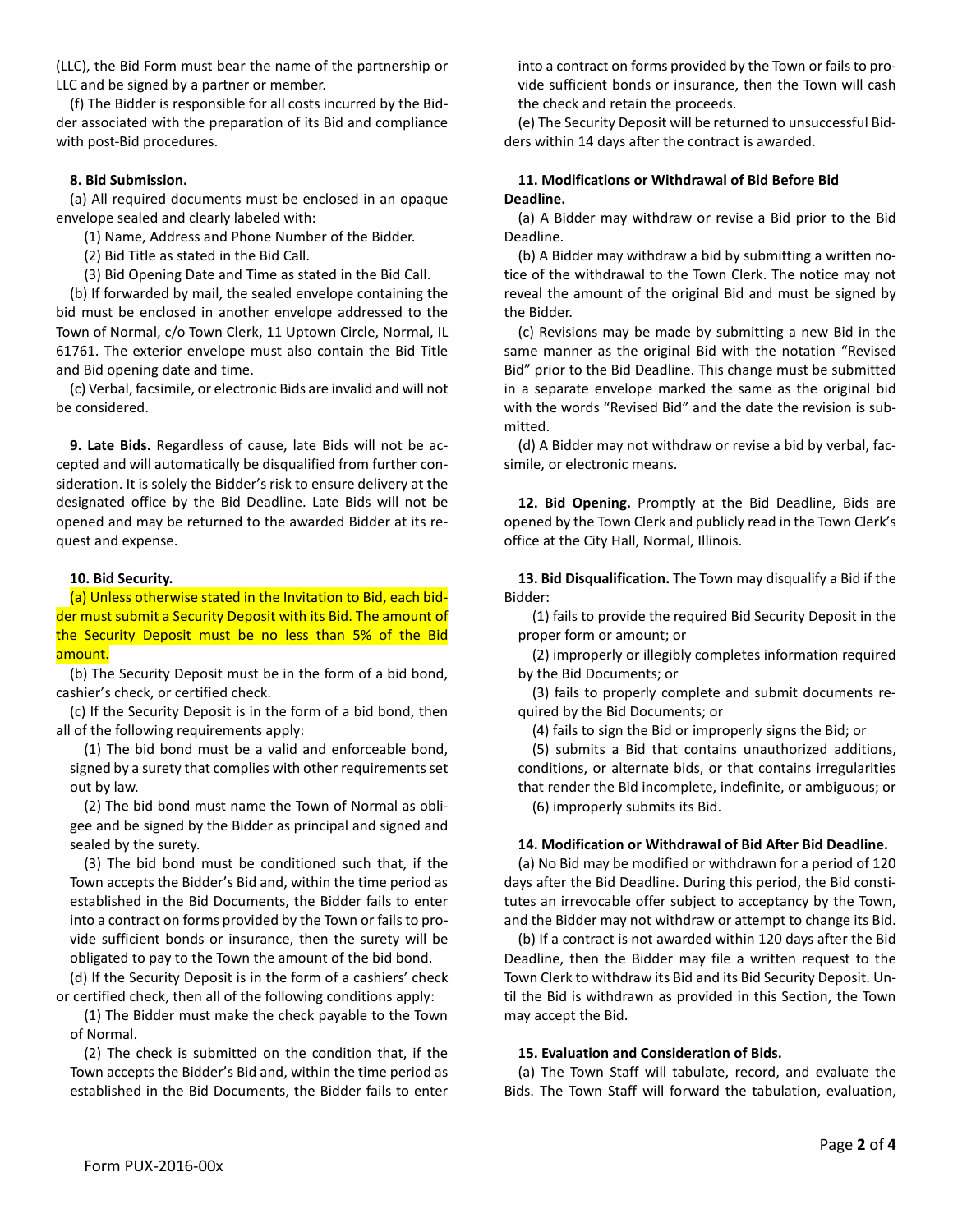and recommendation to the Town Council for consideration of the acceptance of the bid and contract award.

(b) The Town reserves the right to reject any and all bids, to request rebids, to waive and formality or technically in the bids, or to extend any of the time limits, such as shall best serve the best interests of the Town.

(c) The Town is not obligated to accept the lowest bid and may award the contract in any manner in which it determines will best service the interests of the Town. The Town will use Section 4-16 of the Purchasing Policy Manual for guidance along with any other criteria that may be included in the Bid Documents.

(d) In order to determine if the Bidder has the experience, qualifications, resources, and necessary attributes to provide the quality workmanship, materials, and management required by the Bid Documents, the Bidder may be required to complete and submit additional information as deemed necessary by the Town. The Town reserves the right to reject any bid if the evidence submitted by or investigation of the Bidder fails to satisfy the Town that the Bidder is properly qualified to carry out the obligations of the contract and complete the work contemplated in the Bid Documents.

#### **16. Legal Requirements and Compliance.**

(a) The laws of the State of Illinois shall govern the rights, obligations, and remedies of the parties under this Bid and any contract reached as a result of this process.

(b) Bidder shall abide by all applicable local, state, and federal laws, rules and regulations.

(c) If there is any conflicts or inconsistencies between the Bidder's documents and the Town's documents, the Town's documents shall control.

#### **18. Prevailing-Wage Requirements; Davis-Bacon Act.**

(a) The Prevailing Wage Act requires awarded vendors and subcontractors to pay laborers, workers, and mechanics performing services on public works projects no less than the "prevailing rate of wages" in the county where the work is performed. When required, awarded vendors are responsible for paying current prevailing wage rates, as posted on the Illinois Department of Labor's website at www.state.il.us/agency/idol. It is the awarded vendor's responsibility to verify current wage rates. All awarded vendors and subcontractors rendering services under this contract must comply with all requirements of the Act, including all wage, notice, and record-keeping duties.

(b) All Certified Payroll reports required to be submitted to the Town under the Prevailing Wage Act payrolls must be submitted to Andrew Huhn, Director of Finance, 11 Uptown Circle, Normal, Illinois 61761 by U.S. Mail, overnight courier, or email at ahuhn@normal.org. The Town reserves the right to interview contractors' or subcontractors' employees on the job to ascertain compliance with this requirement. The Town reserves the right to withhold payment due to the awarded vendor until the vendor displays compliance with this provision.

(c) To the extent that it is applicable, the Bidder must comply with the federal Davis-Bacon Act rather than the Prevailing Wage Act.

#### **20. Apprenticeship Requirement.**

(a) The Town of Normal has adopted a Responsible Bidder Ordinance. That Ordinance applies to construction contracts for public works exceeding \$99,999 that require the payment of prevailing wages under the Town of Normal Prevailing Wage Ordinance. The Ordinance does not apply to contracts that the City Manager determines to be an emergency purchase.

(b) If the Responsible Bidder Ordinance applies to a contract, then, to qualify as a "responsible bidder," the bidder must have in place an apprenticeship and training program with craft specific programs approved and registered with the United States Department of Labor's Bureau of Apprenticeship and Training. This apprenticeship requirement is in addition to any other criteria that the bidder must meet to be a responsible bidder.

#### **21. Nondiscrimination.**

(a) Federal and State laws prohibit discrimination against any employee or applicant for employment because of race, creed, color, national origin, sex, political affiliation, age and physical or mental handicap unrelated to ability. They further require elimination of discrimination in employment with regards to upgrading, demotion, transfer, recruitment, advertising, layoff, termination, rates of pay, forms of compensation, selection for training (including apprenticeship) of employees, as well as any other personnel actions.

(b) The contractor agrees to post Equal Employment Opportunity notices in conspicuous places (e.g. at company headquarters, around time clocks, at work sites, on company bulletin boards, in lunchrooms) available to employees and applicants for employment. B. The contractor shall in all solicitation or advertisements for employees to be hired under this contract state that all qualified applicants will receive consideration for employment without regard to race, color, creed, religion, sex, national origin, political affiliation, or age.

#### **22. Change Orders.**

(a) Illinois state law defines a change order as "a change in a contract term other than as specifically provided for in the contract which authorizes or necessitates any increase or decrease in the cost of the contract or the time of completion."

(b) If a change order or series of change orders authorize or necessitate an increase or decrease in either the cost of a contract by a total of \$10,000 or more or the time of completion by a total of 30 days or more, then the change order must be made in writing.

(c) A change order may not be approved unless there is a written determination that (1) the circumstances said to necessitate the change in performance were not reasonably foreseeable at the time the contract was signed, or (2) the change is germane to the original contract as signed, or (3) the change order is in the best interest of the Town and authorized by law.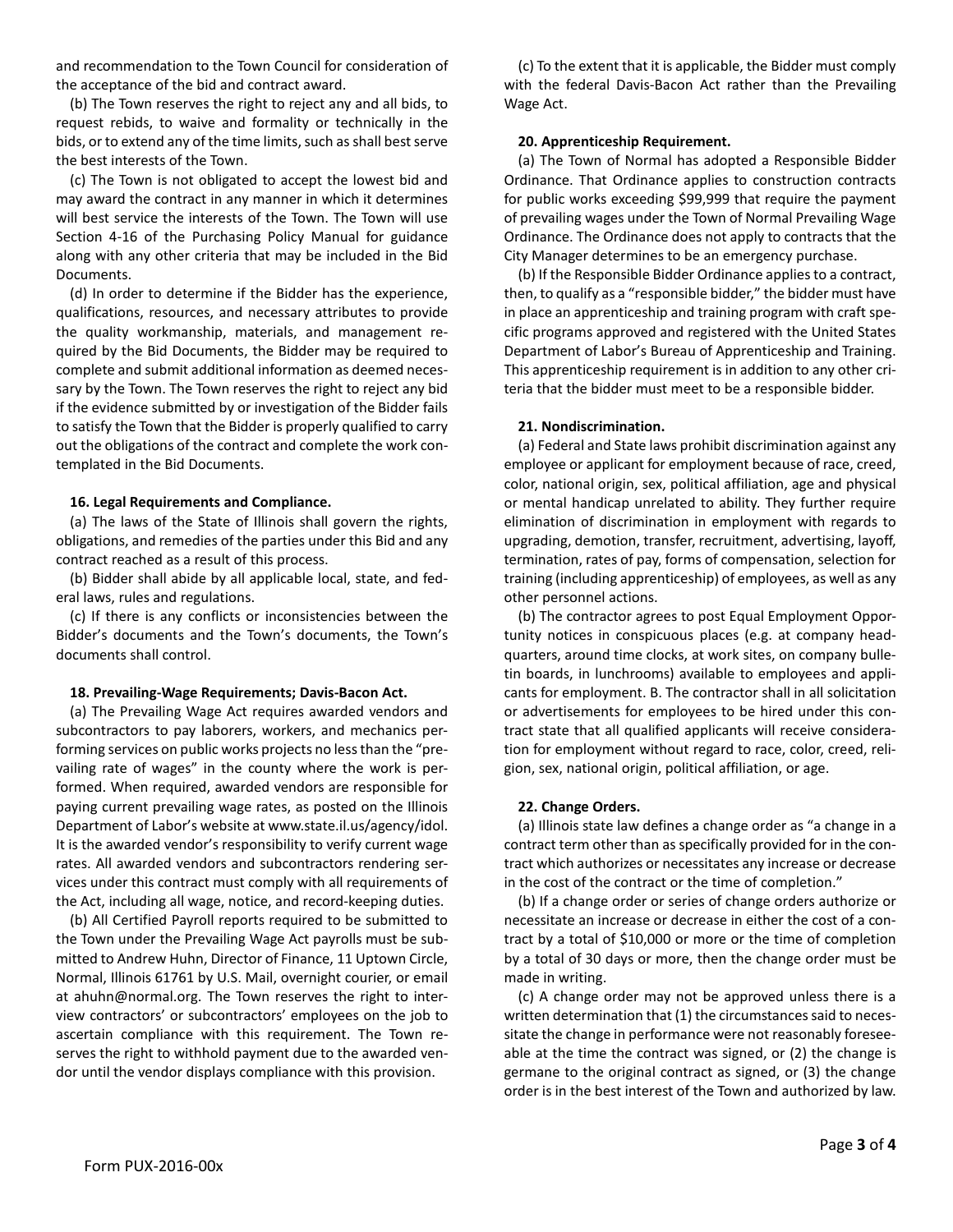The City Council must be notified, in writing, of the amount of the change order or the amount of the time the contract will exceed the time of completion and must cite one of the above reasons for the change.

\_\_\_\_\_\_\_\_\_\_\_\_\_\_\_\_\_\_\_\_\_\_\_\_\_\_\_\_\_\_\_\_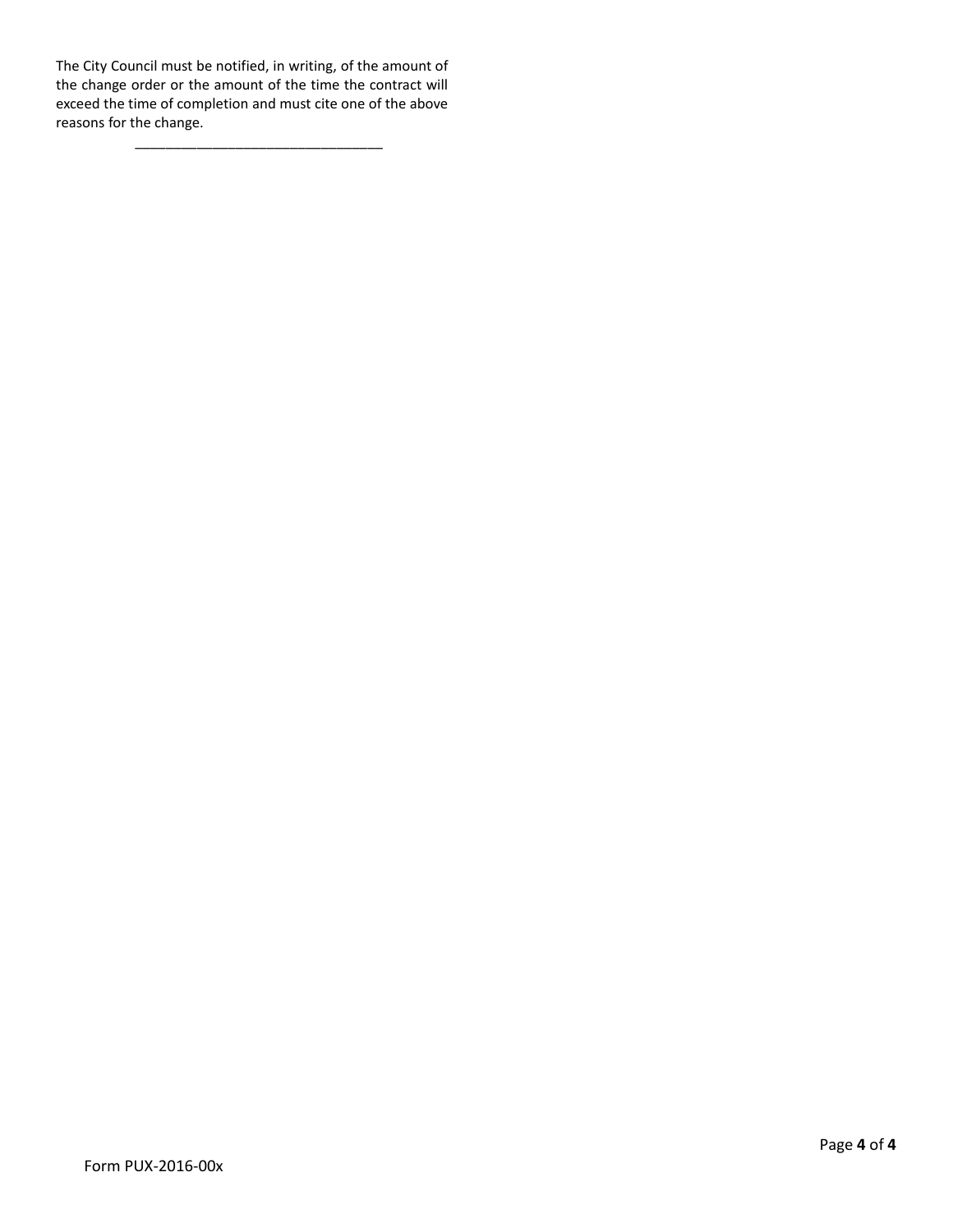### **General Conditions Town of Normal (Public Works, Construction, and other Services) [Project Title]**

### **Article 1. Definitions and Interpretation**

**1.1. Definitions.** As used in this contract:

"Subcontractor" means the person, firm or corporation, other than a Vendor, supplying labor and equipment or labor for work at the site of the project.

"Work" means all labor, materials, equipment, and services required to be performed by the Vendor under the Contract Documents, including submission of all documents to be submitted by the Vendor.

### **1.2. Contract Documents.**

1.2.1. In addition to this document, the Contract Documents include all of the following:

- (1) the Bid Call;
- (2) General Instructions to Bidders
- (3) Plans and Specifications;
- (4) Completed Disclosure Affidavit;
- (5) Completed Vendor Certification form;
- (6) Completed Bid Form;
- (7) Insurance forms under § 4.1;
- (8) Performance Bond under § 4.3;

(9) Vendor's bid, proposal, scope of work, or quote to the extent not inconsistent with all other Contract Documents. (10) Any addenda.

(11) Validly executed Change Orders.

1.2.2. The Contract Documents are complementary, and what is called for by any one of the documents is as binding as if called for by all of the documents. In case of a conflict, the more specific controls over the more general.

1.2.3. The intent of the Contract Documents is to include, in the Contract Price, the cost of all labor and materials, equipment, utilities for which a separate service is required, transportation, and all other expenses as may be necessary for the complete performance of the Contract.

**1.3. Silence of specifications.** The apparent silence of specifications or Contract Documents as to any detail or apparent omission from it as to a detailed description concerning any point is interpreted as meaning that only the best commercial material or practice shall prevail and that only items of the best materials or workmanship are to be used.

### **Article 2. Performance of Work**

#### **2.1 Time of performance.**

2.2.1. The Vendor shall complete the work on or before the time indicated in the Contract Documents. All work must be prosecuted in an orderly and diligent manner. The Vendor agrees to cooperate with and conform to the requests of the Town to expedite particular portions of the work if the Town deems the alteration of the Vendor's' operation to be advisable. Time is of the essence of this Contract.

\_\_\_\_\_\_\_\_\_\_\_\_\_\_\_\_\_\_\_\_\_\_\_

2.1.2. If the Vendor is delayed in the completion of the work by any act or neglect of the Town or by any other Vendor employed by the Town, or by strikes, fire, lockouts, unavoidable casualties, or any cause beyond the Vendor's control, then the time of completion will be extended for a reasonable time, as determined by the Town. The Vendor must, within 2 calendar days from the beginning of any such delay, notify the Town in writing of the cause of delay. If notice is not provided, the Vendor hereby waives any claim for such a delay. Weather conditions are not a justifiable cause for delay.

**2.2. Workmanship.** All Work must be performed and accomplished in a workmanlike manner to the satisfaction of the Town and in accordance with the best practice standards and standard specifications recognized in the field, unless specifically provided for otherwise in the Contract Documents or approved by the Town in writing.

#### **2.3. Quality of materials and workmanship.**

2.3.1. Unless otherwise specifically called for in the Contract Documents, all materials and articles incorporated in the work covered by this Contract must be new, of the best grade, and consistent with the specifications. Upon request by the Town, the Vendor shall furnish, to the Town for approval, full information concerning the materials or articles to be incorporated in the work, including reasonable test results.

2.3.2. The Vendor warrants that it has lien-free title to all equipment, supplies, or materials supplied under the terms of this Contract.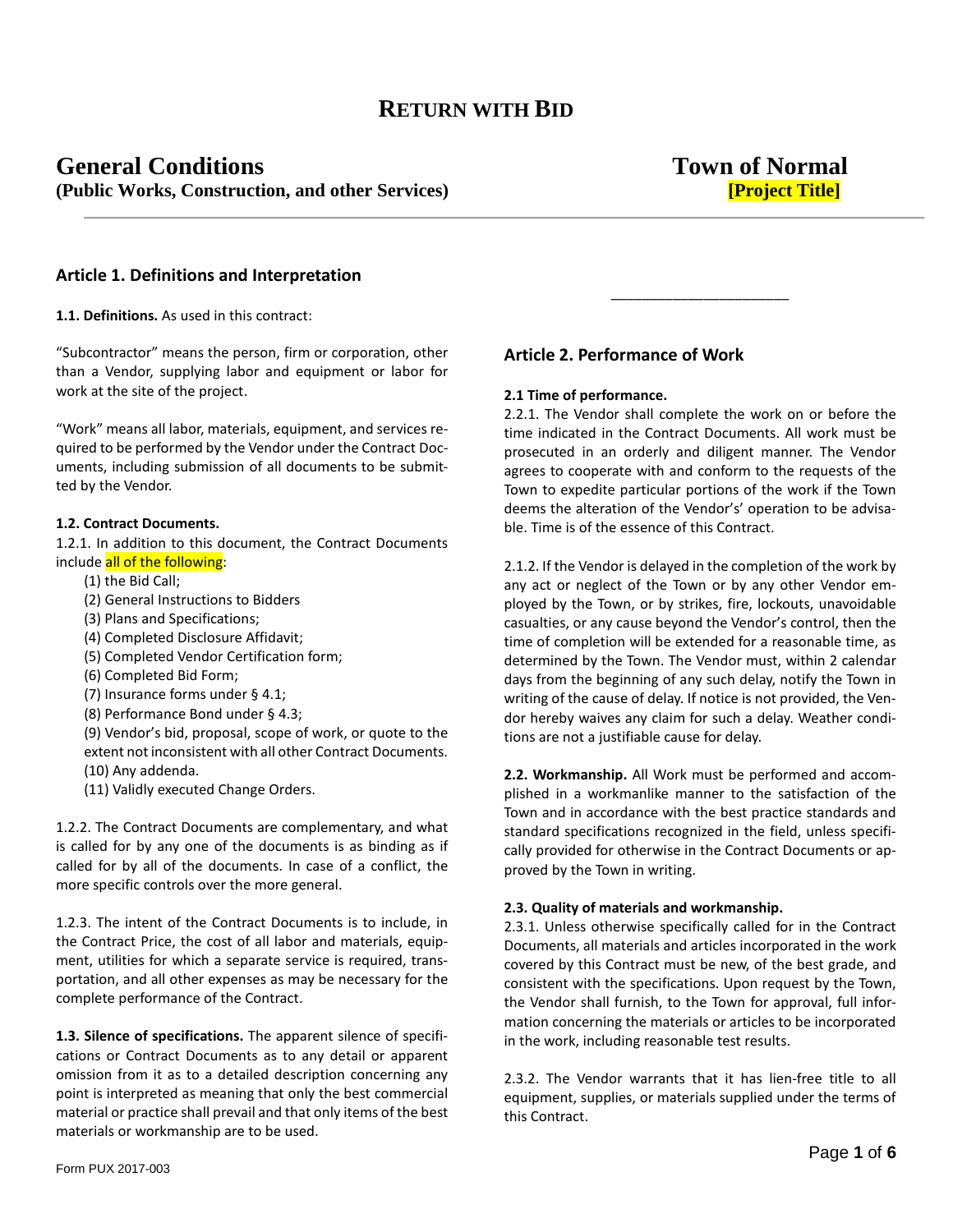2.3.3. The Vendor shall defend and hold the Town, its officers, agents and employees, harmless from liability of any nature or kind on account of use of any copyrighted or uncopyrighted composition, secret process, patented or unpatented invention, article, or appliance furnished or used under this Contract.

### **2.4. Warranty for materials and workmanship.**

2.4.1. The Vendor warrants that the equipment, materials, articles, and workmanship used in the Work or performed shall be free from defects, suitable for the particular purpose intended, and merchantable.

2.4.2. The Vendor agrees, at its own cost, to correct defective work and replace defective materials that are discovered within one year from the date that the defect should have been reasonably discovered. Any warranty work and materials supplied under this § 2.4 shall be guaranteed for a period of one year from the date the warranty work or material is supplied and, where applicable, installed.

2.4.3. Nothing in this § 2.4 prohibits the Town from invoking or pursuing any other remedy available in law or equity.

### **2.5. Compliance with law, notices, and permits.**

2.5.1. The Vendor shall comply with all applicable Federal, State, and local laws, rules and regulations. If the Vendor fails to observe any applicable law, rule or regulation, then the Vendor agrees to correct the legal violation without cost to the Town, even if the violation is discovered after the date of the final inspection or payment.

2.5.2. The Vendor is responsible for obtaining any necessary permit and providing any and all notices required for performance of the Work.

#### **2.6. Compliance with the Prevailing Wage Act.**

2.6.1. Vendor agrees to comply with the Prevailing Wage Act of the State of Illinois (820 ILCS 130/) and with the Town's Prevailing Wage Ordinance. The listing of the current prevailing wage rates available from the Illinois Department of Labor's website (www.state.il.us/agency/idol).

2.6.2. Monthly submission of certified payrolls. This requirement applies to all contractors and subcontractors working on the Project. Certified payrolls must be submitted to Andrew Huhn, Director of Finance, 11 Uptown Circle, Normal, Illinois 61761 by U.S. Mail, overnight courier, or email at ahuhn@normal.org.

2.6.3. The Town reserves the right to interview contractors' or subcontractors' employees on the job to ascertain compliance with this requirement.

**2.7. Cleaning Up.** The Vendor shall at all times keep the worksite free from accumulations of waste materials or rubbish

caused by the Vendor's employees or the Work. At the completion of the Work the Vendor shall remove all its rubbish from the site and all its tools, equipment, and surplus materials and shall leave the work clean and ready for use. In case of dispute, the Town may remove the rubbish and surplus materials and charge the cost to the Vendor.

#### **2.8. Waste disposal.**

2.8.1. If any suspected hazardous materials, as defined by State or Federal law, are discovered on the work site, then the Vendor shall immediately cease work, except as necessary to protect the public's health and safety, and immediately notify the Town of the suspected hazardous materials. The Town is responsible for the removal and disposal of hazardous material after it is reported to the Town. If the Vendor removes any hazardous material as part of the Contract work, the Vendor shall ensure its disposal in accordance with all applicable laws and provide the Town with appropriate documentation of its property disposal. Vendor warrants it has no knowledge of any hazardous materials as of the date of this contract.

2.8.2. If the Vendor is required to dispose of solid waste as a result of the Work, then the Vendor must provide the Town with proof that the solid waste was legally disposed of prior to payment for the Work.

### **2.9. Accident prevention.**

2.9.1. The Vendor agrees to exercise all reasonable protection at all times for the protection of all persons and property and agrees to be responsible for all damages to persons or property, either on or off the site, that occur as a result of the Vendor's fault or negligence in connection with the Work.

2.9.2. The Vendor agrees to observe all safety provisions of applicable laws and to observe all applicable building and construction codes. The Vendor shall take any additional safety and health measures as the Town may determine to be reasonably necessary to protect the Town.

2.9.3. The termination of this Contract does not waive the Vendor's responsibility under this § 2.9.

### **2.10. Subcontractors.**

2.10.1. Nothing contained in the Contract Documents creates any contractual relationship between any subcontractor and the Town.

2.10.2. The Vendor agrees to be fully responsible to the Town for the acts or omissions of its subcontractors and of anyone employed directly or indirectly by the Vendor or subcontractors. This obligation is in addition to any liability imposed by law upon the Vendor.

#### **2.11. Inspections, rejections, and correction.**

2.11.1 The Town has the right to reject materials and workmanship that are defective or require correction.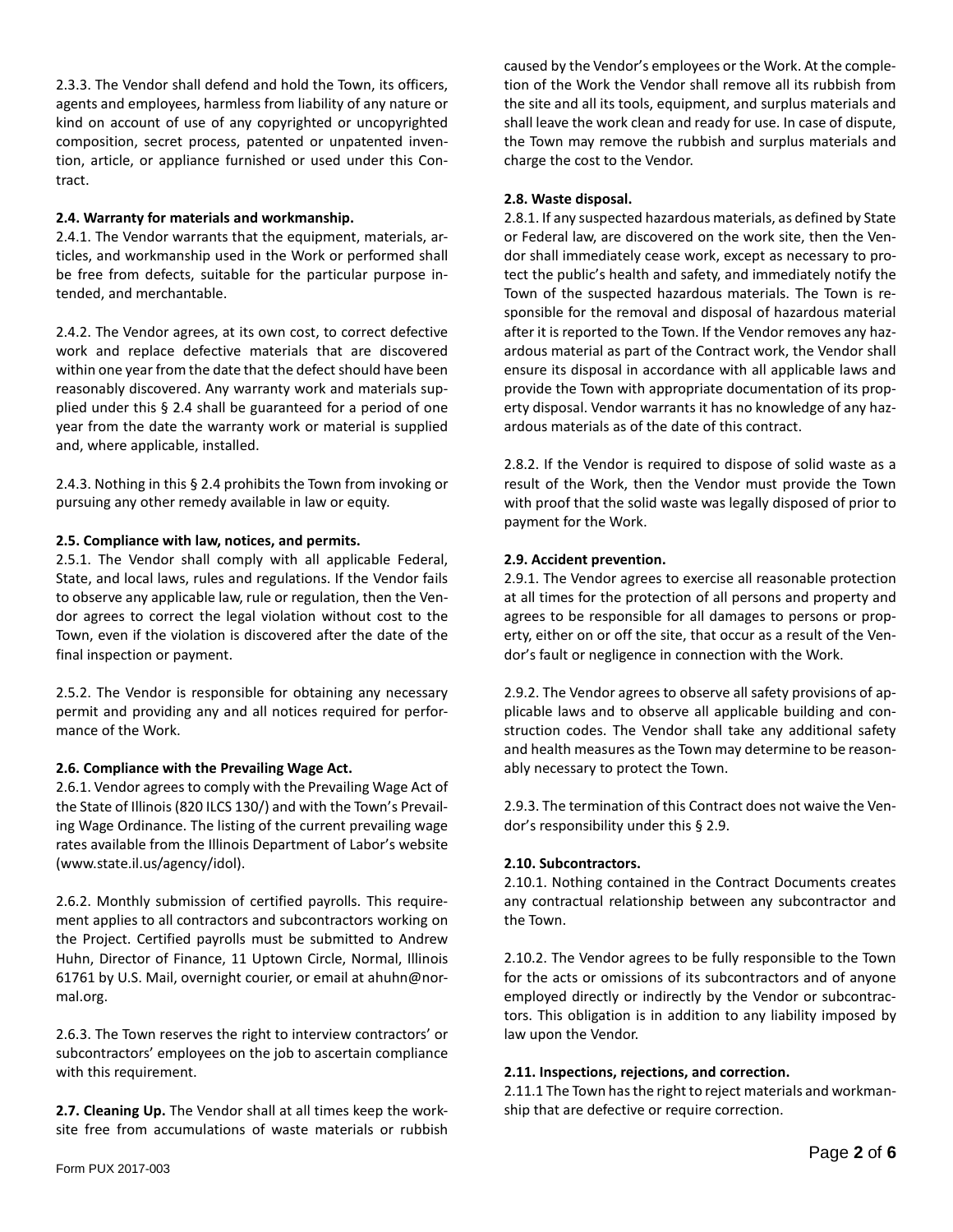2.11.2. The Vendor, without charge to the Town, must correct all rejected workmanship to the satisfaction of the Town, and must remove all rejected materials from the premises. If the Vendor does not correct rejected work or remove rejected materials within a reasonable time, fixed by written notice, then the Town may remove or correct the work and charge the expenses to the Vendor.

**2.12. Inspection after completion.** If the Town deems it necessary or advisable, at any time before acceptance of the work, to examine work already completed by dissembling, removing, or tearing out same, the Vendor shall, on request, promptly furnish all necessary facilities, labor, and materials for that purpose, and the costs thereof shall be charged to the Vendor if the work was covered prior to inspection by the Town.

**2.13. Public advertising.** The Vendor is specifically denied the right of using, in any form or medium, the name of the Town of Normal for public advertising unless express permission is granted by the City Manager.

\_\_\_\_\_\_\_\_\_\_\_\_\_\_\_\_\_\_\_\_\_\_\_

### **Article 3. Payment and Disputes.**

### **3.1. Payment method.**

3.1.1. The Vendor shall be compensated in the amount of with a total not-to-exceed amount of \$\_\_\_\_\_\_\_\_\_\_\_\_\_\_\_\_\_\_\_\_\_\_\_\_.

3.1.2. The payment is due in the manner checked below:

\_\_\_ (1) **Single Payment.** The Town will make payment after complete performance of the contract and upon the subsequent receipt by the Town of a properly executed invoice, together with waivers of liens from all suppliers and subcontractors. Payment for services rendered is due to the Vendor upon completion of the work and after receipt by the Town of an itemized statement at the end of performance by the Vendor. **1. (2) Periodic Payment.** Payment for the portion of series rendered are due to the Vendor upon the completion of each phase and upon the tender of an itemized statement by the Vendor to the Town.

3.1.3. The itemized statement under §3.1.2 must describe the services rendered and must reference the date of the services, the person performing each service, and the fee for each time service is rendered and for each type of service rendered. The amount of the itemized statement may not exceed the total not-to-exceed amount set forth in §3.1.1.

3.1.4. The Town shall render payment within 30 days after approved by the Town Council, but, in the event of any dispute as to any invoice, the Town will pay the amount that is not in dispute and will undertake discussions and negotiations with the Vendor to resolve any discrepancy or dispute in any invoice and will, upon resolution of any discrepancy or dispute, pay the agreed-upon amount as soon as reasonably possible. The Vendor waives, to the extent allowed by law, the provisions of the Local Government Prompt Payment Act.

### **3.2. Town's right of withholding.**

3.2.1. In addition to the payments to be retained by the Town under the other provisions of this Contract, the Town may withhold a sufficient amount of any payment otherwise due to the Vendor to cover the following:

(1) For claims arising in and from the performance of the work on the project under this Contract.

(2) For defective work not remedied.

(3) For failure of the Vendor to make proper

payments to its subcontractors and suppliers.

3.2.2. The Town has the right to act as the Vendor's agent in disbursing amounts that have been withheld under this § 3.2 to the party or parties who are entitled to payment from those amounts (including the Town). The Town will render to the Vendor a proper accounting of all such funds disbursed on behalf of the Vendor.

**3.3. No Waiver by Inspection or Payment.** Neither the inspection of or payment for any work or materials relieves the Vendor of the responsibility for negligence or faulty materials or workmanship to the extent and within the period provided by law or this Contract, whichever is longer, and upon written notice the Vendor shall remove any defects due therefrom and correct the same.

### **3.4. Restriction on additional payments.**

3.4.1. This contract does not allow for extra payment on account of strikes, renegotiation of labor contracts, or other labor-related negotiations. The parties agree that these matters are foreseeable by the Vendor and are taken into account in the submission of its offer.

3.4.2. This Project is subject to the Public Works Contract Change Order Act.

**3.5. Lien waivers.** Each contract for construction of the Project must provide that (i) all contractors and subcontractors are required to furnish contractor's affidavits in the form provided by State statute and (ii) waiver of liens are required for all payments made.

### **3.6. Disputes.**

3.6.1. Any disputes concerning a question of fact arising under this Contract that are not disposed of by agreement between the Vendor and the Town Representative shall be decided by the City Manager. The decision of the City Manager or the City Manager's duly authorized representative for the determination of such decisions is final and conclusive unless determined by a court of competent jurisdiction to have been fraudulent,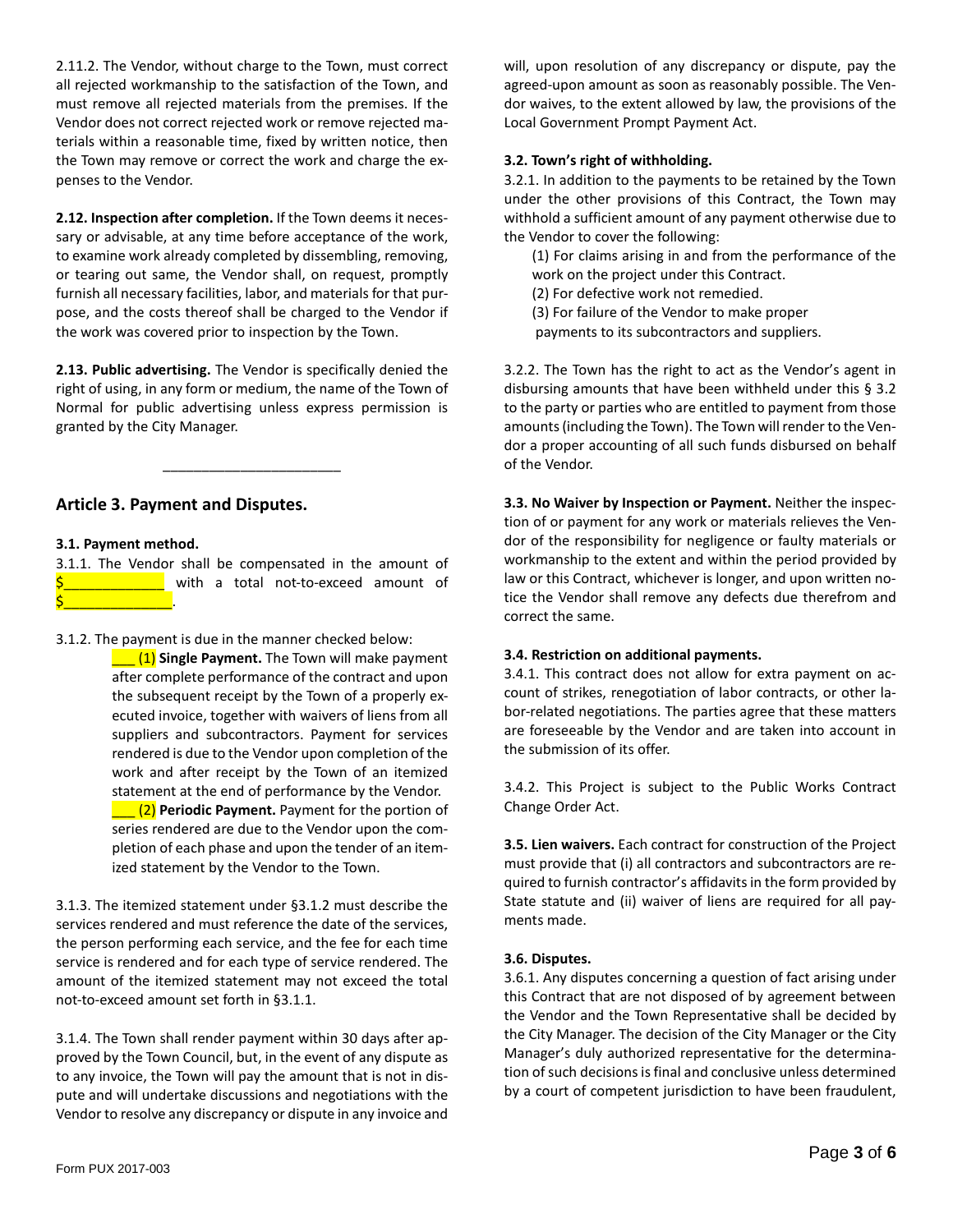or capricious, or arbitrary, or so grossly erroneous as necessarily to imply bad faith, or not supported by substantial evidence.

3.6.2. In connection with any proceeding under this clause, the Vendor shall be afforded an opportunity to be heard and to offer evidence in support of its position. Pending final decision of a dispute hereunder, the Vendor shall proceed diligently with the performance of the Contract and in accordance with the decision of the Town Representative or City Manager, whichever was last issued.

\_\_\_\_\_\_\_\_\_\_\_\_\_\_\_\_\_\_\_\_\_\_\_

### **Article 4. Insurance, Indemnification, and Bond**

### **4.1. Insurance.**

4.1.1. During the term of this contract, the Vendor agrees to maintain, for all periods under this contract, insurance in the type and minimum amounts as follows:

(1) General liability: Combined single limits of at least \$1,000,000 per occurrence. General liability insurance must include:

- (i) Products and completed operations coverage;
- (ii) Contractor's Protective coverage; and
- (iii) Personal Injury Liability coverage.

(2) Professional liability: A professional liability errors and omissions policy with limits of at least \$1,000,000 per claim. If the policy is written on a claims-made basis, then the retroactive date of the policy must predate the date of this contract and the policy term must extend at least one year beyond the completion date of this contract.

(3) Errors and omissions: If the Vendor provides services to the Town that are of a nature that professional liability insurance is not commercially available, then the Vendor must provide evidence of errors and omissions insurance with limits of at least \$1,000,000.

(4) Workers' compensation: Workers' compensation insurance as required by the laws and regulations of the State of Illinois.

(5) Automotive insurance: Combined single limits of at least \$1,000,000 per occurrence.

(6) Umbrella policies: Umbrella liability policies may be used to satisfy the limits required under this §4.1.1.

4.1.2. All policies, except policies for professional liability, must be written on an occurrence basis. All policies must be written with insurance carriers who are qualified to do business in the State of Illinois and who are rated A-VII or better in the latest Best's Key Rating Guide. All policies must be written on the

most current Insurance Service Office (ISO) or National Council on Compensation Insurance (NCCI) form or a manuscript form if coverage is broader than the ISO or NCCI form.

4.1.3. The Town of Normal and its officers and employees must be named as an additional insured party on the general liability policy, automobile liability policy, and umbrella policy. The Town's interest as an additional insured party must be on a primary and non-contributory basis on all policies and be noted as such on the insurance certificates.

4.1.4. Prior to the execution of this contract, the Vendor must provide the Town with a copy of the professional liability policy for approval, and the Town may not unreasonably withhold approval of the policy. In addition, the Vendor must provide the Town with certificates of insurance showing evidence that the insurance policies required under §4.1.1 are in full force and effect and giving the Town at least 30 days' notice prior to any change, cancellation, or non-renewal except in the case of cancellation for non-payment of premium, in which case the notice must be made 10 days before the cancellation. Any renewal certificate of insurance must be automatically provided to the Town at least 30 days prior to the policy expiration. If a self-insured retention or a deductible is maintained on any of the policies, then the amount of the retention or deductible is subject to approval by the Town; the Town may not unreasonably withhold the approval.

4.1.5. The Vendor certifies and affirms that there is no conflict in coverage as disclosed between any certificate of insurance submitted to the Town and the insurance policy.

4.1.6. Nothing in this § 4.1 may be construed as a limitation of liability for the Vendor.

**4.2. Indemnification.** To the fullest extent allowed by law, Vendor agrees to indemnify and defend the Town and its officers, employees, agents, and assigns from and against all liabilities, losses, damages, penalties, claims, actions, suits costs, charges, subrogation, and expenses including reasonable legal and other professional fees and expenses and expert witnesses, that may be imposed upon or incurred by or asserted against the Town and that arise out of any or all of the work or services performed under this contract by Vendor, subcontractors, vendors, agents, or employees. The indemnification under this Section does not apply to the extent any damage is caused by the negligence or willful misconduct of Town or its officers or agents.

**4.3. Performance and Payment Bond.** [For contracts exceeding \$50,000] Vendor agrees to furnish a performance and payment bond in the amount of  $$[contract price]$ . The company acting as surety for any bond issued must be licensed to do business in the State of Illinois. The bond must be in a form acceptable to the Corporation Counsel. Vendor may not commence work until the bond is submitted to and approved by Corporation Counsel.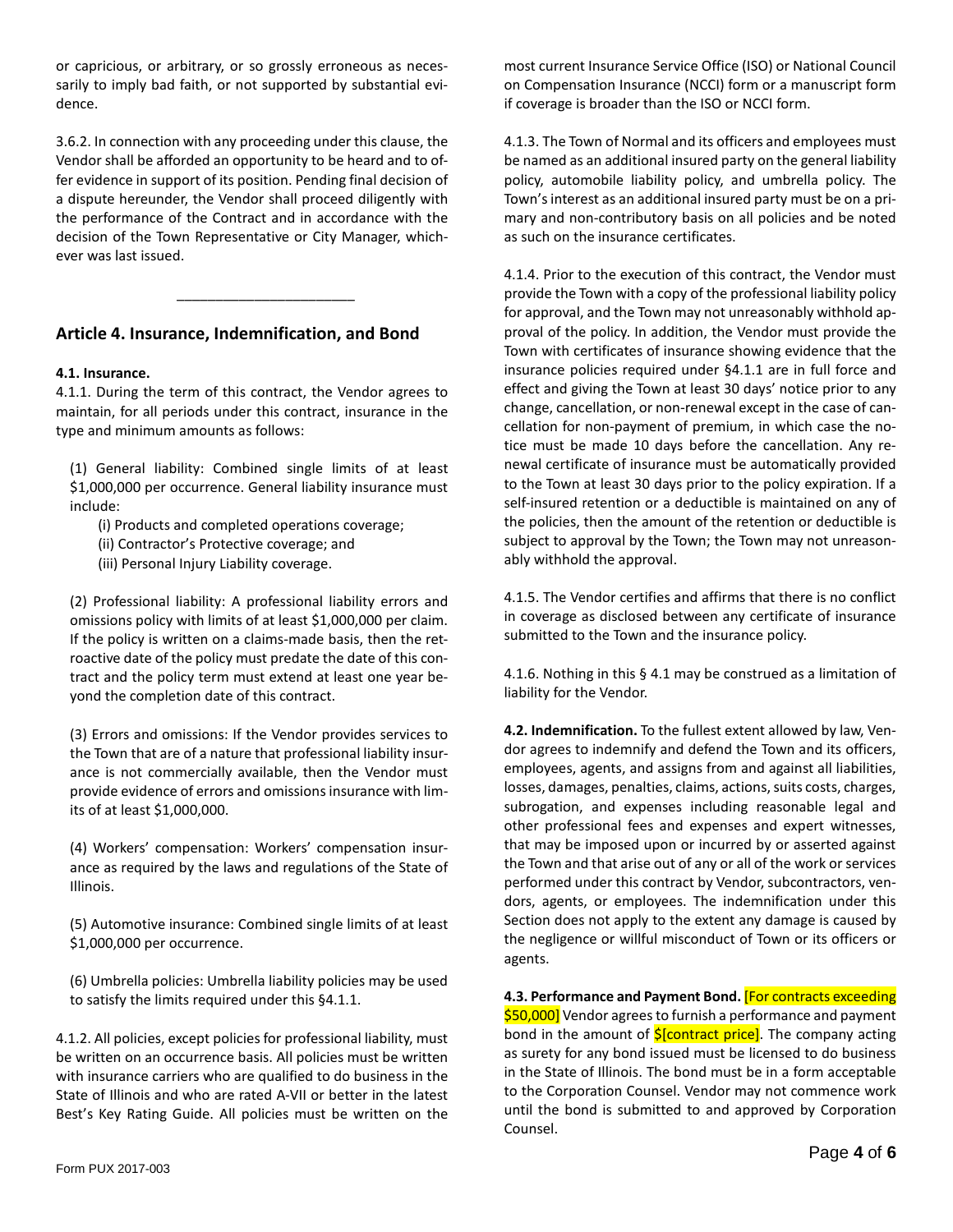### **Article 5. Default and Termination**

**5.1. Default Events.** Any or all of the following constitute a Default Event:

\_\_\_\_\_\_\_\_\_\_\_\_\_\_\_\_\_\_\_\_\_\_\_

(1) the Vendor voluntarily petitions for bankruptcy or is adjudged to be bankrupt;

(2) the Vendor makes a general assignment for the benefit of creditors;

(3) a receiver is appointed on account of the Vendor's insolvency; or

(4) the Vendor, or any of its subcontractors, violates a provision of this Contract or the Town reasonably believes that such a violation is likely.

### **5.2. Termination upon Default Event.**

5.2.1. Upon the occurrence of a Default Event, the Town may terminate this Contract immediately by sending written notice to the Vendor.

5.2.2. Instead of the immediate termination under §5.2.1, the Town, in its sole discretion, may serve notice upon the Vendor of intention to terminate unless the default is cured within a certain time. The notice must set forth the remedial actions to be taken to cure the default and the time frame for the completion of those actions. If, by the expiration of the time limit set forth in the notice, the default is not cured to the Town's satisfaction, then this Contract terminates upon the expiration of that time limit with no further notice.

**5.3. Project completion after termination.** After termination, the Town may take over the work and prosecute it to completion at the Vendor's expense. The Vendor is liable to the Town for any excess cost occasioned by the Town's completion of the work. In completing the work, the Town take possession of and use any materials and equipment (including those of the Vendor) that are on the site of the work and necessary therefore.

**5.4. Costs upon termination.** The Vendor is responsible for all costs incurred by the Town to enforce any provision of this Contract or to remedy any default or breach of this Contract by the Vendor or its subcontractors, including all court costs and reasonable attorneys' fees.

#### **5.5. Waivers.**

5.5.1. The parties may waive any provision in this Contract only by a writing executed by the party against whom the waiver is sought to be enforced.

5.5.2. No failure or delay in exercising any right or remedy or in requiring the satisfaction of any condition under this Contract, operates as a waiver of any right, remedy, or condition.

5.5.3. A waiver made in writing on one occasion is effective only in that instance and only for the purpose stated. A waiver, once given, is not to be construed as a waiver on any future occasion or against any other person.

**5.6. Rights and remedies cumulative.** The enumeration of remedies expressly conferred upon a party by this Contract are cumulative with, and not exclusive of, any other remedy conferred by this Contract or by law on that party, and the exercise of any one remedy does not preclude the exercise of any other.

\_\_\_\_\_\_\_\_\_\_\_\_\_\_\_\_\_\_\_\_\_\_\_

### **Article 6. General Provisions**

### **6.1. Choice of law; jurisdiction.**

6.1.1. This Contract is to be governed by and construed in accordance with the laws of the State of Illinois. This Contract shall be construed without the aid of any rule of law requiring or permitting construction against the drafter of the contract.

6.1.2. Any litigation filed by the Vendor or the Town against the other party and involving this Contract must be filed in the Circuit Court of McLean County, Illinois.

#### **6.2. Notice.**

All notices, demands, requests, consents, approvals or other instruments required or permitted by this Contract must be in writing and must be executed by the party or an officer, agent or attorney of the party, and shall be deemed to have been effective as of the date of actual delivery, if delivered personally or by overnight courier, or as of the third day from and including the date of posting, if mailed by registered or certified mail, return receipt requested, with postage prepaid, addressed as follows:

| To the Vendor:            | With copies to:                  |
|---------------------------|----------------------------------|
| <b>Insert Vendor Info</b> |                                  |
|                           |                                  |
| To the Town:              | With copies to:                  |
| <b>Town Clerk</b>         | <b>[Insert Appropriate Dept.</b> |
| <b>City Hall</b>          | Head]                            |
| <b>11 Uptown Circle</b>   |                                  |
| <b>Normal, IL 61761</b>   |                                  |

#### **6.3. Authorized representatives.**

6.3.1. The Vendor shall designate an authorized representative from time to time who, unless application requires action by the corporate authorities of the Vendor, has the power and authority to make or grant or do all requests, demands, approvals, consents, agreements, and other actions required or described in this Contract for an on behalf of the Vendor.

6.3.2. The Town shall designate an authorized representative from time to time who shall communicate with the Vendor on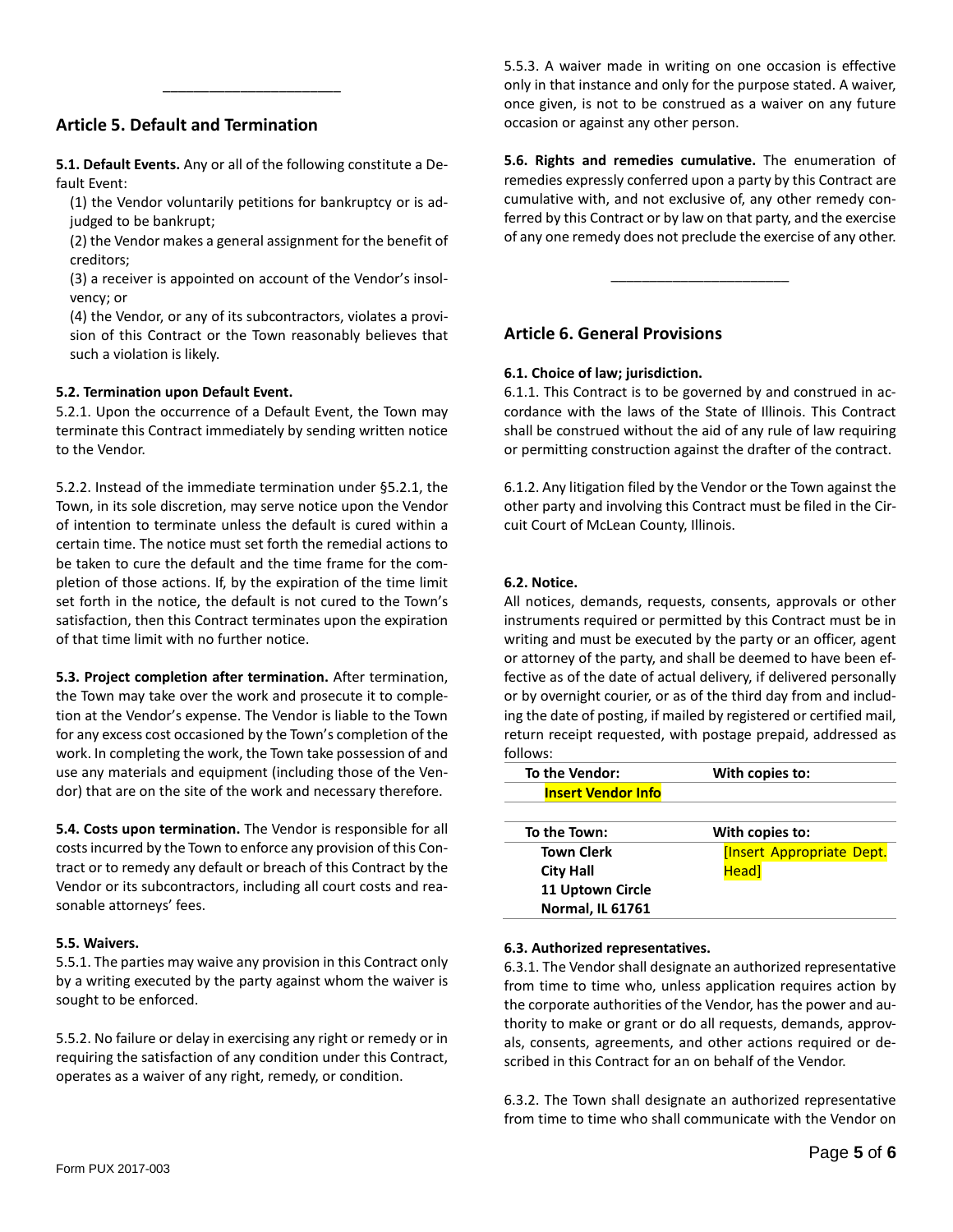behalf of the Town. That representative does not have the authority to make agreements on behalf of the Town.

6.3.3. The City Manager of the Town, or his or her designee, is authorized to execute any written request, demand, approval, waiver, notice, or other writing authorized under this Contract. Any amendment to this Contract must be approved by the Town Council.

**6.4. Time for performance.** Time is of the essence in this Contract. If the time for performance of any obligation falls on a Saturday, Sunday, or legal holiday, then the deadline is extended until the next business day.

**6.5. Amendments.** This Contract may be amended only by a written agreement of the Town and the Vendor that identifies itself as an amendment to this Contract.

**6.6. Captions.** Captions of the Articles and Sections of this Contract are for convenience or reference only, and the words contained therein shall in no way be held to explain, modify, amplify or aid in the interpretation, construction, or meaning of the provisions of this Contract.

**6.7. Third parties.** Nothing in this Contract is intended to confer any right or remedy on any person other than the Town and the Vendor, and their respective successors and permitted assigns, nor is anything in this Contract intended to affect or discharge any obligation or liability of any third persons to the Town or to the Vendor, nor to give any such third person any right of action or subrogation against the Town or the Vendor.

**6.8. Severability.** If any provision of this Contract is determined to be invalid, illegal, or unenforceable, then the remaining provisions remain in full force and effect if the essential terms and conditions of this Contract for each party remain valid, binding, and enforceable.

**6.9. Merger.** This Contract constitutes the final agreement between the parties. It is the complete and exclusive expression of the parties' agreement on the matters contained in this Contract. All prior and contemporaneous negotiations and agreements between the parties on the matters contained in this Contract are expressly merged into and superseded by this Contract. The provisions of this Contract may not be explained, supplemented, or qualified through evidence of prior trade usage or a prior course of dealing. In entering into this Contract, neither party has relied upon any statement, representation, warranty, or agreement of the other party except for those expressly contained in this Contract. There are no conditions precedent to the effectiveness of this Contract other than those expressly stated in this Contract.

###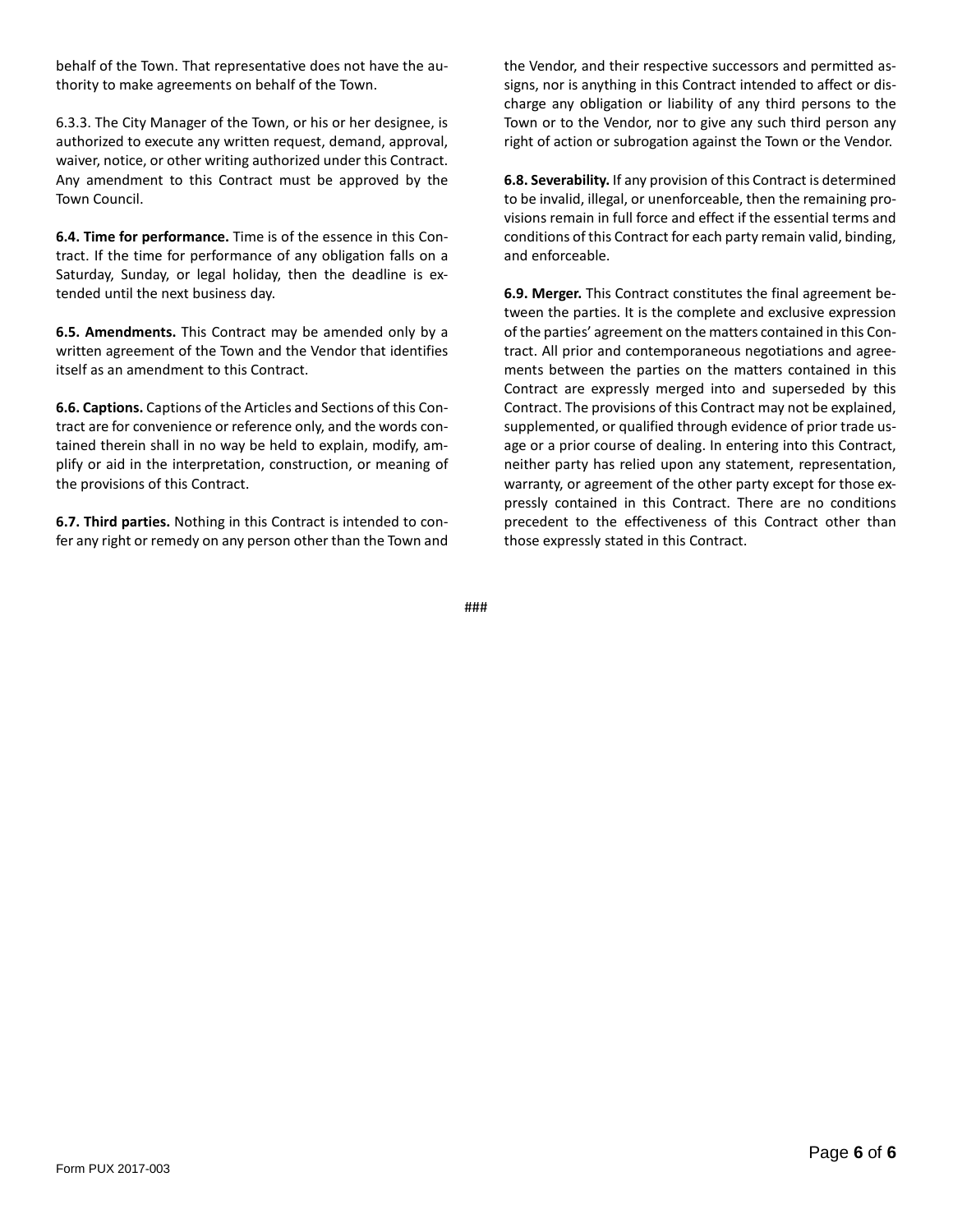### **Bid Form**

- 1. The undersigned Bidder submits the following bid for the above referenced project.
- 2. The Bidder has examined and become familiar with all of the conditions affecting the contract and the detailed requirement of performance and understands that, in making this bid, the Bidder waives all right to plead any misunderstanding regarding the same.
- 3. Bidder offers to furnish and provide all necessary labor, supervision, equipment, vehicles, fuel, and other materials required to perform as contemplated by the Contract Documents for the amount set forth in Section 9 below.
- 4. The Bidder further agrees to ship the products and equipment and to perform the work in such manner and with sufficient materials, equipment, and labor as will ensure its completion in accord with all expectations as set forth in the bid packet and Contract Documents.
- 5. The Bidder agrees to submit to the Town a signed contract, certificate of insurance, any required payment and performance bond, and all other documents required within 14 days after the date of the Notice of the Award is sent to the Bidder.

Accompanying this bid is a cashier's check, certified check, or bid bond issued by a surety licensed to do business in Illinois complying with the requirements of the Contract Documents, payable to the Town of Normal in the amount of 5% of the bid amount.

If this bid is accepted and the undersigned fails to execute a contract or submit evidence of insurance, payment and performance bond, or other documents as required in the Contract Documents, it is hereby agreed that the amount of the check, letter of credit, draft or bidder's bond becomes the property of the Town, and shall be considered as payment of damages due to delay and other injuries suffered by the Town because of the failure to execute the Contract; otherwise, said check or bond, shall be returned to the Bidder as set forth in the Contract Documents.

- 6. The Bidder certifies that this bid has been prepared under the Bidder's personal supervision and with the Bidder's full knowledge. The Bidder proposes to furnish only those items of service specified. The Bidder will not petition the Town for a substitution of the specified services, unless previously approved in accordance with the Contract Documents.
- 7. The Bidder agrees that this bid may not be withdrawn from consideration of acceptance for a period of 120 days after opening bids.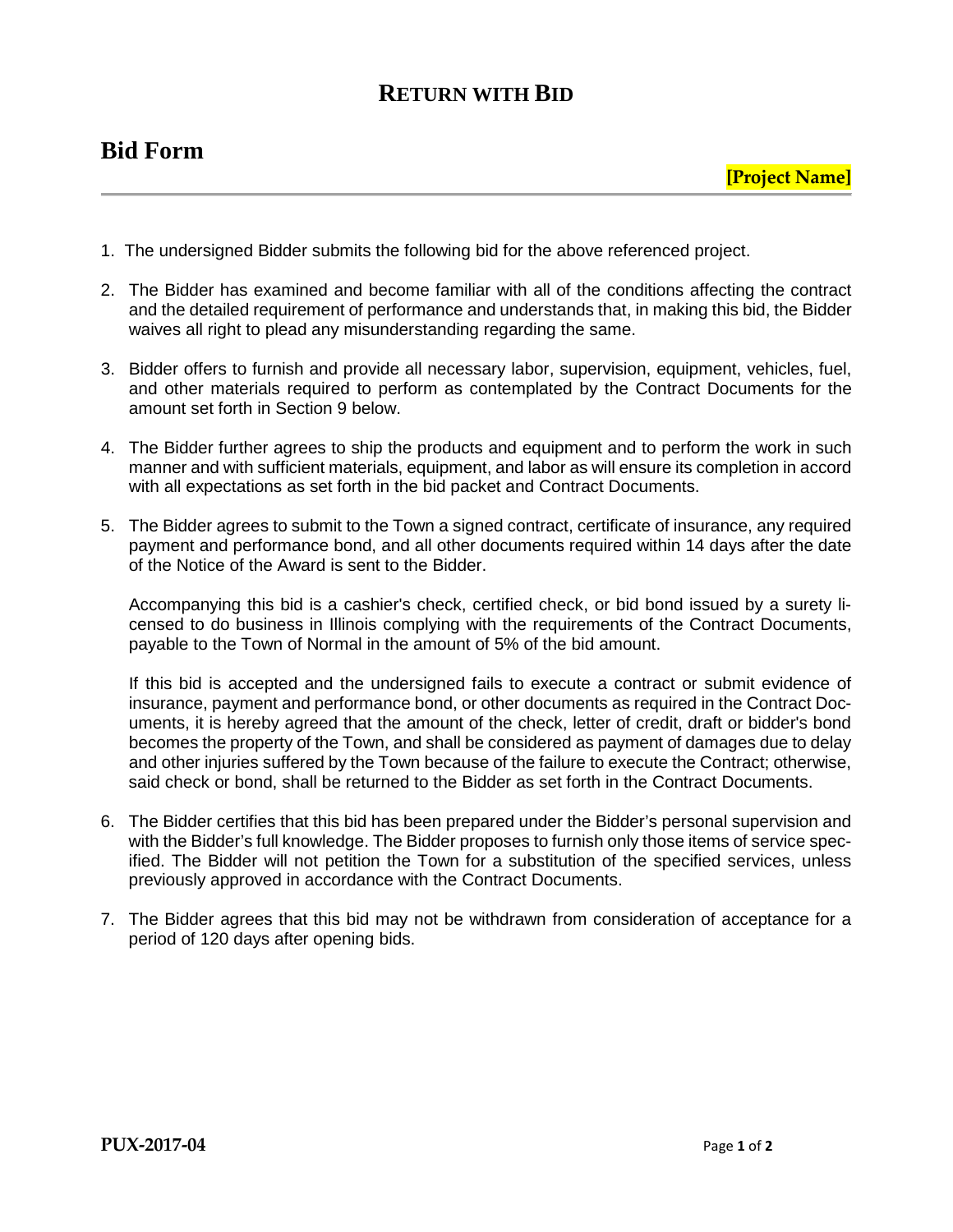8. The Bidder acknowledges receipt of the following addenda (attach additional pages as necessary):

| ADDENDA NO. | DATE OF ADDENDA |
|-------------|-----------------|
|             |                 |
|             |                 |
|             |                 |
|             |                 |

9. The Bidder agrees to furnish the following items, per the Contract Documents, at the below listed prices and to supply all services, as required, in the Contract Documents.

| <b>ITEM</b>                                    | <b>TOTAL PRICE</b>       |  |
|------------------------------------------------|--------------------------|--|
|                                                |                          |  |
| Alternate 1 - Non-Condensing Boiler            | $\mathbf{\$\}$           |  |
|                                                |                          |  |
| <b>Alternate 2 - Condensing Boilers</b>        | $\boldsymbol{\$}$        |  |
|                                                |                          |  |
| Alternate 3 - Supply Plenum                    | $\overline{\mathcal{S}}$ |  |
|                                                |                          |  |
| Alternate 4 - Condensing Unit, Coil and Piping | $\mathbf{\$\}$           |  |
|                                                |                          |  |
| <b>Alternate 5 - Building Controls</b>         | $\overline{\mathbf{S}}$  |  |
|                                                |                          |  |

(Signature)

BY:\_\_\_\_\_\_\_\_\_\_\_\_\_\_\_\_\_\_\_\_\_\_\_\_\_\_\_\_\_\_\_ DATE:\_\_\_\_\_\_\_\_\_\_\_\_\_\_\_\_\_\_

 \_\_\_\_\_\_\_\_\_\_\_\_\_\_\_\_\_\_\_\_\_\_\_\_\_\_\_\_\_\_\_ (Title)

If a corporation, affix seal

ATTEST:\_\_\_\_\_\_\_\_\_\_\_\_\_\_\_\_\_\_\_\_\_\_\_\_\_\_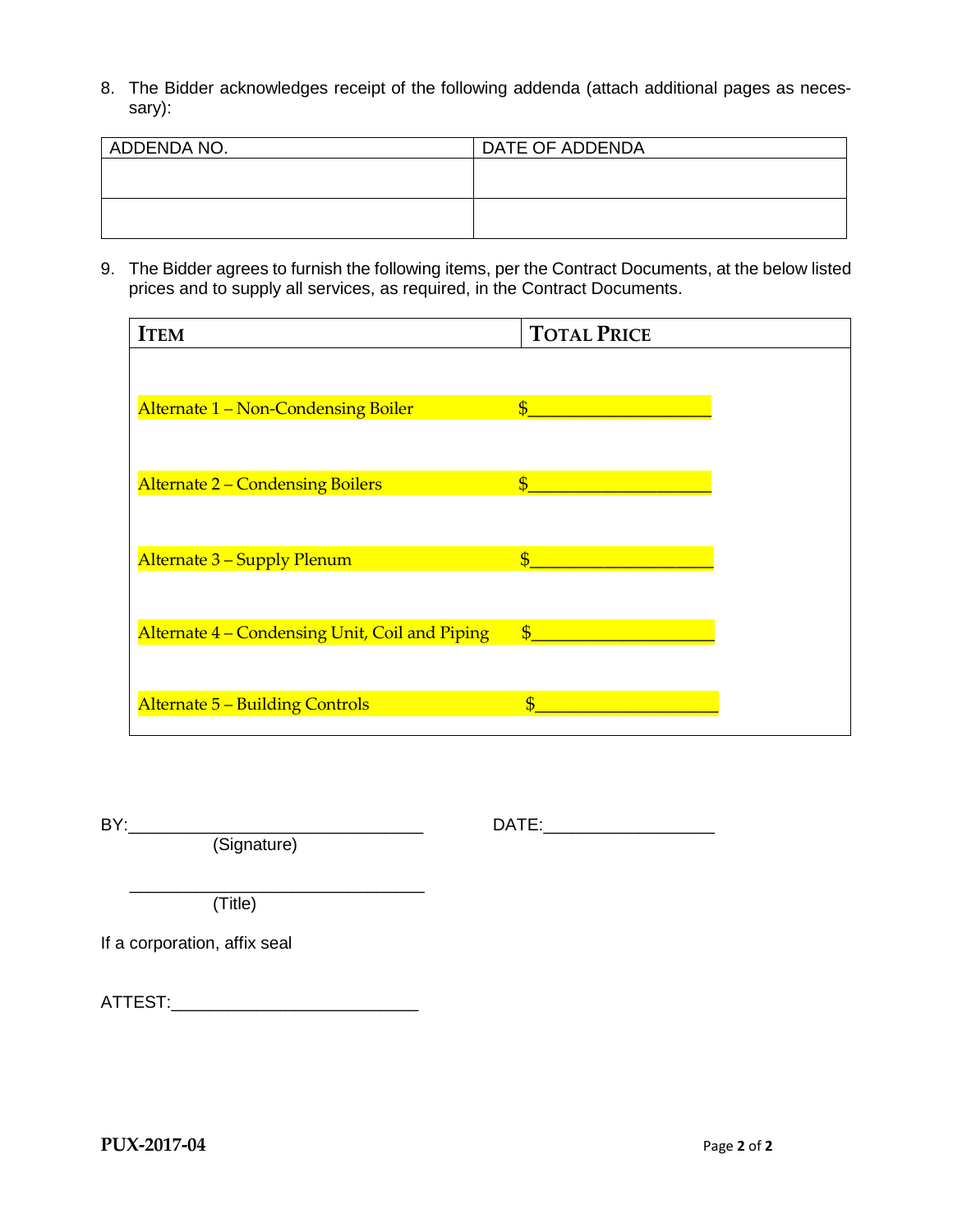We \_\_\_\_\_, as Principal, and \_\_\_\_\_, as Surety, are held and firmly bound unto the Town of Normal ("Town") in the sum of  $Dollars (\xi)$  ) lawful money of the United States, well and truly to be paid unto the Town for the payment of which we bind ourselves, our heirs, executors, administrators, successors, and assigns jointly to pay to the Town this sum under the conditions of this instrument.

WHEREAS, THE CONDITION OF THE FOREGOING OBLIGATION IS SUCH that the Principal has entered into a written contract with the Town for the construction of work on the contract to which this is attached, which contract is hereby referred to and made a part hereof, as if written herein at length, and whereby the Principal has promised and agreed to perform the work in accordance with the terms of the contract, and has promised to pay all sums of money due for any labor, materials, apparatus, fixtures, or machinery furnished to the Principal for the purpose of performing the work and has further agreed to pay all direct and indirect damages to any person, firm, company, or corporation suffered or sustained on account of the performance of the work during the time thereof and until the work is completed and accepted and any warranty period applicable thereto completed; and has further agreed that this bond shall inure to the benefit of any person, firm, company, or corporation, to whom any money may be due from the Principal, subcontractor or otherwise, for any such labor, materials, apparatus, fixtures, or machinery so furnished and that suit may be maintained on this bond by any such person, firm, company, or corporation for the recovery of any such money.

NOW, THEREFORE, if the Principal (i) performs the work in accordance with the terms of the contract, (ii) pays all sums of money due or to become due for any labor, materials, apparatus, fixtures, or machinery furnished to the Principal for the purpose of constructing the work, (iii) commences and completes the work within the time prescribed in the contract, (iv) pays and discharges all damages, direct and indirect, that may be suffered or sustained on account of the work during the time of the performance thereof and until the work shall have been accepted, and any warranty period applicable thereto completed, (v) holds the Town and its employees and agents as required in the contract on account of any such damages and (vi) in all respects, fully and faithfully complies with all the provisions, conditions, and requirements of the contract, then this obligation is void; otherwise this bond remain in full force and effect and, upon notice of the Principal's failure to perform, the Town may liquidate this bond to perform the work, and any person furnishing material or performing labor, either as an individual or as a subcontractor, has the right to sue on this bond in the name of the Town for its use and benefit.

The Surety, for value received, hereby stipulates and agrees that no change, extension of time, alteration, or addition to the terms of the contract or the Contract Documents accompanying the same or to the work to be performed thereunder shall, in any way, affect its obligations on this bond, and it hereby waives notice of any such change,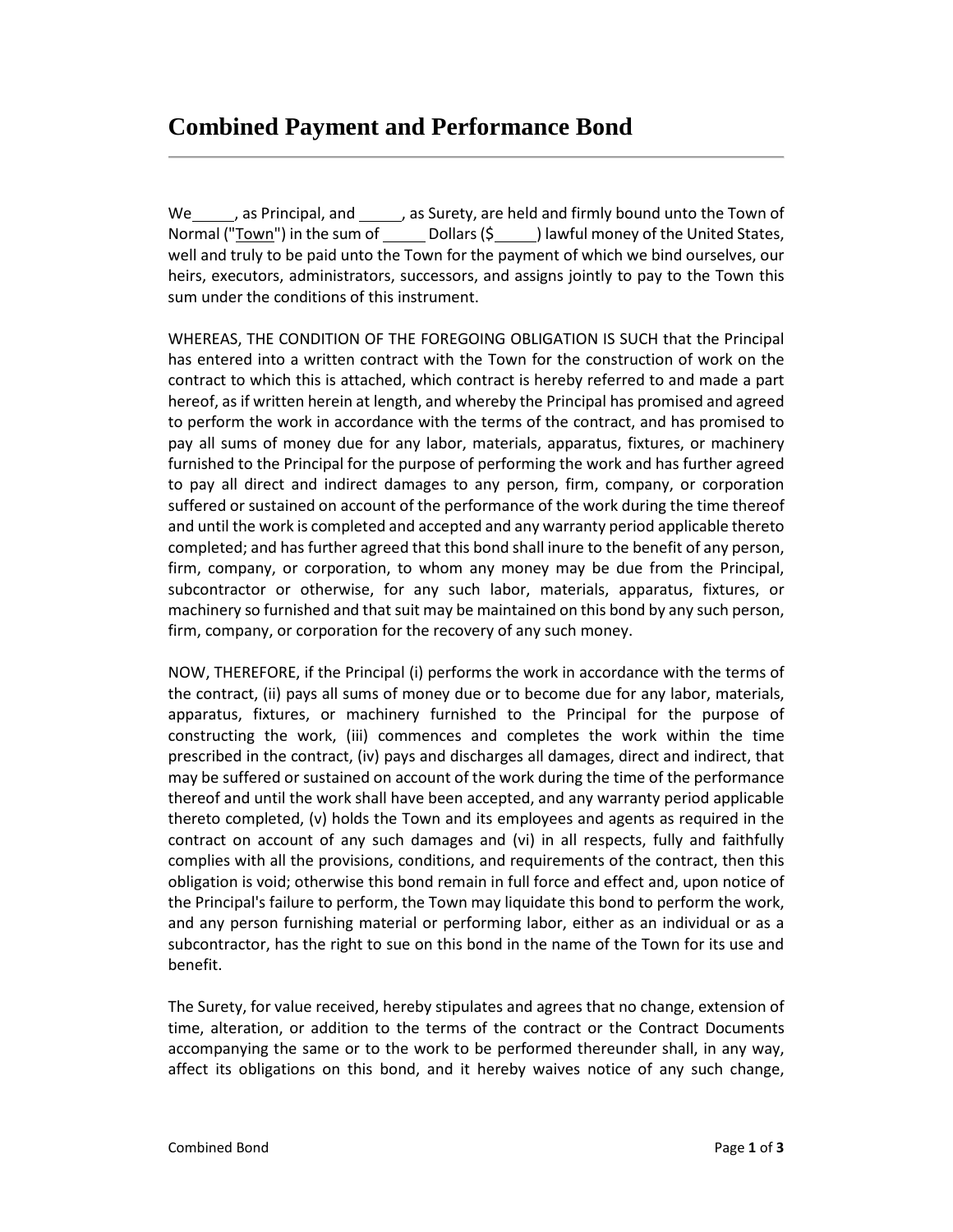extension of time, alteration, or addition to the terms of the contract or to the work or to the Contract Documents.

PROVIDED, FURTHER, that no final settlement between the Town and the Contractor shall abridge the right of any beneficiary hereunder, whose claim may be unsatisfied.

In addition, the Principal and Surety, jointly and severally, expressly guarantee that all services to be performed, all materials to be furnished, and all performance under the contract shall be fulfilled in accordance with all requirements of the contract and the Contract Documents. In addition, Principal and Surety, jointly and severally, expressly guarantee that in the event Town is required to enforce this bond in a court of law, the Town will be indemnified with respect to all court costs and reasonable attorneys' and witness that are related to the enforcement proceedings.

IN TESTIMONY WHEREOF, the Principal and the Surety have caused this instrument to be signed by their respective officers and their corporate seals to be hereunto affixed this day of  $\_\_\_$  20  $\_\_\_\,.$ 

| PRINCIPAL: (Company Name)           |
|-------------------------------------|
|                                     |
|                                     |
|                                     |
| (SEAL)                              |
| By: (Signature and Title)           |
|                                     |
|                                     |
| SURETY: (Name)                      |
|                                     |
|                                     |
| (SEAL)                              |
| By: (Signature of Attorney-in-Fact) |
|                                     |
|                                     |
|                                     |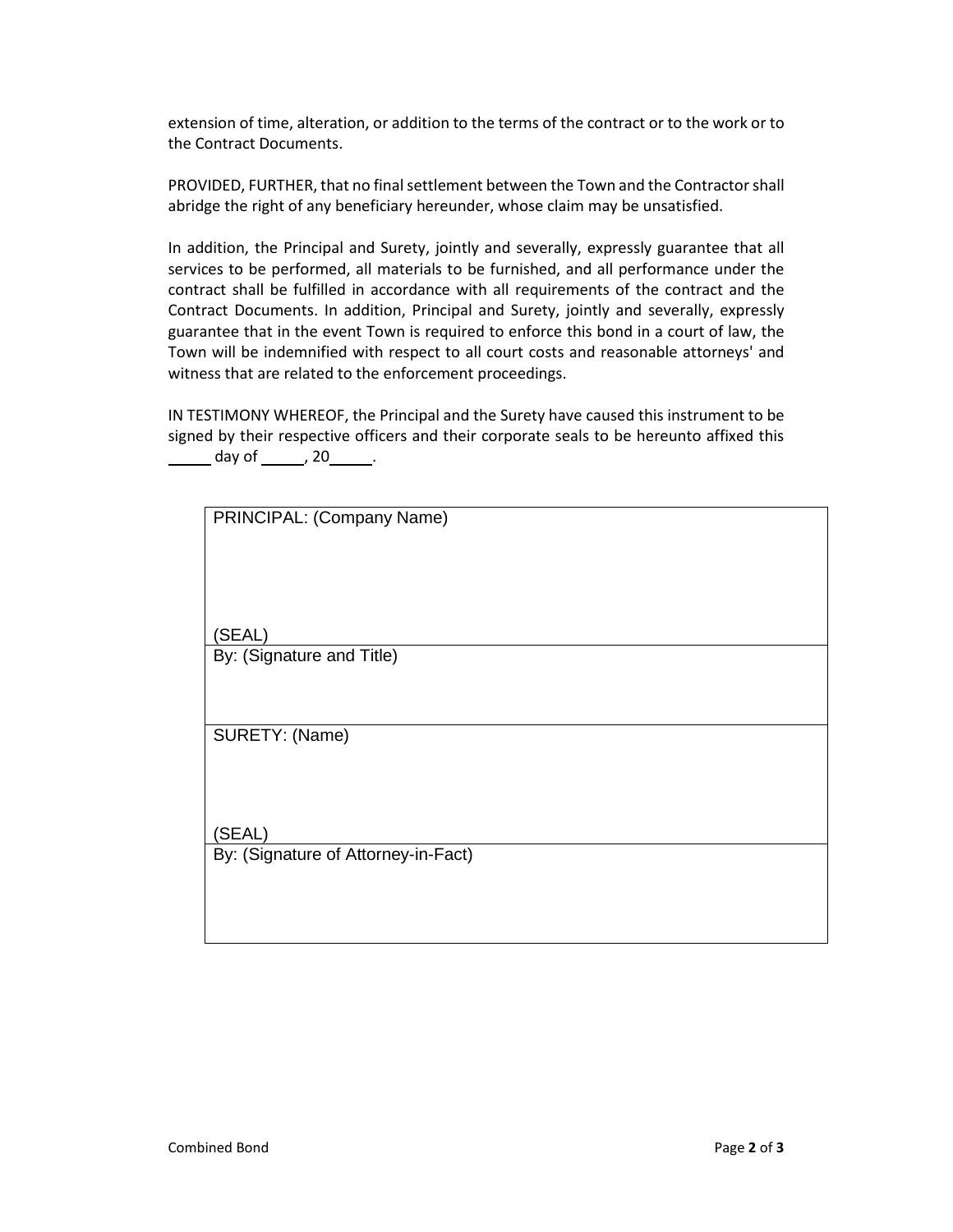STATE OF  $\rule{1em}{0.15mm}$ COUNTY OF \_\_\_\_\_\_)

I,\_\_\_\_\_\_\_\_\_\_\_\_\_\_\_\_\_\_\_\_\_\_\_\_\_\_\_\_\_\_\_, a Notary Public in and for the County and State, do hereby certify that *(Insert name of individuals signing on behalf of PRINCIPAL and SURETY)* who are each personally known to me to be the same persons whose names are subscribed to the foregoing instrument on behalf of PRINCIPAL and SURETY, appeared before me this day in person and acknowledged respectively, that they signed, sealed, and delivered the instrument as their free and voluntary act for the uses and purposes therein set forth.

| SUBSCRIBED and SWORN to before me this: _____ day of ______<br>20 |
|-------------------------------------------------------------------|
| <b>Notary Public</b>                                              |
| My commission expires: _________________                          |

NOTE: If the contractor wishes to use a different payment or performance bond form, the Town of Normal Legal Department must approve the form.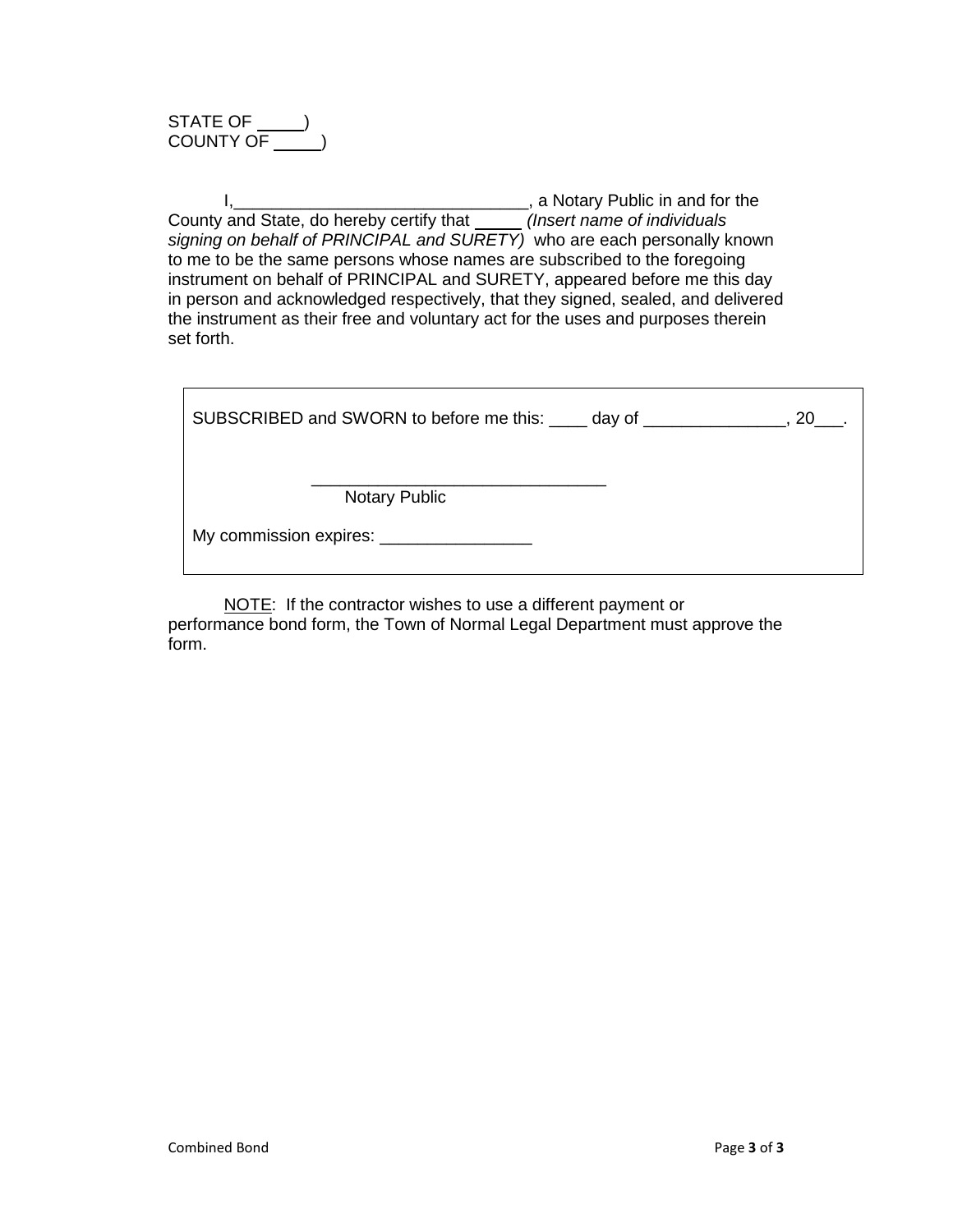### **DISCLOSURE AFFIDAVIT TOWN OF NORMAL**

# **[Project Title]**

I, the undersigned, being duly sworn, state as follows:

1. \_\_\_\_\_\_\_\_\_\_\_\_\_\_\_\_\_\_\_\_\_\_\_\_\_\_\_\_\_\_\_\_\_\_\_\_\_\_\_\_\_\_\_\_\_\_\_\_\_\_ ("Vendor") is a: (Name of Company)

- \_\_\_\_\_ Corporation
- \_\_\_\_\_\_\_ Partnership
- \_\_\_\_\_ Limited Liability Corporation (LLC)
- \_\_\_\_\_ Individual or Sole Proprietorship
- 2. Federal Tax Identification Number or, in the case of an individual or sole proprietorship, Social Security Number: \_\_\_\_\_\_\_\_\_\_\_\_\_\_\_\_\_\_\_\_\_\_\_\_\_\_
- 3. If Vendor is a corporation:

The State of Incorporation is **\_\_\_\_\_\_\_\_\_\_\_\_\_\_\_\_\_\_\_\_\_\_\_.**

| Registered Agent of Corporation in Illinois: | <b>Business Information (If Different from</b> |           |
|----------------------------------------------|------------------------------------------------|-----------|
|                                              | Registered Agent):                             |           |
|                                              |                                                |           |
|                                              |                                                |           |
| Name                                         |                                                |           |
|                                              |                                                |           |
|                                              | Company Address, Principal Office              |           |
|                                              |                                                |           |
| <b>Address</b>                               |                                                |           |
|                                              |                                                |           |
|                                              | City, State, Zip                               |           |
|                                              |                                                |           |
|                                              |                                                |           |
| City, State, Zip                             |                                                |           |
|                                              | Telephone                                      | Facsimile |
|                                              |                                                |           |
|                                              |                                                |           |
| Telephone                                    |                                                |           |
|                                              | Website                                        |           |
|                                              |                                                |           |

The corporate officers are as follows (list and identify all corporate officers - attach additional sheets if necessary):

President:\_\_\_\_\_\_\_\_\_\_\_\_\_\_\_\_\_\_\_\_\_\_\_\_\_\_\_\_\_\_\_

Vice President: \_\_\_\_\_\_\_\_\_\_\_\_\_\_\_\_\_\_\_\_\_\_\_\_\_\_

Secretary: \_\_\_\_\_\_\_\_\_\_\_\_\_\_\_\_\_\_\_\_\_\_\_\_\_\_\_\_\_\_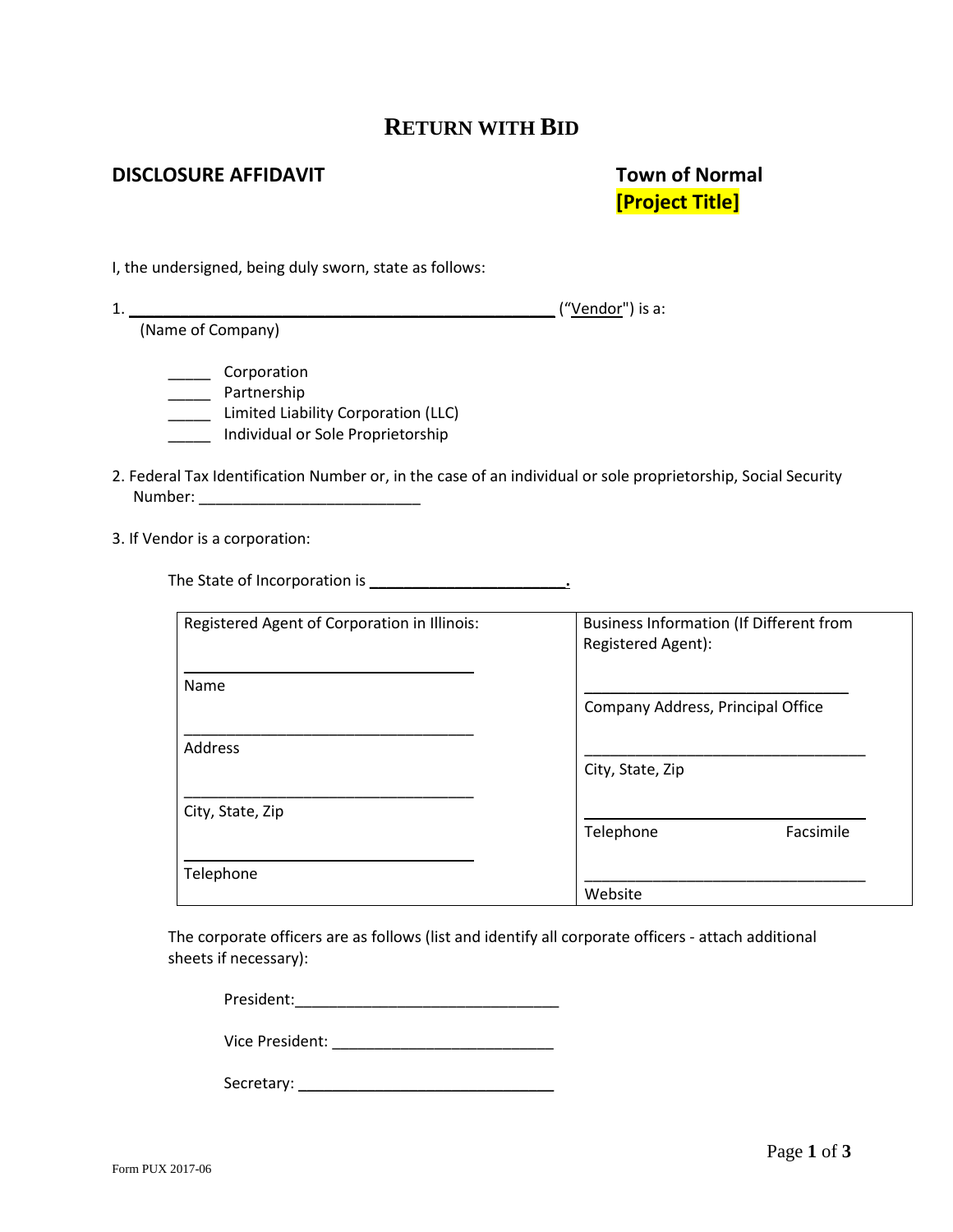4. If Vendor is a limited liability company or a partnership:

| Telephone: ________________________________                                     |  |
|---------------------------------------------------------------------------------|--|
|                                                                                 |  |
| The partners or members are as follows: (Attach additional sheets if necessary) |  |
| (Name, Home Address and Telephone)                                              |  |
| (Name, Home Address and Telephone)                                              |  |
| (Name, Home Address and Telephone)                                              |  |

5. If Vendor is an individual proprietorship:

| Telephone: __________________________________                                 |  |
|-------------------------------------------------------------------------------|--|
|                                                                               |  |
|                                                                               |  |
| Email or website:<br><u> 1989 - Johann John Stone, mars eta biztanleria (</u> |  |

6. No department director or any employee or any officer of the Town of Normal has any financial interest, directly or indirectly, in the award of this contract except as listed on a separate attached sheet to this affidavit.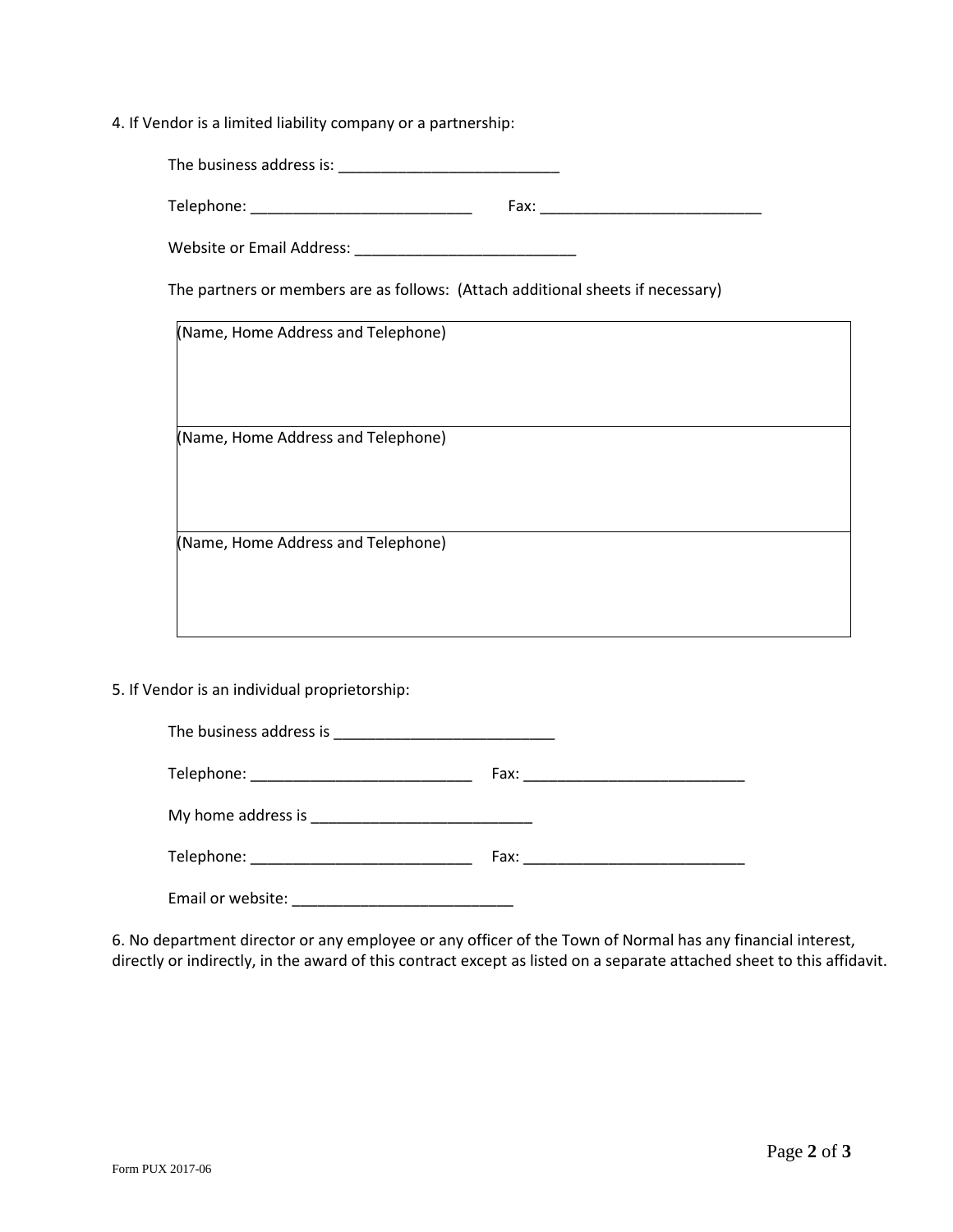7. The undersigned, being duly sworn, hereby states that the Vendor and its employees are familiar with and will comply with all Federal, State, and local laws applicable to the project, which may include, but are not limited to, the Prevailing Wage Act and the Davis-Bacon Act.

### CONTRACTOR/VENDOR

\_\_\_\_\_\_\_\_\_\_\_\_\_\_\_\_\_\_\_\_\_\_\_\_\_\_\_\_\_\_\_\_\_\_\_\_\_\_ Signature

| <b>Printed Name:</b> |  |
|----------------------|--|
|----------------------|--|

| Title: |  |  |  |
|--------|--|--|--|
|        |  |  |  |

State of \_\_\_\_\_\_\_\_\_\_\_\_\_\_\_\_\_\_\_\_\_ County of \_\_\_\_\_\_\_\_\_\_\_\_\_\_\_\_\_\_\_\_

Subscribed and sworn to before me on\_\_\_\_\_\_\_\_\_\_\_\_\_\_\_\_\_\_\_\_, 20\_\_\_.

\_\_\_\_\_\_\_\_\_\_\_\_\_\_\_\_\_\_\_\_\_\_\_\_\_\_\_\_\_\_\_\_ (Signature of Notary Public)

(Seal)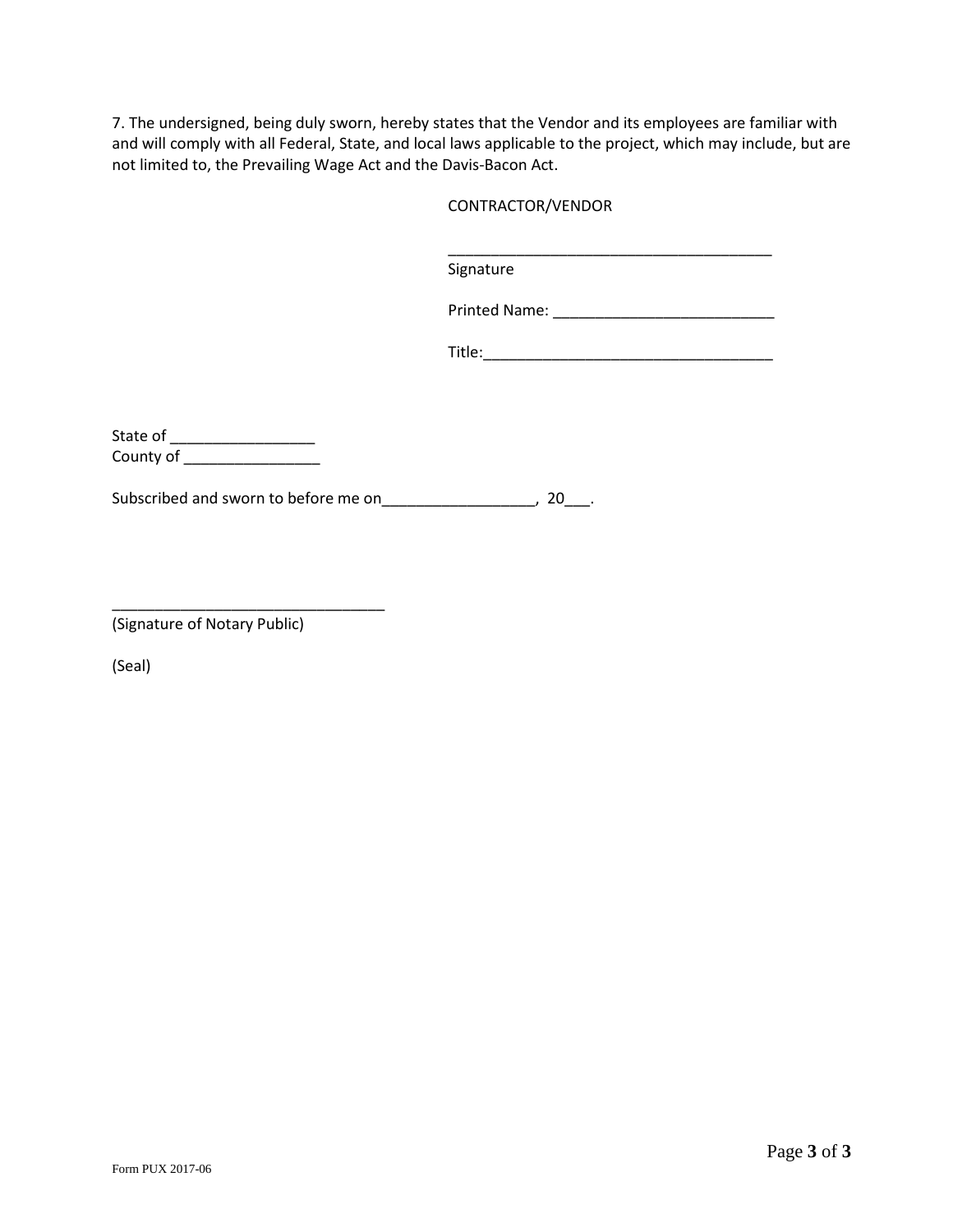### **Vendor Certification**

The undersigned, on behalf of Vendor, certifies that the following representations are true and correct and further agrees, as a condition of doing business with the Town of Normal, to require all of Vendor's subcontractors and sub-subcontractors to certify that the following representations are true and correct:

- 1. No Town of Normal officer or employee has any interest in the proceeds of this contract.
- 2. The Vendor has not committed bribery or attempted bribery of an officer or employee of any governmental body—whether on the federal, state, or local level.
- 3. The Vendor has not been barred from conducting business with any governmental unit—whether federal, state, or local.
- 4. Neither the Vendor's business entity nor any of its officers, directors, partners, or other managerial agents have been convicted of a felony under the Sarbanes-Oxley Act of 2002 or under any state or federal securities laws.
- 5. The Vendor has not been barred from contracting with any unit of state or local government as a result of a violation of 720 ILCS 5/33E- 3 (bid-rigging) or 720 ILCS 5/33E-4 (bid-rotating).
- 6. The Vendor certifies that it is not delinquent in the payment of any debt or tax due to the State of Illinois or to the Town of Normal.
- 7. The Vendor will maintain books and records relating to the performance of this contract as necessary to support amounts charged under the contract for a period of three years from the later of the date of final payment under the contract or completion of the contract.
- 8. The Vendor agrees to comply with applicable provisions of the Town of Normal Human Rights Ordinance, the Illinois Human Rights Act, the U.S. Civil Rights Act, and the Americans with Disabilities Act.
- 9. The Vendor is an "Equal Opportunity Employer," as defined by Title VII of the Civil Rights Act of 1964 and all applicable federal regulations and executive orders.
- 10. The Vendor has read the Drug-Free Workplace Act (30 ILCS 580/) and is in compliance with that act on the effective date of this contract.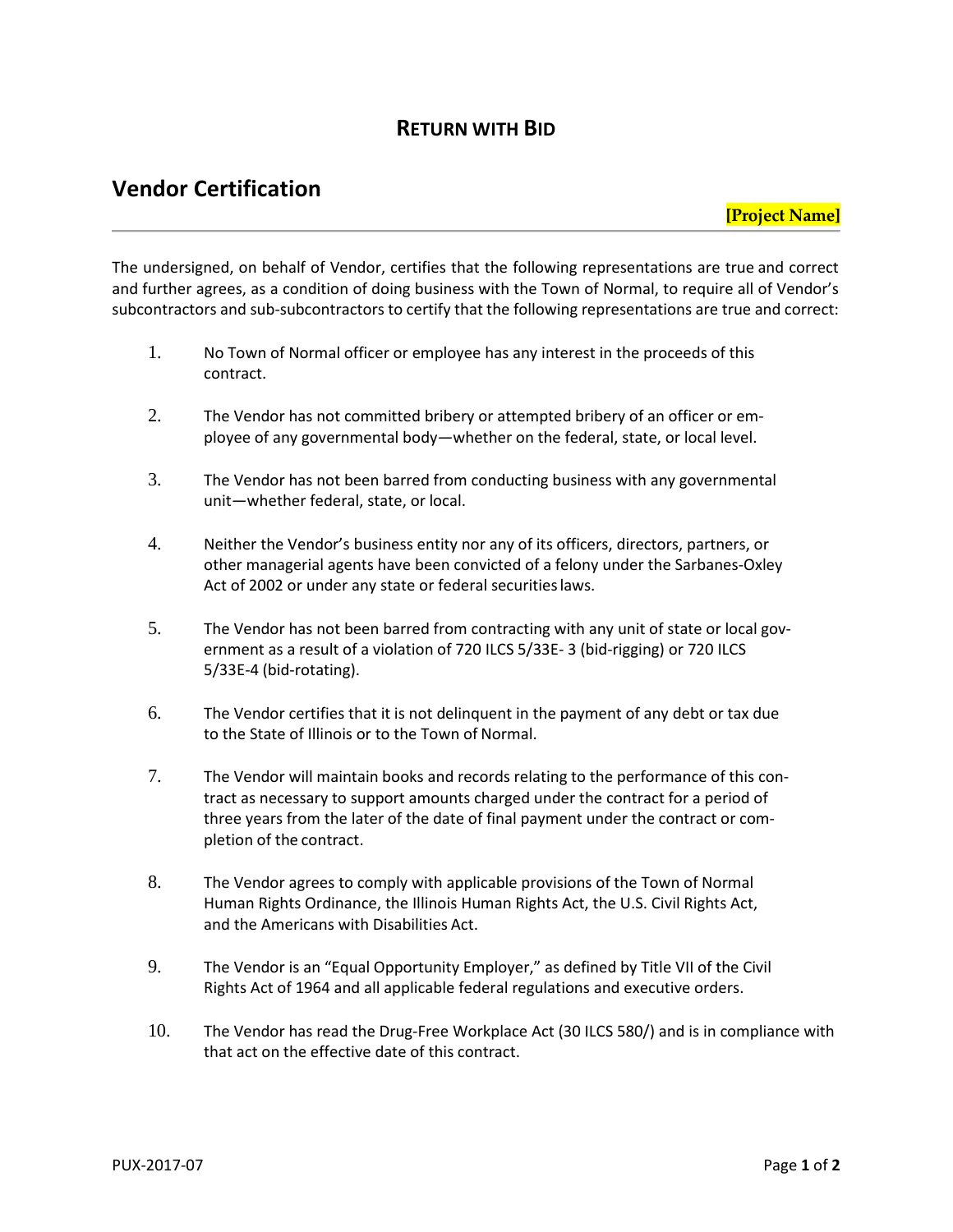- 11. The Vendor certifies, in accordance with the State of Illinois Steel Products Procurement Act (30 ILCS 565/), that steel products used or supplied in the performance of this contract are manufactured or produced in the United States. The Vendor is in compliance with the Employment of Illinois Workers on Public Works Act (30 ILCS 570/).
- 12. The Vendor is in compliance with the State of Illinois Public Works Employment Discrimination Act (775 ILCS 10/).
- 13. The Vendor is in compliance with the State of Illinois Prevailing Wage Act (820 ILCS 130/).
- 14. The Vendor is or is not (please check the applicable designation) a Minority and Female Business Enterprise, as defined by the State of Illinois (30 ILCS 575/).
- 15. The Vendor is in compliance with the Patriot Act, Executive Order 13224, and the federal Anti-Money Laundering Control Act of 1986.
- 16. The Vendor is in compliance with the American Recovery and Reinvestment Act of 2009 when federal funds are used under this Act for the work undertaken by the Vendor.

**The Vendor hereby agrees to defend, indemnify and hold harmless the Town of Normal its officers, employees, and agents from and against any and all claims, damages, losses, risks, liabilities, and expenses (including reasonable attorneys' fees and costs) arising from or related to any breach of the foregoing representations and warranties.**

Dated , 20 .

\_\_\_\_\_\_\_\_\_\_\_\_\_\_\_\_\_\_\_\_\_\_\_\_\_\_\_\_\_\_\_\_\_\_\_\_\_\_\_

\_\_\_\_\_\_\_\_\_\_\_\_\_\_\_\_\_\_\_\_\_\_\_\_\_\_\_\_\_\_\_\_\_\_\_\_\_\_

Signature

Title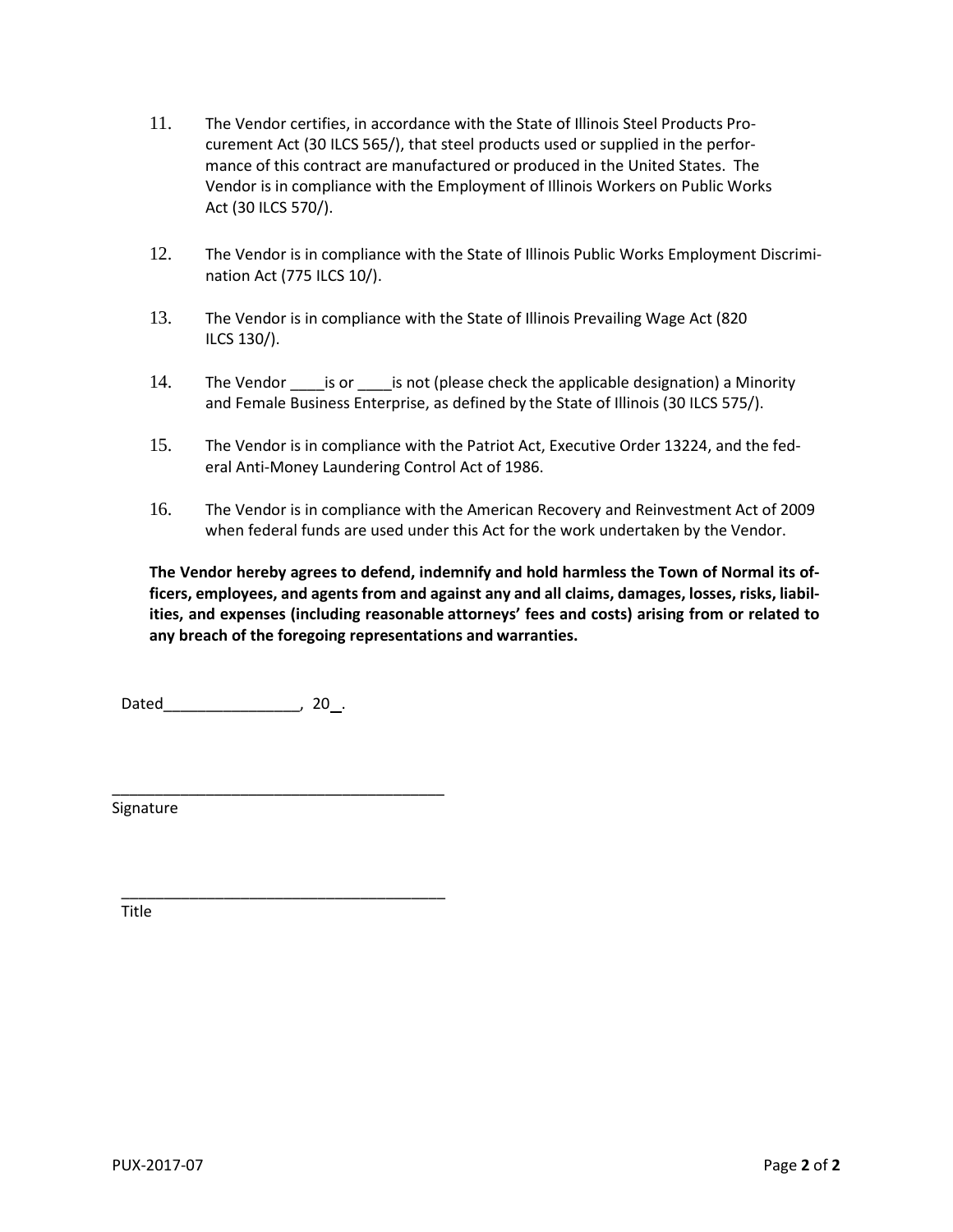### **CHANGE ORDER #**

| Project Name:                                                                                                                           |                      |
|-----------------------------------------------------------------------------------------------------------------------------------------|----------------------|
| Date of Original Contract Award:                                                                                                        | Council Bill Number: |
| Prior Change Orders (List all Administrative and Council approved change orders & a brief description):                                 |                      |
| Scope of Work<br>Duration<br>Nature of Change:<br>Description: (Attach a summary sheet if change involves multiple quantities or items) | Cost of Work         |

| <b>Revised Completion Date</b>            | New Contract Amount Including C.O.                                                                    |  |      |
|-------------------------------------------|-------------------------------------------------------------------------------------------------------|--|------|
| <b>Revised Contract Duration</b>          | % Change from last total Contract amount<br>approved by Council                                       |  | $\%$ |
| This Change Order Time                    | Total of Change Order Amounts including<br>this Change Order after last amount<br>approved by Council |  |      |
| Subtotal of time<br>extensions/reductions | This Change Order Amount                                                                              |  |      |
| Prior extensions/reductions               | Prior Change Order Amount(s) after last<br>amount(s) approved by Council                              |  |      |
| <b>Original Contract Duration</b>         | Total Contract Amount last approved by<br>Council                                                     |  |      |
| <b>Original Contract Date</b>             | <b>Original Contract Amount</b>                                                                       |  |      |

Pursuant to 720 ILCS 5/33E-9, the undersigned attests that the circumstances that necessitate this Change Order were not reasonably foreseeable at the time the contract was signed; or the change is germane to the original contract as signed; or this change is authorized by law and is in the best interest of the Town of Normal.

It is understood and agreed that this adjustment constitutes compensation in full on behalf of the Vendor and all subcontractors and suppliers for all costs and markup directly or indirectly, including extended overhead, attributable to the change order, for all delays related thereto, and for performance of the change within the time frame stated above.

| <b>TOWN OF NORMAL</b>                                                                                                                                                                                                          | CONTRACTOR/VENDOR                                                                                                                                                                                                             |
|--------------------------------------------------------------------------------------------------------------------------------------------------------------------------------------------------------------------------------|-------------------------------------------------------------------------------------------------------------------------------------------------------------------------------------------------------------------------------|
| <b>Department Name</b>                                                                                                                                                                                                         | <b>Vendor Name</b>                                                                                                                                                                                                            |
|                                                                                                                                                                                                                                | Vendor address                                                                                                                                                                                                                |
|                                                                                                                                                                                                                                | Vendor address                                                                                                                                                                                                                |
| Name of individual                                                                                                                                                                                                             |                                                                                                                                                                                                                               |
| Title of individual                                                                                                                                                                                                            |                                                                                                                                                                                                                               |
|                                                                                                                                                                                                                                | Name of authorized individual                                                                                                                                                                                                 |
|                                                                                                                                                                                                                                | Date: 2008.000 2008.000 2009.000 2009.000 2009.000 2009.000 2009.000 2009.000 2009.000 2009.000 2009.000 2009.000 2009.000 2009.000 2009.000 2009.000 2009.000 2009.000 2009.000 2009.000 2009.000 2009.000 2009.000 2009.000 |
| Approved:                                                                                                                                                                                                                      |                                                                                                                                                                                                                               |
| BY: the contract of the contract of the contract of the contract of the contract of the contract of the contract of the contract of the contract of the contract of the contract of the contract of the contract of the contra |                                                                                                                                                                                                                               |
| <b>City Manager</b>                                                                                                                                                                                                            | Date                                                                                                                                                                                                                          |
| Attest:                                                                                                                                                                                                                        |                                                                                                                                                                                                                               |
|                                                                                                                                                                                                                                |                                                                                                                                                                                                                               |
| BY:                                                                                                                                                                                                                            |                                                                                                                                                                                                                               |
| Approved As To Form:                                                                                                                                                                                                           |                                                                                                                                                                                                                               |
|                                                                                                                                                                                                                                |                                                                                                                                                                                                                               |
| (Deputy) Corporation Counsel                                                                                                                                                                                                   | Date                                                                                                                                                                                                                          |
|                                                                                                                                                                                                                                |                                                                                                                                                                                                                               |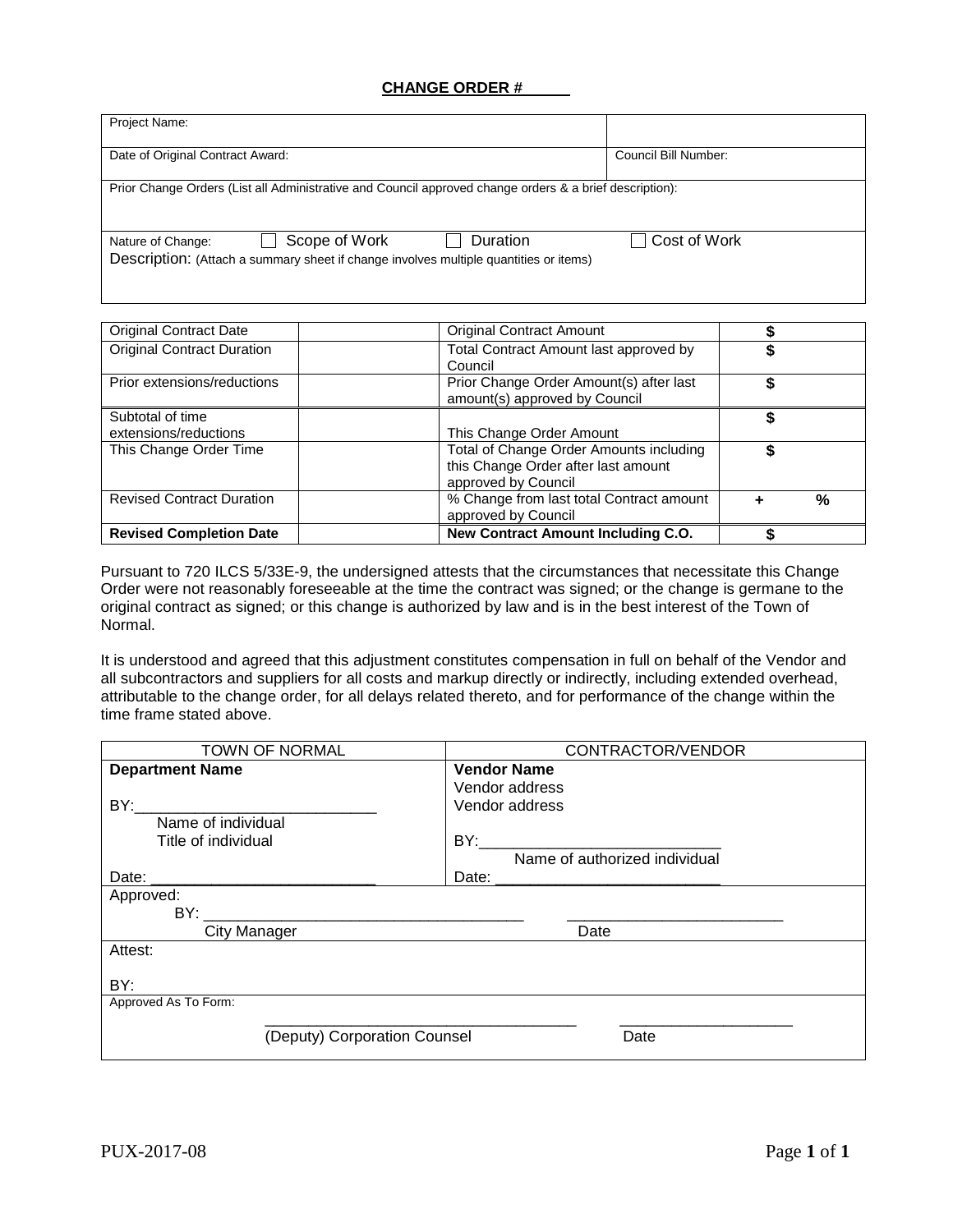### **Local Preference Purchasing Policy Certification**

### **[Project Name]**

The Town of Normal has adopted a Local Preference Purchasing Policy. Under the terms of this policy, local contractors and vendors may be granted a pre-determined preference in competitive bidding situations. Bids from Local Bidders may receive the following adjustment to the submitted bid:

- 1. 5% up to a maximum of \$2,500 on bids of \$10,000 up to\$50,000;
- 2. 4% up to a maximum of \$10,000 on bids of up to\$250,000;
- 3. 3% up to a maximum of \$30,000 on bids of up to \$1,000,000; and
- 4. \$50,000 on bids of over \$1,000,000.

For purposes of comparing and considering bids, the preferential discount will be applied to the low bid of all Local Bidders when determining the lowest responsible bid.

The Town Council reserves the right to waive or amend the local preference purchasing policy in connection with any bid, when it deems it in the best interest of the citizens of Normal.

A Local Bidder is defined as any business that meets *all* of the followingcriteria:

- 1. The business has established and maintained a physical presence within McLean County, through the ownership or lease of a building or a portion of a building for a period of at least 12 consecutive months; and
- 2. The business employs a minimum of two full time employees at the McLean County location, and those employees spend the majority of their work day and work week at the McLean County location; and
- 3. The business is legally authorized to conduct business within the State of Illinois and in McLean County.

The undersigned hereby certifies to the Town of Normal that it is a Local Bidder as defined above and qualifies for the Local Bidder Preference under the Town of Normal's Local Preference Purchasing Policy.

Dated:\_\_\_\_\_\_\_\_\_\_\_\_\_, 2017

Name

\_\_\_\_\_\_\_\_\_\_\_\_\_\_\_\_\_\_\_\_\_\_\_\_\_\_\_\_\_\_\_\_\_\_\_

\_\_\_\_\_\_\_\_\_\_\_\_\_\_\_\_\_\_\_\_\_\_\_\_\_\_\_\_\_\_\_\_\_\_\_

Title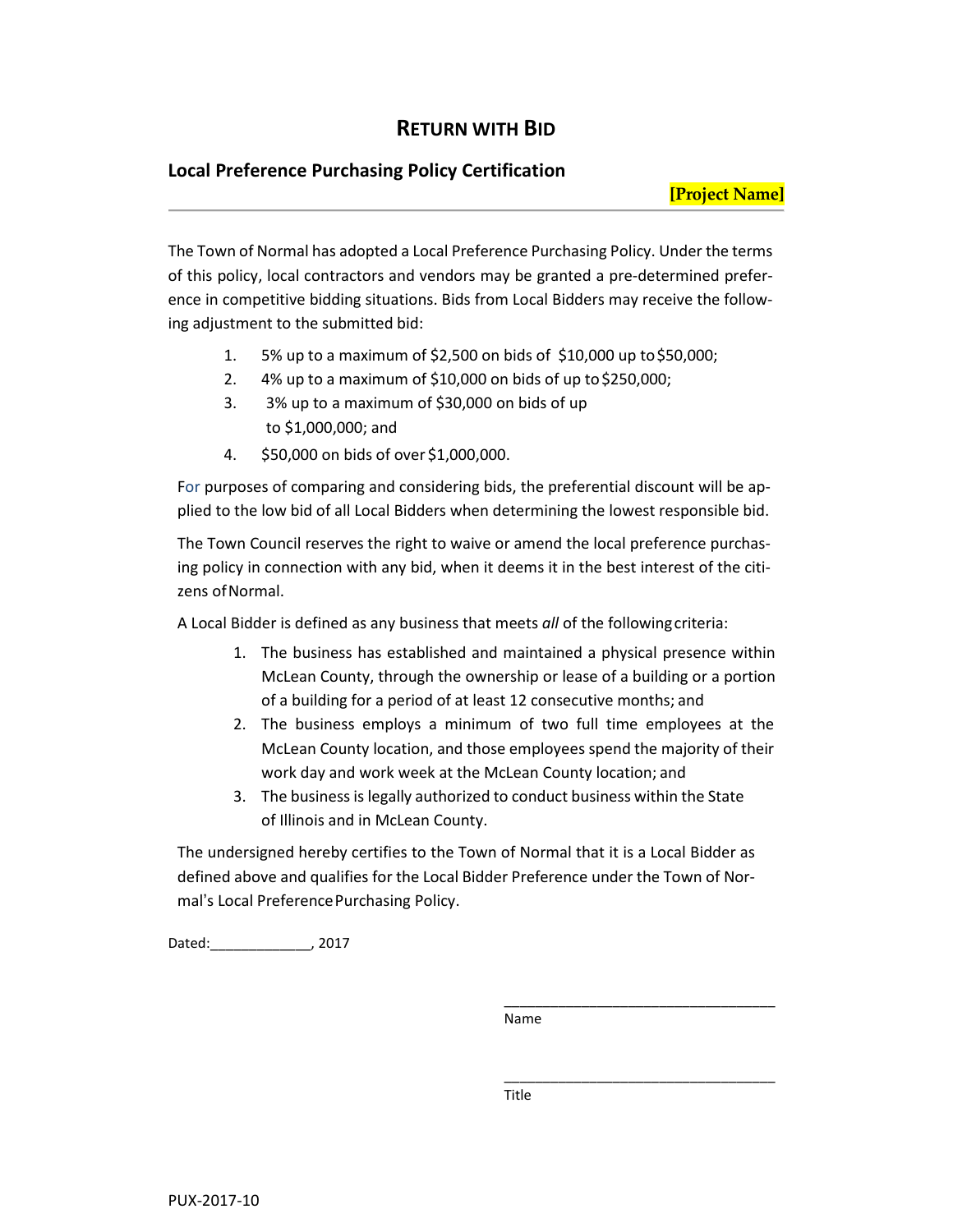### **Prevailing Wage Notice**

### **[Project Name]**

Please take notice that the Illinois Prevailing Wage Act (820 ILCS 130/) applies to this Contract. Not less than the prevailing wage shall be paid to all laborers, workers, and mechanics performing work under the Contract.

The listing of the current prevailing wage rates is available from the Illinois Department of Labor website: www.state.il.us/agency/idol.

Notice of this requirement must be included in all subcontracts and lower-tiered contracts. Additionally, all contractors and subcontractors are required to comply with all non-wage requirements of the Prevailing Wage Act including, but not limited to, notice requirements, record-keeping duties, drug policy, and certified payroll submissions.

If the contract is more than \$100,000.00 in value, the Town further requires the contractor to have in place an apprenticeship and training program approved and registered with the United States Department of Labor Bureau of Apprenticeship and Training.

The undersigned, on behalf of the Bidder, hereby certifies to the Town of Normal that the Bidder is familiar with the requirements of the Prevailing Wage Act and will comply with those requirements.

Dated:\_\_\_\_\_\_\_\_\_\_\_\_\_, 2017

Name

\_\_\_\_\_\_\_\_\_\_\_\_\_\_\_\_\_\_\_\_\_\_\_\_\_\_\_\_\_\_\_\_

\_\_\_\_\_\_\_\_\_\_\_\_\_\_\_\_\_\_\_\_\_\_\_\_\_\_\_\_\_\_\_\_

Title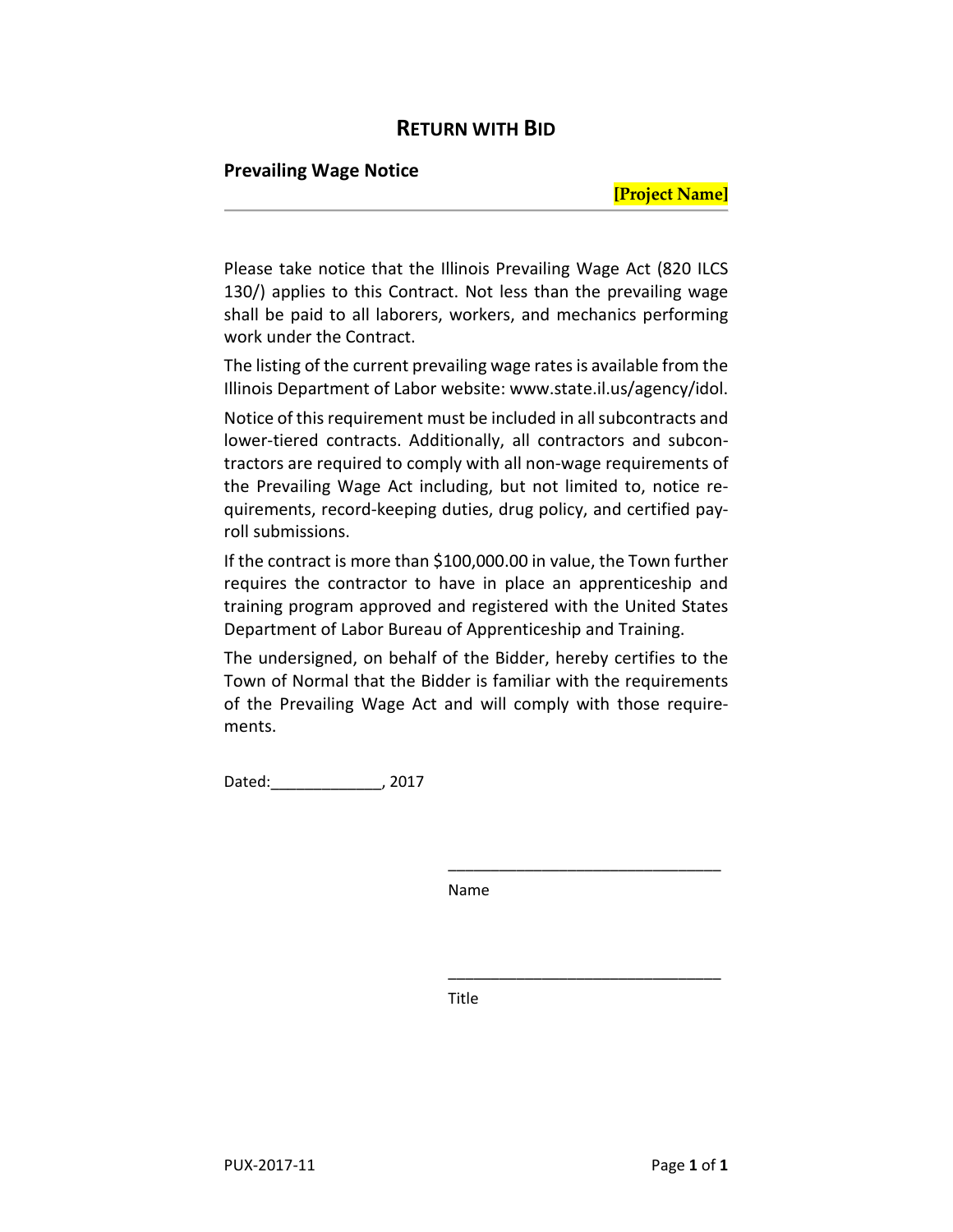### **Responsible Bidder—Apprenticeship Program Certification**

The Town of Normal has adopted a Responsible Bidder Ordinance. That Ordinance applies to this Contract. Under this Contract, a Bidder is not deemed to be a "Responsible Bidder" unless, in addition to meeting all other requirements, it has in place an apprenticeship and training program with craft–specific programs approved and registered with the United States Department of Labor's Bureau of Apprenticeship and Training.

- 1. The undersigned, on behalf of the Bidder, certifies that the Bidder is a participant, either as an individual or as a part of a group program, in the approved apprenticeship and training programs applicable to each type of work or craft that the Bidder will perform with its own forces.
- 2. The undersigned certifies that, for work that will be performed by subcontract, each of the Bidder's subcontractors either (i) is, at the time of such bid participating in an approved, applicable apprenticeship and training program; or (ii) will, prior to commencement of performance of work under this Contract begin participation in an approved apprenticeship and training program applicable to the work of the subcontract.
- 3. The following is the Official name of the program sponsor holding the certificate of registration in which the Bidder is a participate for each type of work or craft that will be performed by the Bidder under this Contract:

| Name of Program Sponsor | Type of Work or Craft to be Performed |
|-------------------------|---------------------------------------|
|                         |                                       |
|                         |                                       |
|                         |                                       |
|                         |                                       |

4. The following is a list of any type of work or craft job category that does not have an applicable apprenticeship or training program:

- 5. The undersigned acknowledges that the Town, at any time before or after award, may require the production of a copy of each applicable Certificate of Registration issued by the United States Department of Labor evidencing such participation by the Bidder and any or all of its subcontractors.
- 6. The undersigned acknowledges that the Bidder is responsible for making a complete report and must make certain that each type of work or craft job category that will be performed on the Project is accounted for and listed in this Certification.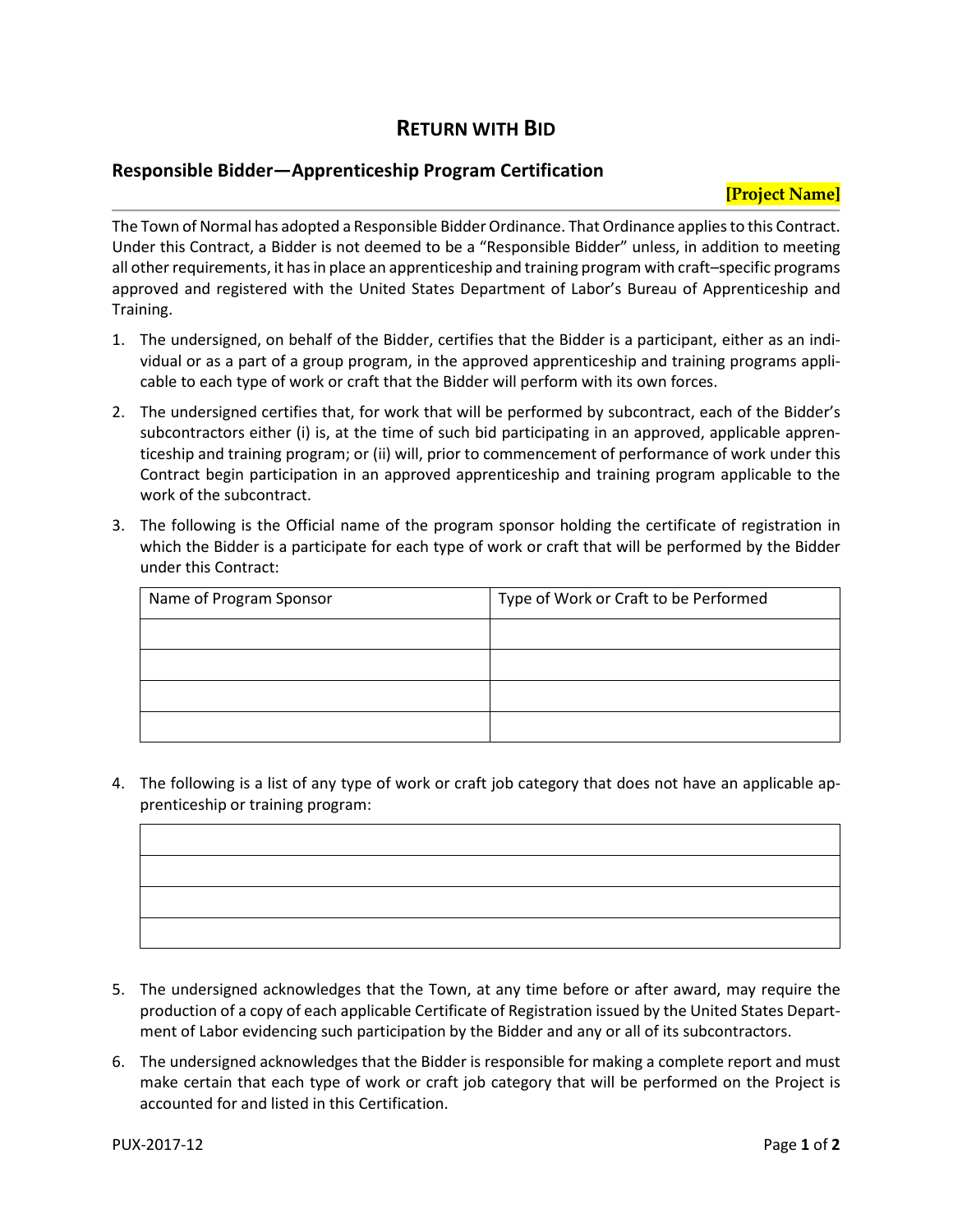7. The undersigned acknowledges that the provisions of this Certification are a material part of the Contract and the Bidder shall require this certification provision to be included in all approved subcontracts. In order to fulfill this requirement, it shall not be necessary that an applicable program sponsor be currently taking or that it will take applications for apprenticeship, training, or employment during the performance of the work of this contract.

Dated:\_\_\_\_\_\_\_\_\_\_\_\_\_, 2017

Name

\_\_\_\_\_\_\_\_\_\_\_\_\_\_\_\_\_\_\_\_\_\_\_\_\_\_\_\_\_\_\_\_\_\_\_

\_\_\_\_\_\_\_\_\_\_\_\_\_\_\_\_\_\_\_\_\_\_\_\_\_\_\_\_\_\_\_\_\_\_\_

Title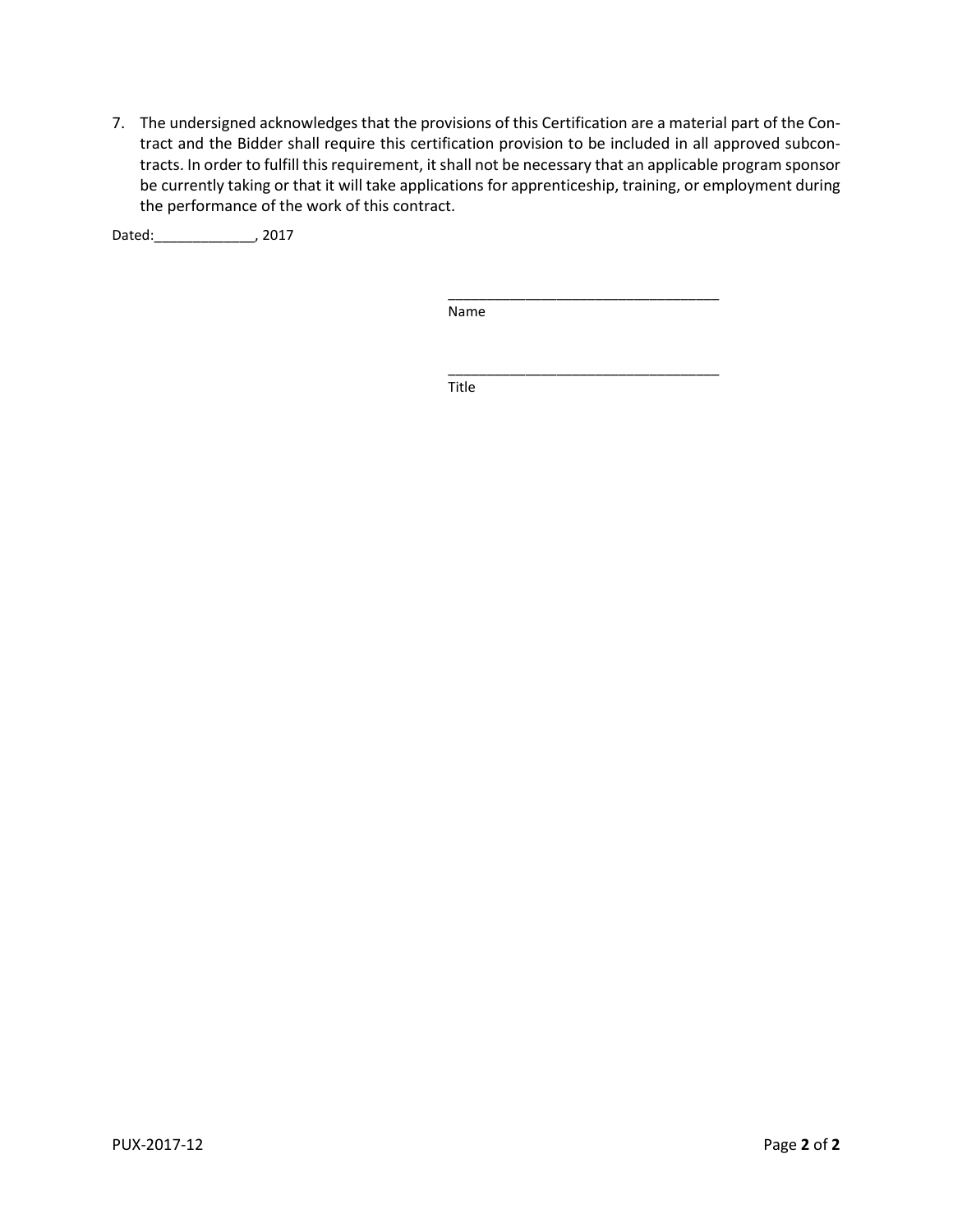### **Substance Abuse Prevention Program Certificate**

**[Project Title]**

The undersigned, upon being duly sworn, hereby certifies to the Town of Normal that:

1. Click here to enter text., ("Vendor") has in place a written Substance Abuse Prevention Program that meets or exceeds the requirements of Section 15 of the Substance Abuse Prevention on Public Works Projects Act (820 ILCS 265/15) or has a collective bargaining agreement in effect dealing with the subject matter of that statute.

2. Vendor and all of its subcontractors will file a copy of the Substance Abuse Prevention Program or collective bargaining agreement with the Town of Normal prior to any work being conducted on the project.

By: \_\_\_\_\_\_\_\_\_\_\_\_\_\_\_\_\_\_\_\_\_\_\_\_\_\_\_\_\_\_\_\_\_\_\_\_\_\_

 $\blacksquare$  Title:

Signed and sworn to before me on \_\_\_\_\_\_\_\_\_\_\_ by

\_\_\_\_\_\_\_\_\_\_\_\_\_\_\_\_\_\_\_\_\_\_\_\_\_\_\_\_\_\_\_\_\_\_\_\_\_\_\_\_\_\_\_\_\_.

(Signature of Notary Public)

\_\_\_\_\_\_\_\_\_\_\_\_\_\_\_\_\_\_\_\_\_\_\_\_\_\_\_\_\_

(Seal)

PUX-2017-13. Page **1** of **1**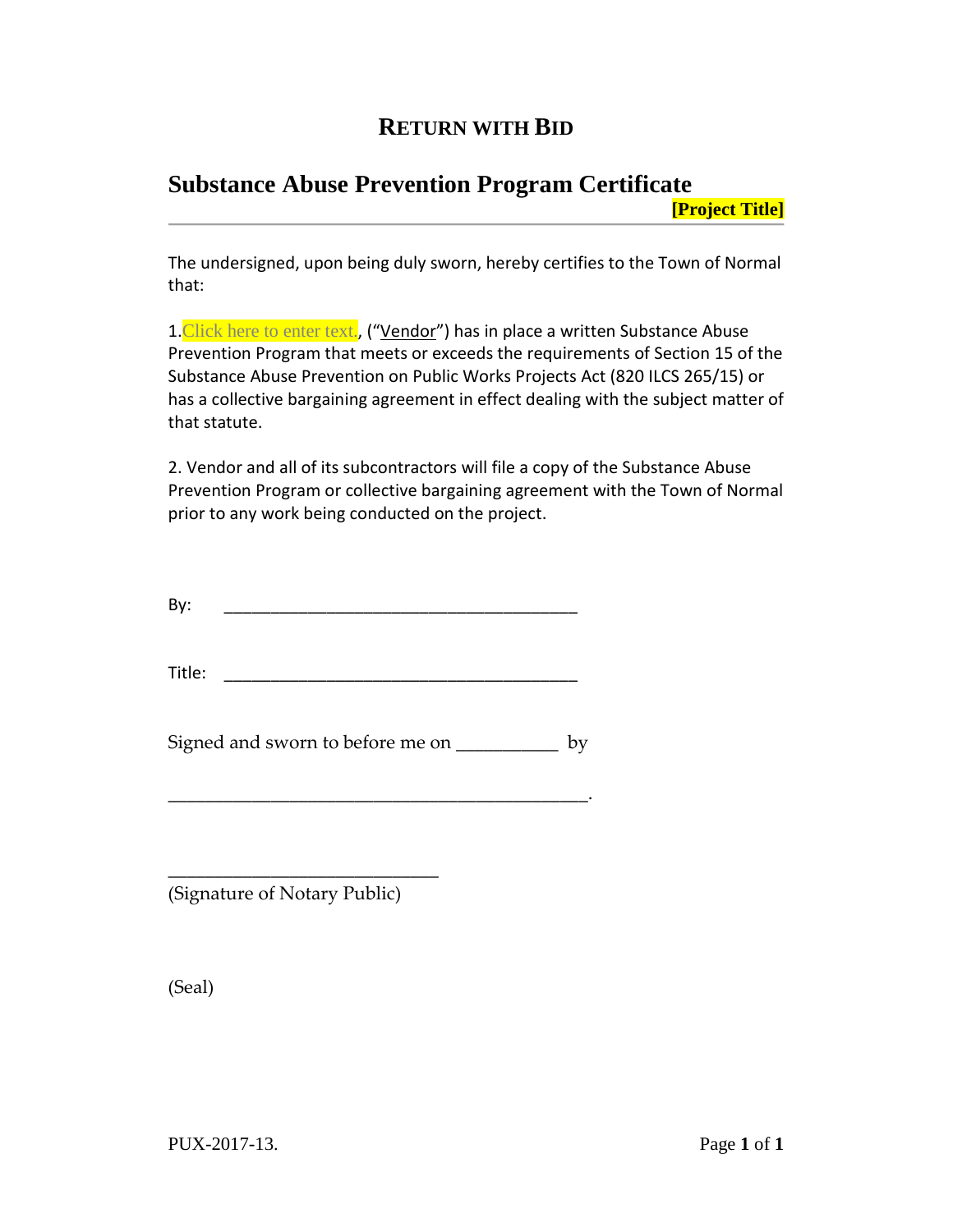### **Contract Execution Town of Normal**

| <b>PROJECT TITLE:</b>        |                                                         |  |
|------------------------------|---------------------------------------------------------|--|
| <b>CONTRACT AMOUNT: \$</b>   |                                                         |  |
| <b>COUNCIL BILL #:</b>       | VENDOR:<br>(Vendor Name)                                |  |
| DATE APPROVED BY<br>COUNCIL: | (Vendor Address)                                        |  |
| Department:                  | Contact:                                                |  |
|                              | APPROVED AS TO FORM BY TOWN OF NORMAL LEGAL DEPARTMENT: |  |

This contract is entered into on Click here to enter a date.and is between the TOWN OF NORMAL ("TOWN") and Click here to enter text. ("Vendor").

\_\_\_\_\_\_\_\_\_\_\_\_\_\_\_\_\_\_\_\_

The Town published a bid call for work to be performed in the Town.

The Vendor submitted a bid for that project.

The Town Council accepted the Vendor's bid as the lowest responsible bid.

The parties agree as follows:

- 1. In addition to this document, the Contract Documents include all of the following:
	- 1.1. the Bid Call;
	- 1.2. General Instructions to Bidders
	- 1.3. Special Instructions to Bidders
	- 1.4. General Conditions
	- 1.5. Special Conditions, Plans, and Specifications;
	- 1.6. Completed Disclosure Affidavit;
	- 1.7. Completed Vendor Certification form;
	- 1.8. Completed Bid Form;
	- 1.9. Insurance forms;
	- 1.10. Performance and Payment Bond;
	- 1.11 Vendor's bid, proposal, scope of work, or quote to the extent not inconsistent with all other Contract Documents.
	- 1.12 Any addenda.
	- 1.13 Validly executed Change Orders.
- 2. Vendor agrees to furnish, provide, and deliver in a workmanlike manner the services set forth in the Contract Documents.
- 3. The Town shall pay Vendor in accordance with the Contract Documents subject to any further addition or deduction that may be agreed upon in accordance with the terms of the Contract Documents.
- 4. Vendor agrees to comply with the Prevailing Wage Act of the State of Illinois (820 ILCS 130/) and with the Prevailing Wage ordinance of the Town, including, without limitation, all of the following: